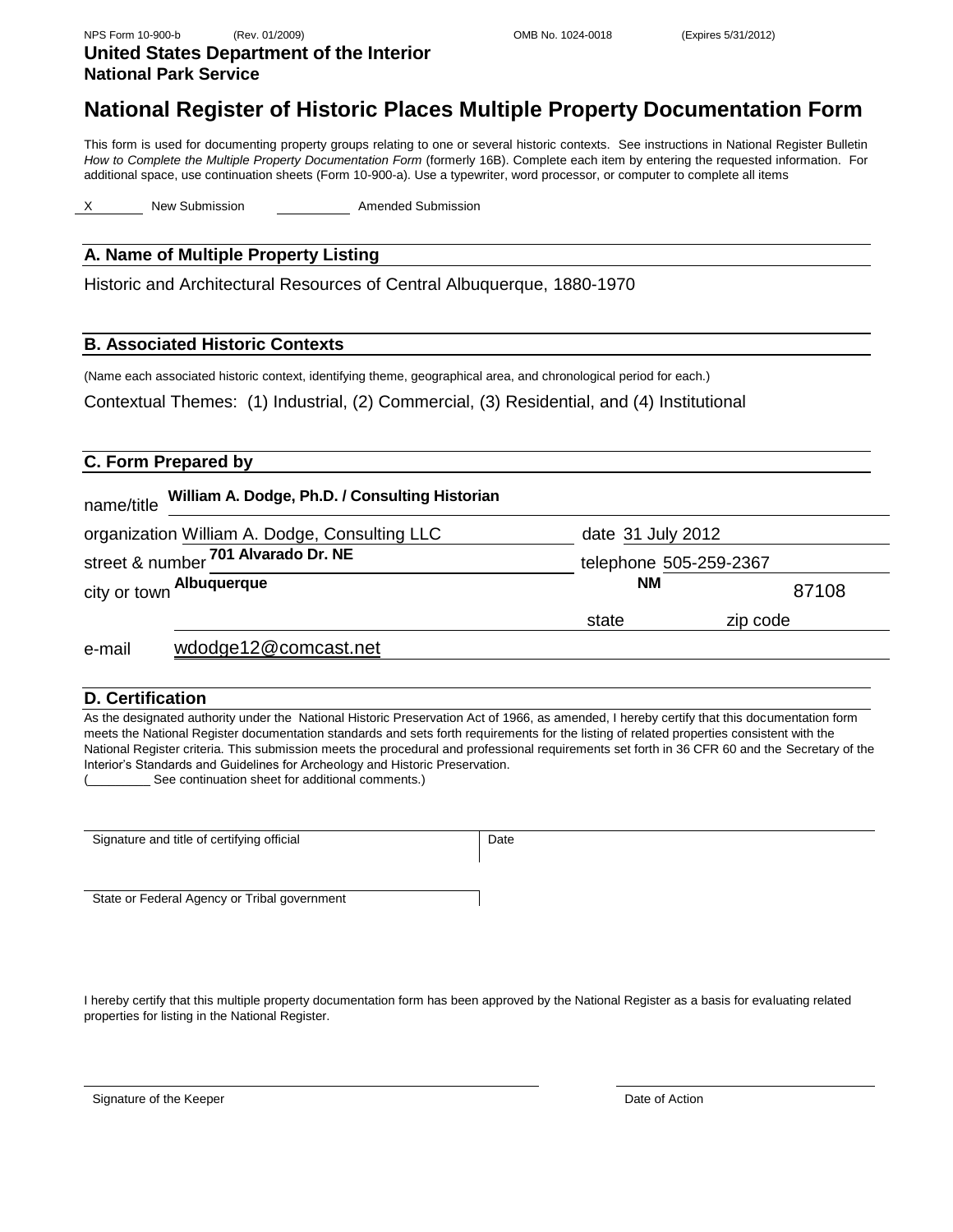| NPS Form 10-900-b (Rev. 01/2009)<br>OMB No. 1024-0018                                                                                                                                                                                                                                                                                                                      |                            |  |
|----------------------------------------------------------------------------------------------------------------------------------------------------------------------------------------------------------------------------------------------------------------------------------------------------------------------------------------------------------------------------|----------------------------|--|
| Historic and Architectural Resources of Central Albuquerque, 1880-1970<br>Name of Multiple Property Listing                                                                                                                                                                                                                                                                | New Mexico<br><b>State</b> |  |
|                                                                                                                                                                                                                                                                                                                                                                            |                            |  |
| <b>Table of Contents for Written Narrative</b>                                                                                                                                                                                                                                                                                                                             |                            |  |
| Provide the following information on continuation sheets. Cite the letter and title before each section of the narrative. Assign page<br>numbers according to the instructions for continuation sheets in National Register Bulletin How to Complete the Multiple Property<br>Documentation Form (formerly 16B). Fill in page numbers for each section in the space below. |                            |  |
|                                                                                                                                                                                                                                                                                                                                                                            | <b>Page Numbers</b>        |  |
| <b>E. Statement of Historic Contexts</b>                                                                                                                                                                                                                                                                                                                                   | 2                          |  |
| (if more than one historic context is documented, present them in sequential order.)                                                                                                                                                                                                                                                                                       |                            |  |
|                                                                                                                                                                                                                                                                                                                                                                            |                            |  |
| <b>F. Associated Property Types</b><br>(Provide description, significance, and registration requirements.)                                                                                                                                                                                                                                                                 | 35                         |  |
|                                                                                                                                                                                                                                                                                                                                                                            |                            |  |
| <b>G. Geographical Data</b>                                                                                                                                                                                                                                                                                                                                                | 52                         |  |
|                                                                                                                                                                                                                                                                                                                                                                            |                            |  |
| H. Summary of Identification and Evaluation Methods<br>(Discuss the methods used in developing the multiple property listing.)                                                                                                                                                                                                                                             | 52                         |  |
|                                                                                                                                                                                                                                                                                                                                                                            |                            |  |
| I. Major Bibliographical References                                                                                                                                                                                                                                                                                                                                        | 54                         |  |
| (List major written works and primary location of additional documentation: State Historic Preservation<br>Office, other State agency, Federal agency, local government, university, or other, specifying repository.)                                                                                                                                                     |                            |  |
|                                                                                                                                                                                                                                                                                                                                                                            |                            |  |
| Additional Documentation: Map: USGS 7.5 min. Albuquerque West, NM<br>Attachment                                                                                                                                                                                                                                                                                            |                            |  |
| Photographs<br>Document                                                                                                                                                                                                                                                                                                                                                    | End of                     |  |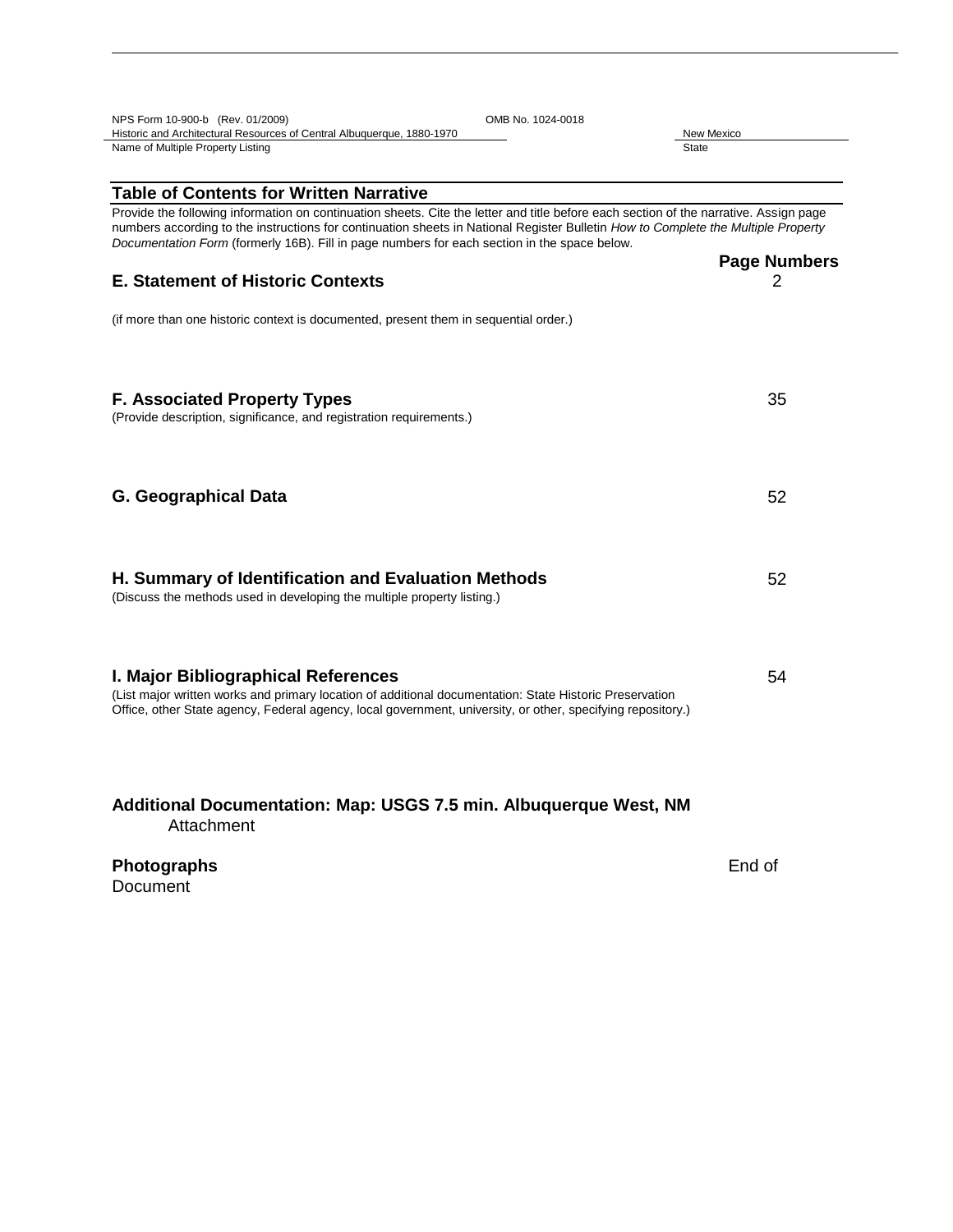**Paperwork Reduction Act Statement:** This information is being collected for applications to the National Register of Historic Places to nominate properties for listing or determine eligibility for listing, to list properties, and to amend existing listings. Response to this request is required to obtain a benefit in accordance with the National Historic Preservation Act, as amended (16 U.S.C.460 et seq.).

**Estimated Burden Statement**: Public reporting burden for this form is estimated to average 18 hours per response including time for reviewing instructions, gathering and maintaining data, and completing and reviewing the form. Direct comments regarding this burden estimate or any aspect of this form to the Chief, Administrative Services Division, National Park Service, PO Box 37127, Washington, DC 20013-7127; and the Office of Management and Budget, Paperwork Reductions Project (1024-0018), Washington, DC 20503.

# **SECTION E STATEMENT OF HISTORIC CONTEXTS**

## **Introduction**

The growth and development of a modern city is an amalgam of social, political, and economic events that shape its size, design, and character. Although similarities can be drawn among cities in like geographic regions during particular time periods (for example, late nineteenth century railroad towns in the West), no two are exactly alike. For this reason, it is meaningful to explore the socio-political and economic interrelationships that occur within a particular city in order to better understand the meaning of its historic built environment. It is through the understanding of these interrelationships that we make decisions as to the significance of the built environment as it applies to historic preservation and the eligibility of buildings or districts for inclusion in the National Register of Historic Places through vehicles such as the Multiple Property Documentation Form (MPDF) (National Park Service 1999).

Albuquerque has been subject of several such MPDFs: auto-oriented commercial development; twentieth century suburban growth; and multi-unit dwellings; as well as the state-sponsored study of historic and architectural resources of Route 66 (Kammer 1992, 1999; 2000; Wilson 1996a). In addition, the city has more than 150 individual properties and districts included in the National Register of Historic Places (with additional properties listed in the State Register of Cultural Properties). While these studies and National Register properties all provide valuable information for understanding the history and development of Albuquerque, they do not always demonstrate the interrelationships between these properties or specific historical themes that result in a more comprehensive or holistic reading of the city's built environment. The goal of this MPDF is to interconnect the findings of previous studies with an analysis of historic developments (such as industrial and institutional) in order to better understand how the area referred to as "Central Albuquerque" evolved from its founding as a railroad town in 1880 into a city in the late twentieth century (1970) – a transition that typified the model of Southwestern urban growth from a small "city-town" into an archetypal Sun Belt metropolitan center – an evolution in which major changes to the city's built environment would have an effect on its architectural legacy.

Central Albuquerque is a term conceived to not only situate geographically an area of present-day, metropolitan Albuquerque vis-à-vis its relationship to other parts of the city, such as, the Heights, the West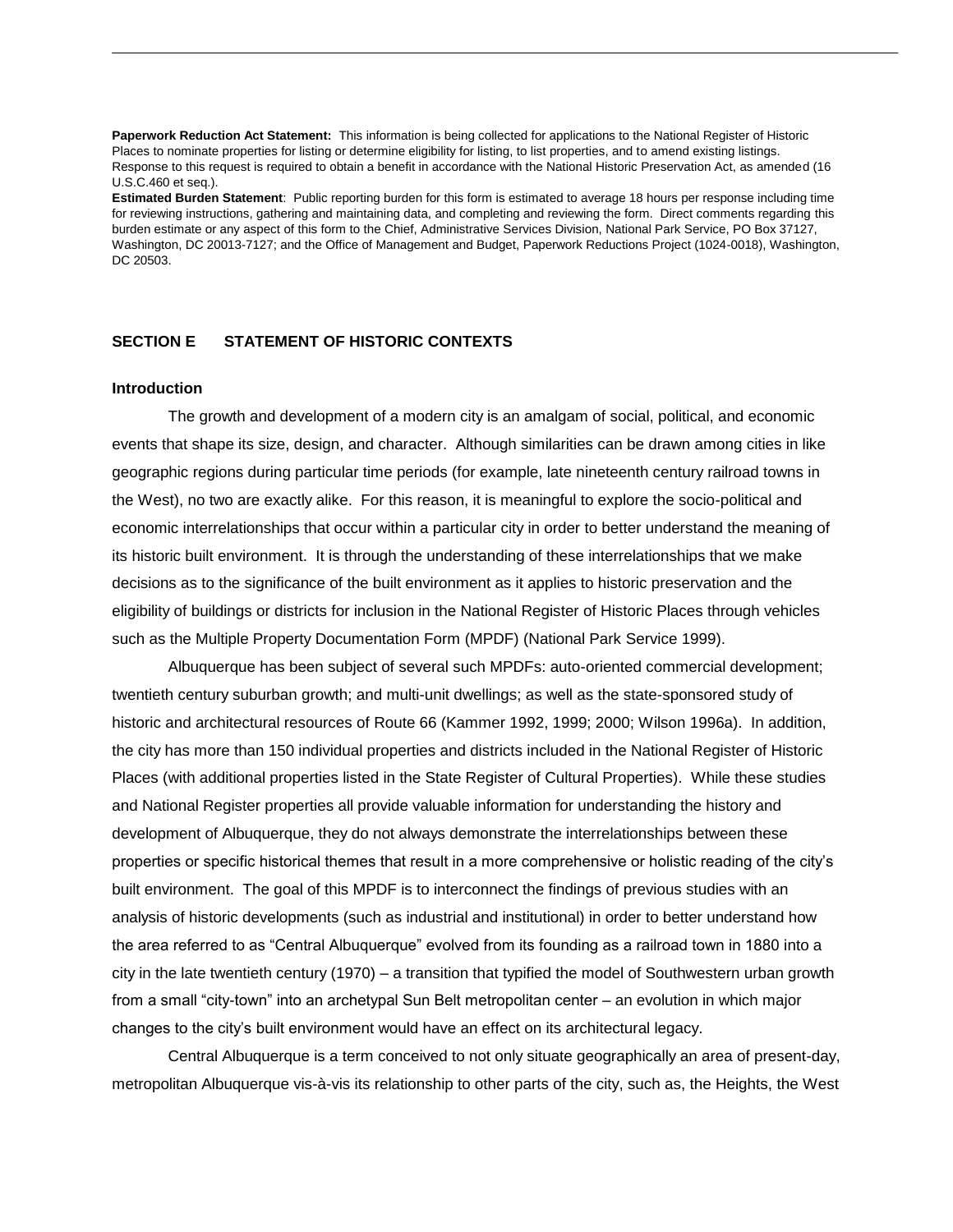Side, or the North and South valleys; but also to recognize its place as the historic center of social, economic, and political events that shaped the city's future development. The core of Central Albuquerque is the "original townsite" founded upon the arrival of the railroad in 1880, and historically referred to as "New Town" Albuquerque (or "New Albuquerque"). As would be expected, as the city grew during the course of the twentieth century, the boundaries of Central Albuquerque expanded as the new city annexed newly formed subdivisions and three previously

unincorporated communities into its boundaries: the original *Villa de Alburquerque* founded by Spanish colonists in 1706 (commonly known as "Old Town" and located two miles west of the railroad town); the seventeenth century Hispanic village of Barelas (situated immediately south of the original townsite); and the once semi-autonomous, neighborhoods of Martineztown and Santa Barbara (located to the northeast of the historic downtown's commercial center). In short, Central Albuquerque represents what most of the city's residents considered "downtown" for almost eighty years. It was the place where at one time or another most people lived, worked, shopped, and visited doctors' offices as well as government offices. Today, its built environment reflects the historical patterns of these activities.

A note about the time period - 1880 to 1970 - covered by this MPDF: this ninety-year period was established for some obvious – and not so obvious – reasons. The obvious: the year 1880 marks the arrival of the railroad which was a seminal moment in the City of Albuquerque history and is, in fact, its *raison d' etre*. The end year of 1970 is less obvious; but represents a point in the city's timeline where significant changes were occurring in the character of Central Albuquerque. By 1970, "urban sprawl" was in full force as housing, shopping, and industry were leaving (or in many cases had left) the traditional downtown core for the Northeast and Southeast Heights, and soon thereafter, the West Mesa. New subdivisions were reaching the foothills of the Sandia Mountains, shopping had moved to the many strip centers found throughout the city and the largest retailers were now housed in two regional shopping malls – Winrock and Coronado. Except for government offices, most jobs were now located outside of Central Albuquerque at the University of New Mexico, Kirtland Air Force Base, Sandia National Laboratories, and the newly built, "industrial parks" sitting astride the interstate highways. By the late 1960s, Central Albuquerque was a site of urban renewal projects that leveled block after block of late nineteenth and early twentieth century buildings in preparation for new development, much of which was not completed until the following decades – leaving instead empty parking lots interspersed by a handful of new high-rise buildings. Therefore, by 1970, Central Albuquerque was about to undergo a dramatic change, not only in its built environment but also its role in the history of the city.

#### **Development: 1880 to 1916**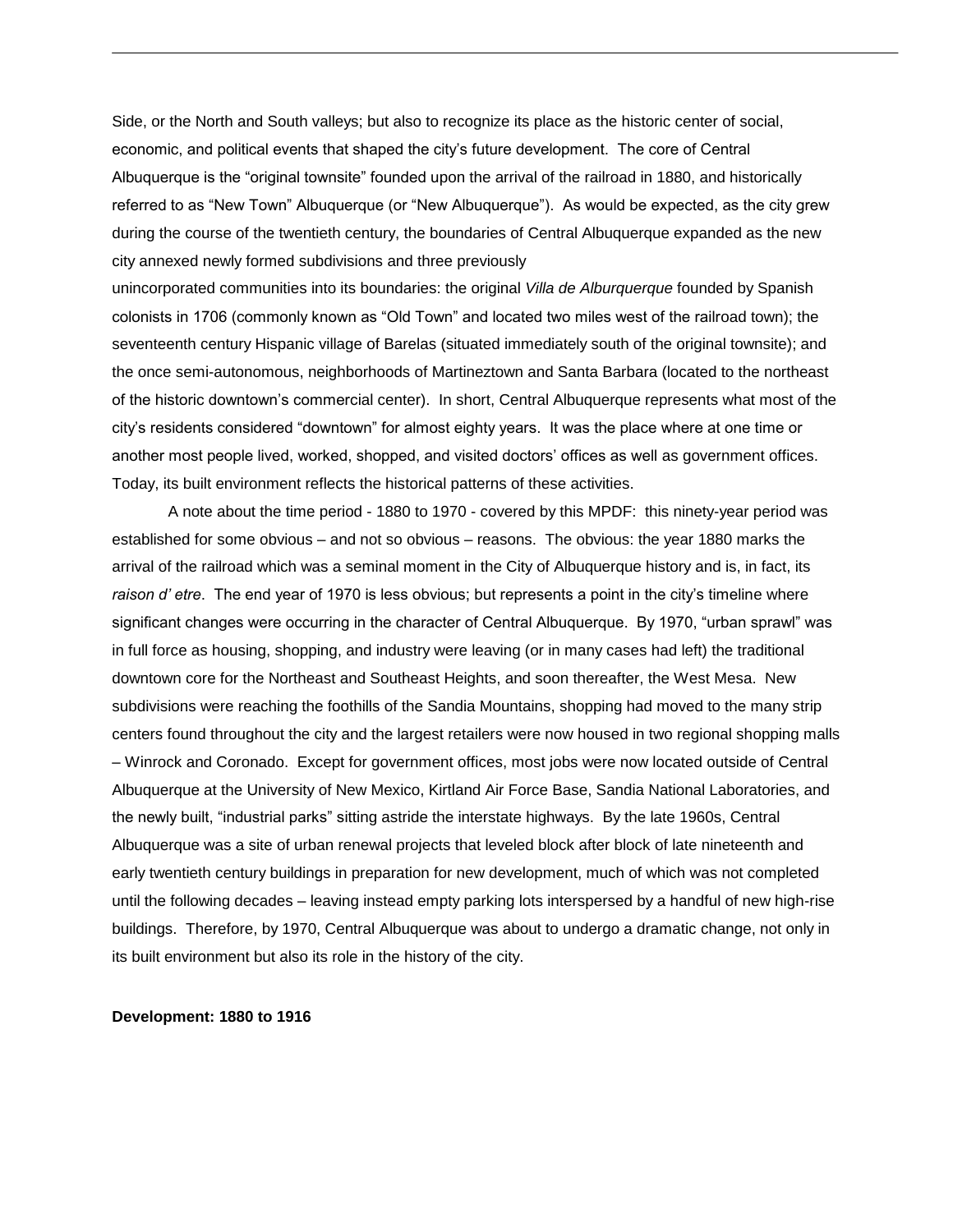The founding and subsequent growth of New Town – in essence Central Albuquerque – was inarguably the momentous engineering decision by the Atchison, Topeka &Santa Fe Railroad (AT&SF) $^{\rm 1}$  to build its

transcontinental tracks along the base of the sandhills that flank the east side of Rio Grande Valley in order to avoid the problem of yearly flooding in the lower portions of the valley. This decision (together with a dispute with the neighboring town of Bernalillo over land prices) not only resulted in Albuquerque becoming a depot stop but also the economically important decision to make the town an "AT&SF division point." This meant the construction of a large locomotive maintenance shop and regional administrative offices at the south edge of town in the community of Barelas (Wilson 1986).

As the railroad officially arrived in New Town on April 5, 1880, an enterprising group of local businessmen – Franz Huning, William C. Hazeldine, and Elias Stover – recognized the economic potential of this event and formed the New Mexico Town Company to purchase and develop land for the new railroad town (Simmons 1982: 218-19). The original townsite was laid out in grid pattern bounded on the east by the newly-laid railroad tracks, on the west by  $16<sup>th</sup>$  St, on the north by Copper Ave., and on the south by Coal Ave. (Simmons 1982: 224). $^2$  Soon after its founding, the new townsite was divided administratively into four quadrants or wards. The wards, labeled First, Second, Third and Fourth (starting from the northeast quadrant and moving clockwise) were formed by the intersection of Railroad Ave. (New Town's main east-west street, and renamed Central Ave. in 1912) and the railroad tracks. In the weeks following the railroad's arrival, the townsite consisted of hastily erected wooden shacks and canvas tents irregularly arranged along the newly laid-out dirt streets. As building materials arrived by rail, however, the burgeoning town began to develop quickly – both architecturally and economically.

The key to this development was, of course, the railroad. Even as the depot was being finished, the AT&SF shops and maintenance yards were under construction. By the mid-1880s, the locomotive and car-repair shops, and the roundhouse were completed. Within twenty years, 52,000 freight cars were passing through the city annually, and its shops and passenger facilities represented an investment by the company of more than \$3.5 million (Simmons 1982: 329). As a result, AT&SF quickly became the town's largest employer. In addition to the employment opportunities provided by the railway company, its presence opened up numerous economic opportunities for other businesses to flourish.

Although the railroad represented the city's major industry, other enterprises played an important role in early Albuquerque development and were positively affected by the arrival of the AT&SF. As early as the 1870s, the irrigated Middle Rio Grande valley with fields located adjacent to Old Town and in neighboring traditional small farming communities supported a number of agricultural enterprises. Using

 $\overline{a}$ 

<sup>&</sup>lt;sup>1</sup> The corporate history of the AT&SF Railroad upon its arrival in New Mexico in 1878 becomes somewhat convoluted with respect to its subsidiaries, the Santa Fe & Southern Pacific Railroad and the Atlantic & Pacific Railroad (see Myrick 1990). For simplicity, the railroad company arriving in Albuquerque in 1880 will be referred to as the AT&SF.

 $^2$  The City of Albuquerque uses numerals to signify numbered streets. This convention will be followed in this MPDF.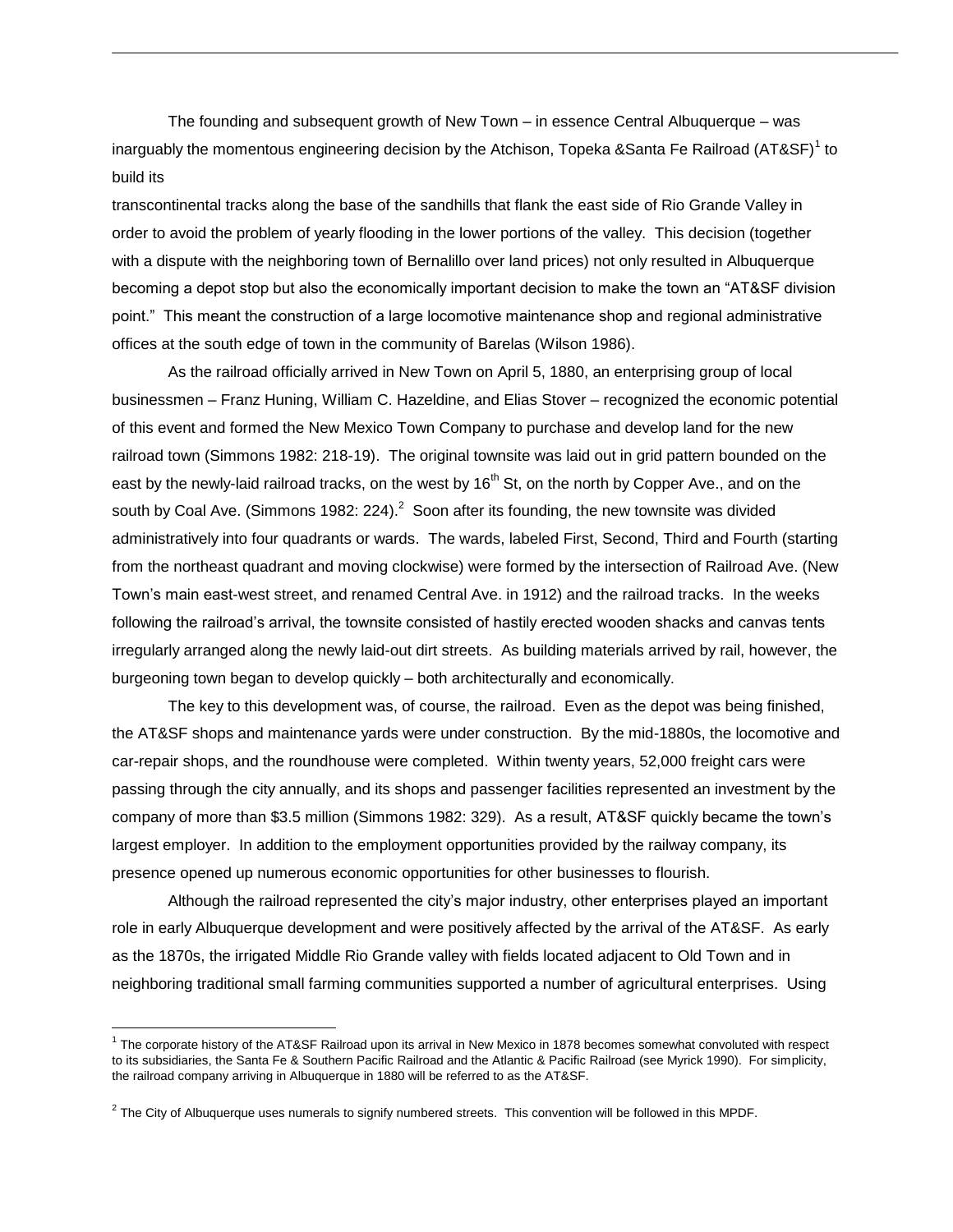new technology, such as the steel plow and the mechanical reaper, as well as centuries-old irrigation ditches (*acequias*), valley farmers were able to significantly increase their acreage under cultivation and their production (DeWitt 1978: 18-19). The arrival of the railroad meant new markets for this traditional economy and encouraged farmers to experiment with new crops, such as tobacco and sugar beets (Simmons 1982: 273; 328). However, the expansion of the city's built environment as well as a rising water table curtailed Albuquerque's agricultural potential by the first decade of the twentieth century.

Similarly, sheep-raising and wool production were traditional economic activities for residents of the valley. Large sheep herds grazed on the East Mesa along the western slopes of the Sandia and Manzano mountains. Grazing lands were later expanded further east into the Estancia Valley and to the west along the Rio Puerco (DeWitt 1978:23). Between 1883 and 1885, one million sheep were driven to the Albuquerque market per year (Davis 1980: 8-1). Horse-drawn wool trains filled with their raw products arrived in Albuquerque from both nearby ranches and from as far away as eastern Arizona, thus creating an opportunity for local businessmen to enlarge their processing, marketing, and shipping facilities.

Local cattlemen also grazed their herds on the grasslands of the nearby mesas. Albuquerque's stockyards served as a shipping point for this industry. By the late 1870s, Albuquerque was a regional commercial center for hides, wool, and livestock and freighting enterprises were formed to deliver these goods to eastern markets. These shipping and distribution enterprises expanded once the AT&SF arrived.

This expansion resulted in the construction of new scouring mills and warehouses adjacent to the railroad tracks between 1<sup>st</sup> St. and Broadway the length of the city limits. The Albuquerque Wool Scouring Mill was started in 1896 and the Arnot Wool Company followed soon thereafter. Using electric machines, the Albuquerque Wool Scouring Mill treated five million pounds of wool annually. The Rio Grande Woolen Mills employed carders, spinners, and weavers to manufacture bolts of fabric. It also employed tailors and seamstresses who then made finished garments at an inexpensive cost to local residents (Simmons 1982: 239-40).

Other manufacturing businesses in downtown Albuquerque benefitted from the arrival of the railroad. The Southwest Brewery and Ice Company produced 30,000 barrels of Glorieta Beer per year and forty-five tons of ice per day in its factory situated on the east side of the tracks at Roma Ave. The Albuquerque Foundry and Machine Works, located east of the tracks across from the rail yards, manufactured as much as \$100,000 worth of iron goods per year – much of it for the AT&SF (Simmons 1982: 332; Kammer 2000: E-15). Albuquerque's central location in the territory bolstered its potential as a warehousing and distribution center. Immediately upon the railroad's arrival, large commercial warehouses, such as the Charles Ilfeld Wholesale Company and the Gross, Kelly and Company, appeared on either side of the tracks, both north and south of Railroad Ave., to facilitate the storage and transfer of merchandise, such as grocery products, hardware, and other dry goods (Sanborn Insurance Map, 1891; Wilson 1986: 2). The AT&SF accommodated these businesses by building several spur lines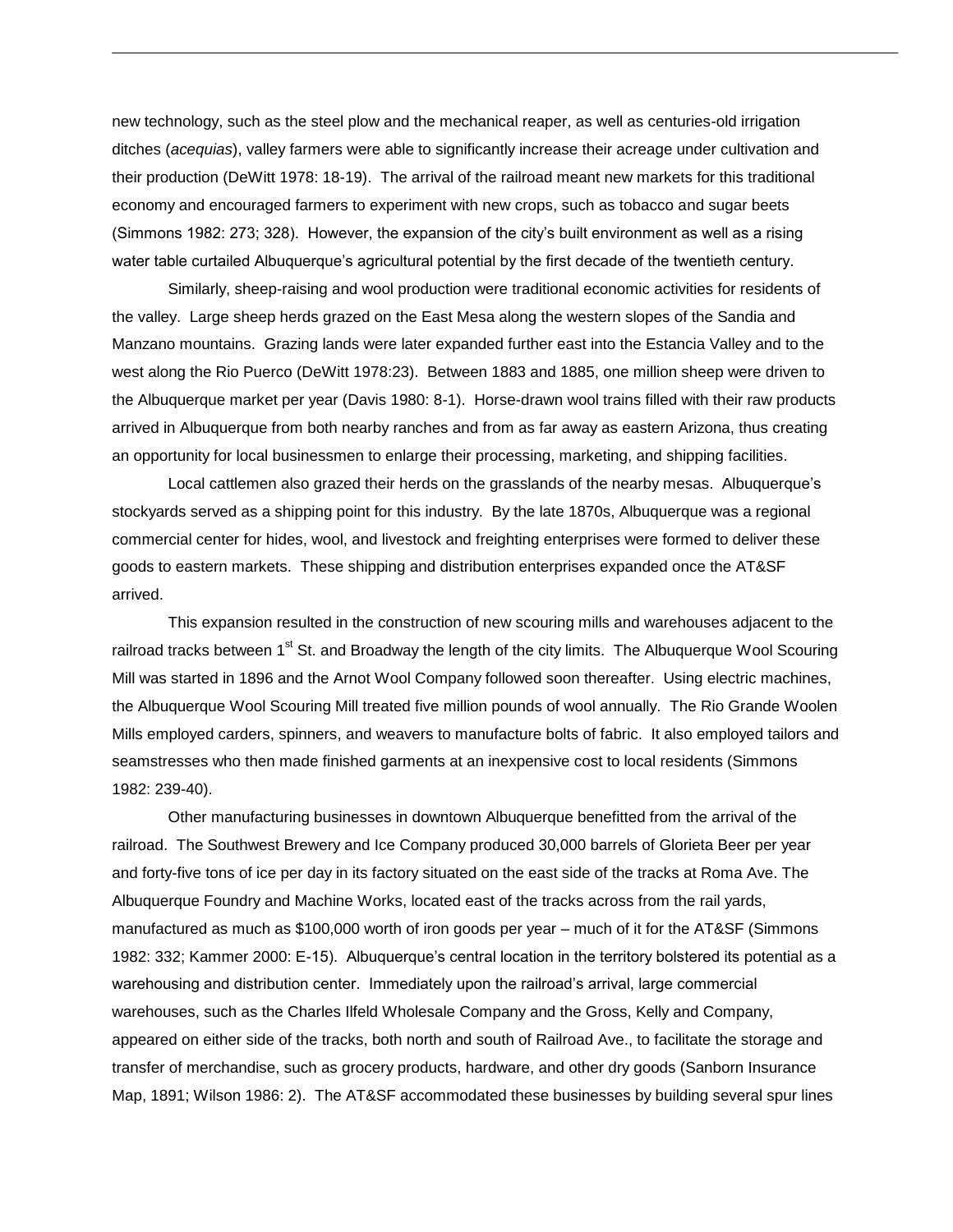right up to their loading docks. Another major user of these spur lines was the Hahn Coal and Wood Yard, located east of the tracks and north of Railroad Ave. Wholesale warehouses and lumber yards, including the first office of a long-time Albuquerque business, the J.C. Baldridge Lumber Company (400 block of South 1<sup>st</sup> St.), were also located south of Railroad Ave. along 1<sup>st</sup> St. (Sanborn Insurance Maps, 1891, 1902).<sup>3</sup>

By 1900, New Town Albuquerque (now a fully incorporated city of more than 6,000 people) supported a wide range of small manufacturing and service industries including: brickyards, tanneries, flour mills, packing houses, wagon factories, steam laundries, bottling works, ice companies, and a cement plant (the physical evidence of which has now long disappeared).

Soon after the turn of the century, a second major industrial employer arrived in the city – the American Lumber Company – whose fortunes were also tied to the railroad. Incorporated in 1901, the company purchased timber lands in the Zuni Mountains, some 100 miles west of Albuquerque, and in 1903 the company was ready to build a sawmill and associated wood-working factories on 110 acres of former agricultural land just northwest of the city limits (Glover and Hereford 1986: 7-8). The sawmill plant and other buildings were connected by a railroad spur to the AT&SF's main line. This allowed easy access for incoming shipments of logs cut in the white pine forests, and then a convenient shipping method to markets throughout the West. By 1908, the American Lumber Company was reportedly the largest lumbering enterprise in the Southwest. It was comprised of sawmills, a box factory, and a sash and door factory, large holding ponds for unprocessed logs, and its own electric plant built by the Albuquerque Gas & Electric Company – all connected by five miles of railroad track. Thirty to forty carloads of logs were shipped from the plant every day and as much as fifty million board-feet of finished lumber were produced per year (Simmons 1982: 332). Within three years of opening its mill, the company employed more than 850 people (Glover and Hereford 1986: 18).

Concurrent with its industrial growth, New Town Albuquerque's commercial center, situated west of the tracks along Railroad and Gold avenues between  $1<sup>st</sup>$  and  $4<sup>th</sup>$  streets, began to build out with permanent structures. As seen in historic photographs, the commercial district featured densely packed blocks of hotels, banks, mercantile shops, dry goods stores, saloons, and professional offices housed in one, two and occasionally three-story brick and wood frame buildings that typified the Victorian styles of the period (Fitzpatrick and Caplin 1976; Johnson and Dauner 1981; Palmer 2006). Two of New Town's earliest hotels – the three-story, brick San Felipe Hotel and the three-story, wood-frame and adobe Armijo House were both built within two years of the railroad's arrival. Ironically, both of these early landmark buildings were destroyed by fire before the turn of the century.

 $\overline{a}$ 

 $3$  A note about street addresses. The present-day quadrant system (NE, NW, SE, and SW) to designate street addresses was not adopted by the city until July 1, 1952. Therefore, I have used original address designations (e.g., 315 S.1<sup>st</sup> St.) for demolished buildings. For still-standing buildings, I have used the modern address (e.g., 502 Copper Ave. NW).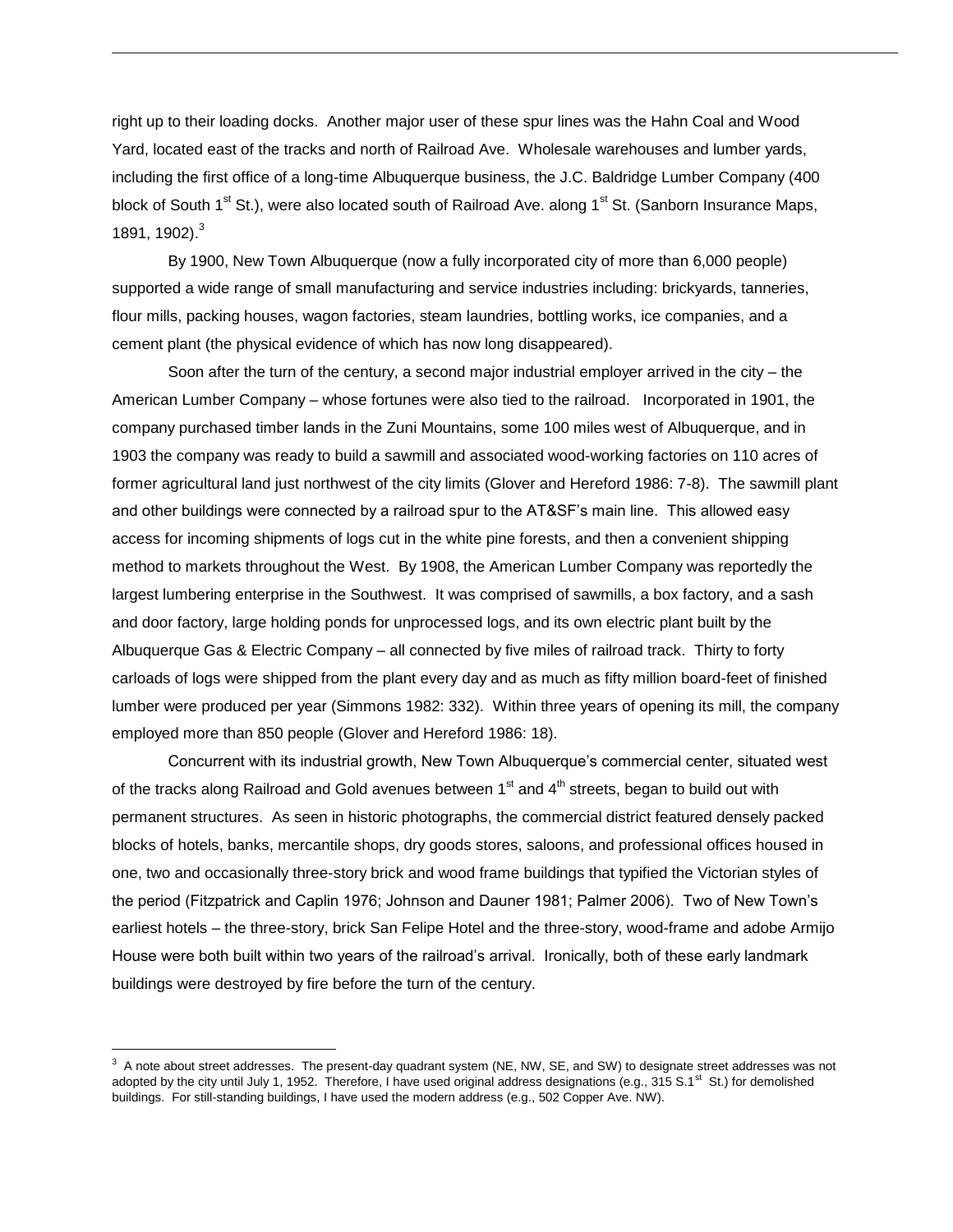As fire became a scourge of the city's buildings (due in large part to their wood frame construction as well as the city's primitive firefighting capabilities), more and more two-part commercial blocks were rebuilt using brick.<sup>4</sup> Comparing Sanborn Insurance maps from the 1880s to the early 1900s shows a marked increase in the number of brick buildings. These new, sturdier structures also demonstrated more ornate architectural designs typical of the popular Victorian and Italianate commercial styles. The styles featured long and narrow, arched second-story windows, corner turrets, cast-iron engaged columns, and exaggerated triangular pediments often decorated with faux urns, the building's date of construction, owner's name, and flagpoles (Longstreth 1987: 24-29,34-35). These blocks were often anchored on the corners by two-story buildings that wrapped around the block and were interspersed with modest falsefront structures. The buildings housed retail shops, banking, and hotel lobbies on the first floor with professional offices, hotel rooms, and meeting halls (including an "opera house" in the city's A.A. Grant Building) on the second floor.

These businesses offered goods and services to the rapidly expanding population attracted by railroad jobs and other new industries. Within a few short years, the downtown core of commercial buildings on Railroad and Gold avenues from  $1<sup>st</sup>$  Street to  $3<sup>rd</sup>$  streets looked like many towns and cities found across the western United States. In 1910, Albuquerque resident Harvey Fergusson (1931: 282) remarked that, "[the city] was almost a model of what a small American town should be. In all essentials it was just like a town in Iowa or Kansas . . ."

Downtown Albuquerque featured a number of distinctive Victorian buildings at the turn of the century; however, only a few have survived the ravages of time and "modernization." Two buildings in particular, the Pacific Desk Building (1907) at 213-215 Gold Ave. SW and the Walter G. Hope Building (1894) at 220 Gold Ave. SW, have received the attention of preservationists. Both represent excellent examples of the two-part commercial block building that was the dominant commercial building type during this time period (Longstreth 1987:24). The Yrissari Building is a wrap-around two-part commercial building at the corner of 4<sup>th</sup> and Central (400-08 Central SW) built in 1909 (DeWitt: 1978:77; Palmer 2006:78). While some of its distinctive features have been lost to remodeling, it still sits prominently along Central Ave. Similarly, the Garcia-Bliss Building wraps around the corner at  $5<sup>th</sup>$  and Central (500-04 Central SW) and was built about the same time as the Yrissari Building (Cherry 2001: 83-84).

True to its two-part heritage, its second floor once housed the Elgin Hotel, one of the city's earliest downtown rooming houses. The three story Hudson-Highland Hotel (200-06 Central SE) was built just before the turn of the century (DeWitt 1978:90). The building features a double arch over the center windows, but otherwise represents a simple, utilitarian design typical of this hotel type which was located near railroad depots and catered to traveling salesmen. Large skylights over the stairwell provided natural light to display goods to prospective customers.

 $\overline{a}$ 

<sup>4</sup> Two-part commercial blocks are also referred to as "Decorative Brick" or "Utilitarian Commercial" (Wilson 1996a: E-7).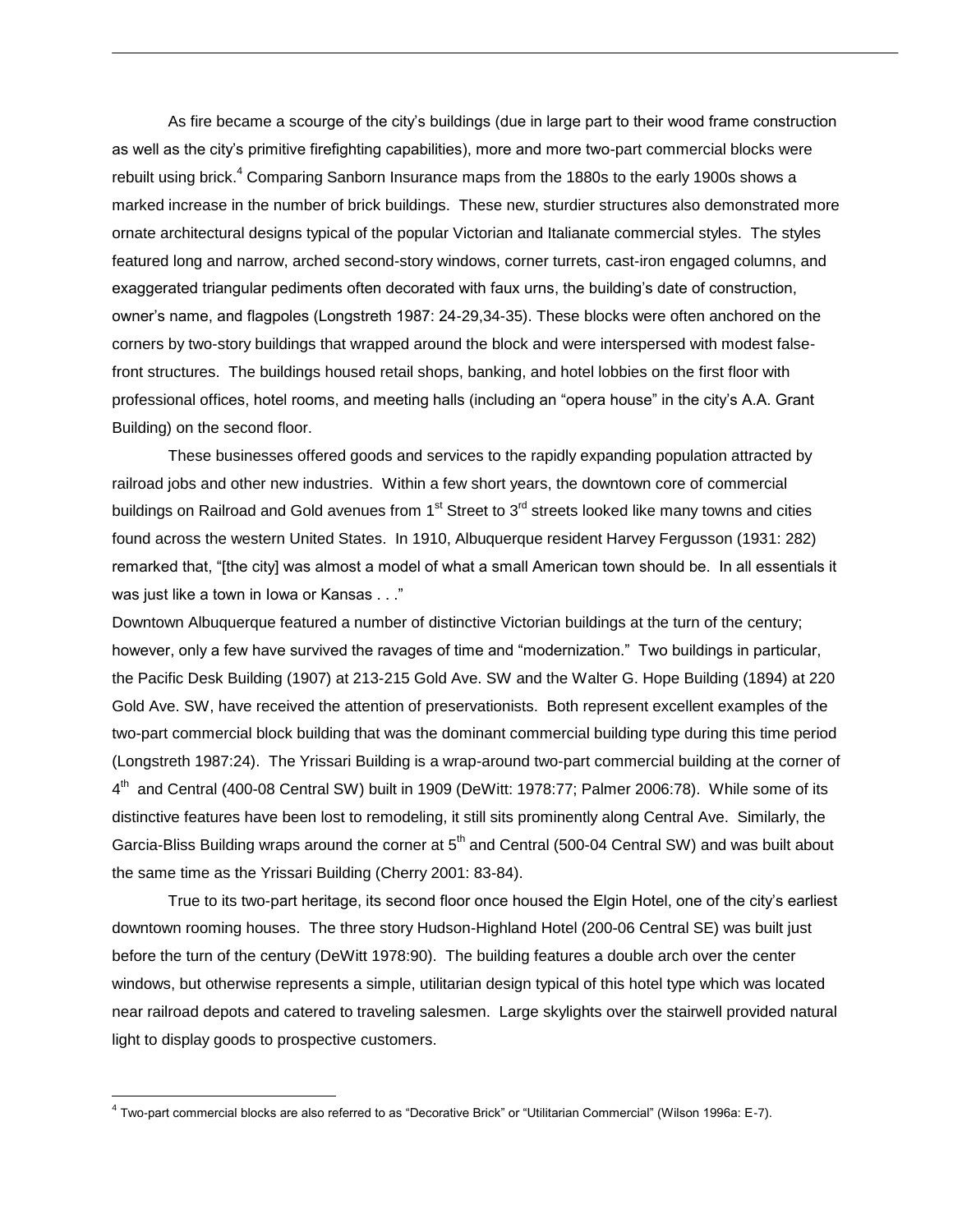In addition to these more common commercial buildings, there were several structures in New Town Albuquerque that were particularly notable. In 1902, the AT&SF finished construction of its railroad hotel: the Alvarado (demolished 1970). A long-time unofficial city landmark, the Alvarado stretched from the corner of Railroad Ave. south along  $1<sup>st</sup>$  St. for more than a city block. It was part of a depot complex that included the depot building (1902, destroyed by fire 1993), an Indian workroom (also called the Curio Building, constructed in1912), and the telegraph office (1914) that were all designed in the California Mission style that became the "company style" for AT&SF buildings (Wilson 1986: 3). The hotel featured luxurious guest rooms, dining facilities operated by the nationally recognized Fred Harvey Company, and its ballroom hosted a multitude of social galas. The adjacent Indian Building showcased the arts and crafts of local Pueblo and Navajo artisans – silverwork, blankets, and pottery. The grounds were landscaped with multiple courtyards, flowing plants, and fountains. More than just a deluxe railroad hotel, the Alvarado became the social center and gathering spot for the city's residents.

Another notable early structure in downtown Albuquerque was the Rosenwald Building built in 1910 at the southeast corner of 4<sup>th</sup> and Central (DeWitt 1978: 76-77). The Rosenwald brothers, Aron and Edward, commissioned the regionally renowned El Paso architectural firm of Trost and Trost to design a building characterized by "modern" styling and using the latest construction techniques. The result was a three-story structure designed in a simplified Prairie style and constructed of reinforced concrete, thus claiming to be the first fireproof structure in New Mexico. It was the city's only department store for many years.

While the new city's downtown satisfied all the mercantile needs for its citizens, and was within easy walking or streetcar-riding distance from most residential areas, by the early 1900s there were also small groceries or general merchandise stores that served local neighborhoods. These included: Champion Grocery, the Broadway Market, Toribio Archuleta's store, and the Jesus Romero store in Old Town (DeWitt 1978: 85, 97; 1980: 7-6). Similar small, neighborhood businesses were located along Mountain Road near the North End neighborhood, in Barelas along South 4<sup>th</sup> St. and Barelas Rd., and in Huning Highlands Addition.

Champion Grocery, located at the southeast corner of  $7<sup>th</sup>$  St. and Tijeras Ave., was built in 1904 by Alessandro Matteucci and featured a retail store on the ground floor with living quarters for the family on the

second floor – a typical two-part commercial design for its time (DeWitt: 1978:85; Palmer 2006: 74). The Broadway Market (also known as the Jones Market) at 421 Broadway SE also served as a neighborhood grocery store for the Huning Highlands Addition and South Broadway area. Thought to be constructed around 1910, the market, like Champion Grocery, was a two-part commercial building with live-work space. It too was designed in a distinctive decorative brick style, reminiscent of Victorian architecture albeit with Southwest Vernacular accents (DeWitt 1978: 91; Cherry 2001: 121-22). In the Martineztown/Santa Barbara neighborhood, Toribio Archuleta built a grocery store at the corner of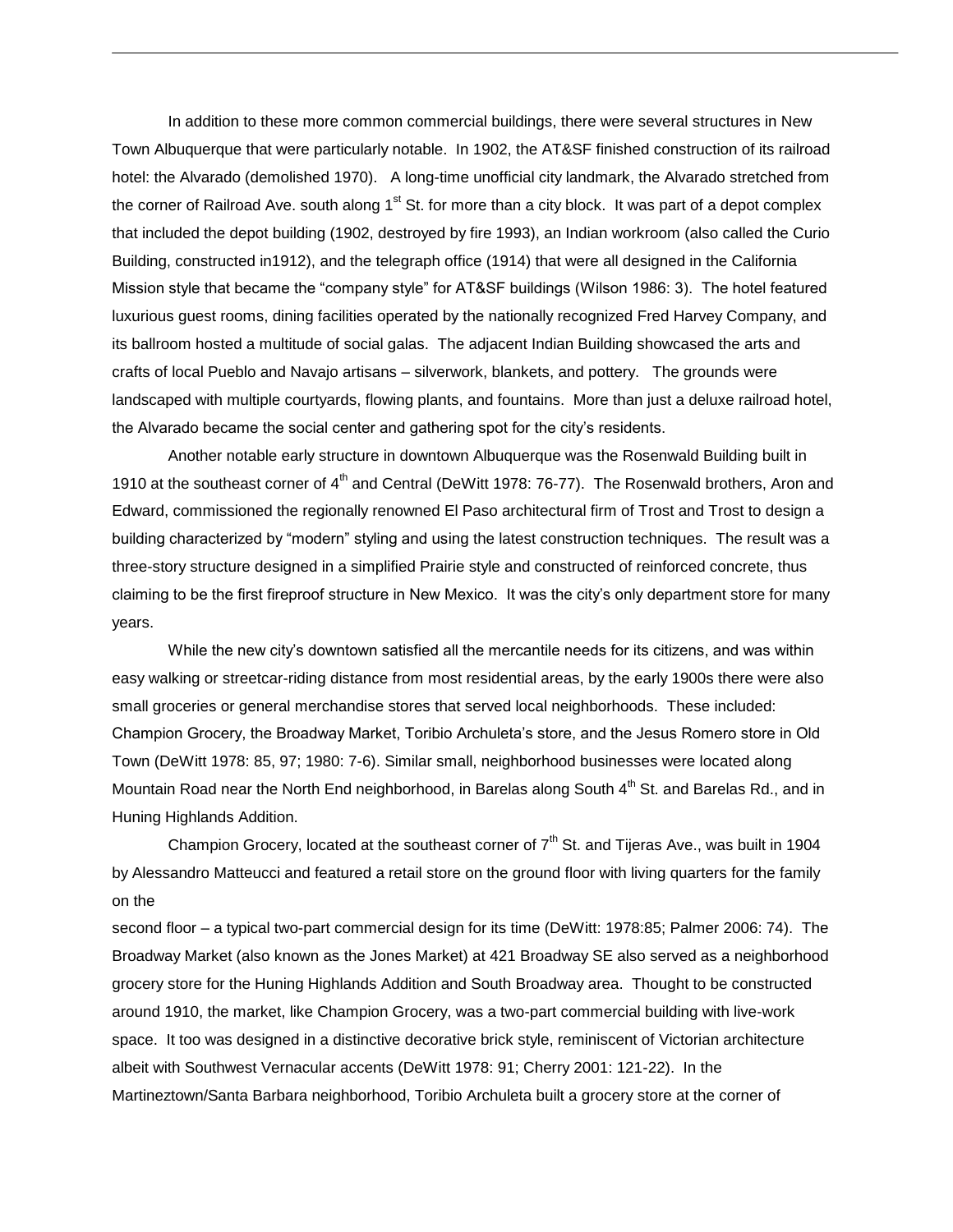Broadway and Mountain around 1908 (DeWitt 1978: 97). Many of these small neighborhood businesses were located in one-story buildings (often constructed of cast stone and featuring corner doorways) situated at the intersection of two residential streets primarily in the First, Second and Third Wards – for example, the Auge Building located at the corner of Arno and Tijeras in the Huning Highlands Addition, built for Henry Auge in 1908 by Angelo de Tullio.

The New Town economic boom quickly turned vacant lots into new residential areas. Housing tracts platted on the east side of the railroad tracks in the First and Second wards included arguably the city's most prominent early neighborhood: the Huning Highlands Addition that was developed by the longtime Albuquerque merchant and entrepreneur Franz Huning. Touted as "Albuquerque's first subdivision," residential housing in Huning Highlands Addition began in 1880 and within eight years sixty-three percent of its 536 lots had been sold (Kammer 2000: E-6). It was platted at the base of the sandhills just east of Broadway and spanned both sides of Railroad Ave. It was thus situated slightly above the lower-lying valley which was marked by the feverish noise and activity accompanying the industrial and commercial development occurring across the railroad tracks.

The neighborhood was developed by Albuquerque's Anglo residents and its housing styles and landscaping reflected their traditional Anglo-American values and Victorian tastes in home design – styles such as Queen Anne, Italianate, Hipped Box, and Colonial Revival, often designed from popular "pattern books" which allowed the owner/builder to sometimes mix and match styles (DeWitt 1978: 88-89; Kammer 2000: E-6). While there were many modest cottages and bungalows built in the neighborhood, there were also multi-storied, High Style Victorian homes, such as the McMillen House and the Learnard House, built in the 1890s for some of the city's more prominent citizens (DeWitt 1978: 94).

The First Ward also incorporated the Hispanic communities of Martineztown and Santa Barbara, located to the north Huning Highlands. Martineztown, sometimes referred to as "Dog Town" by early city residents, centered on Edith Blvd. (the main road north to the town of Bernalillo) and the Second Presbyterian Church (Simmons 1982:338). In the early 1900s, the community of Santa Barbara was developed immediately south of

Martineztown and centered around San Ignacio Catholic Church (built slightly later in 1916). Both neighborhoods (unincorporated until 1948) were characterized by simple, single-family adobe structures laid out in a dense, often irregular, housing pattern (DeWitt 1978: 96-98).

The Second Ward included the South Broadway neighborhood that extended to what is now Avenida Cesar Chavez (the eastern extension of Bridge Blvd.). In the 1880s, South Broadway was comprised of a series of housing subdivisions appealing to the newly created workforce employed by the AT&SF. This primarily Anglo community replicated the Victorian house styles found in the Huning Highlands Addition but on a more modest scale indicative of their generally lower economic status. Some adobe homes were also found in the neighborhood which probably represented a scattering of earlier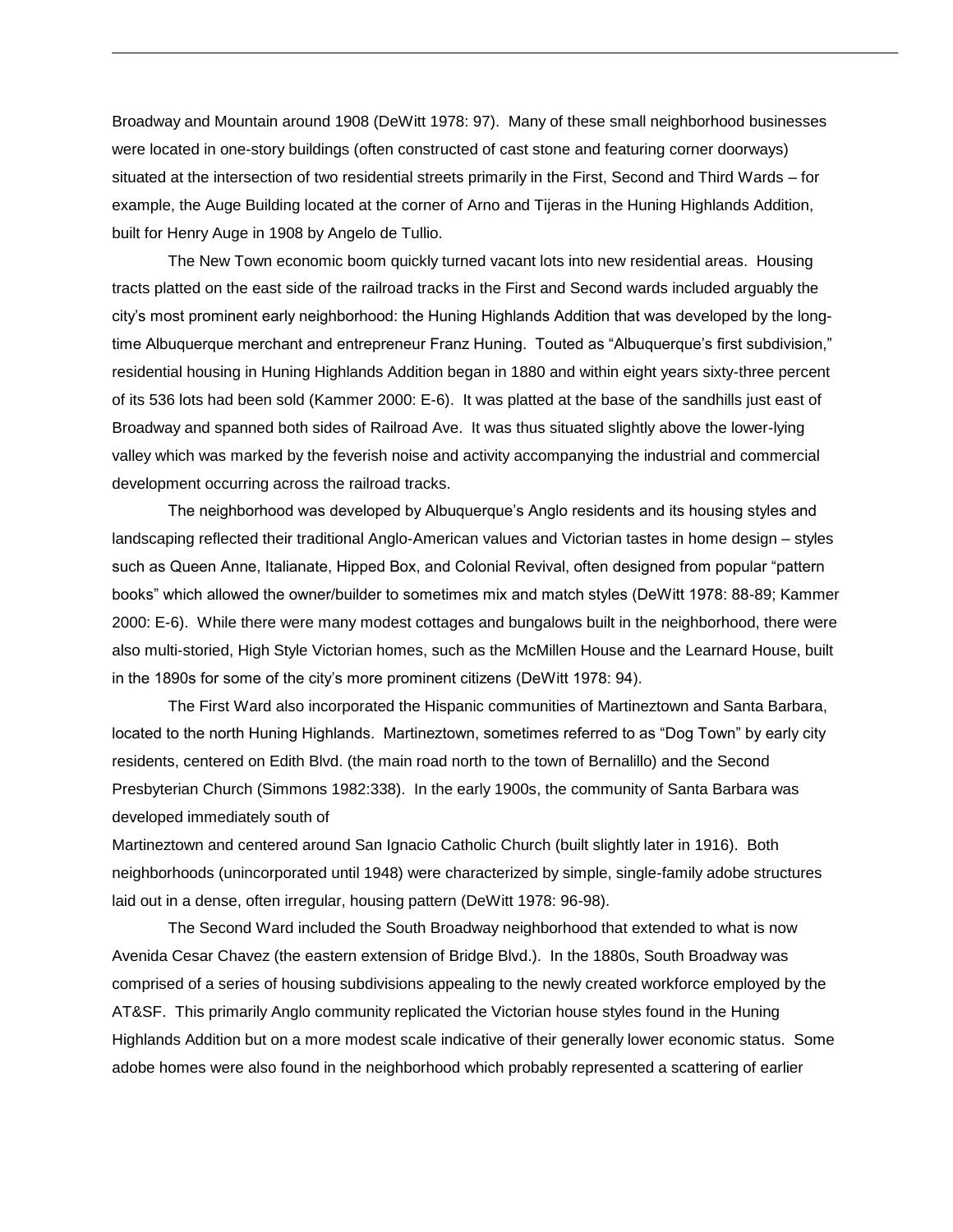homes once connected with the Barelas neighborhood and subsequently separated by the railroad tracks (DeWitt 1978:107-08; Kammer 2001: 27).

Plats for residential housing west of the tracks also appeared almost immediately upon the arrival of the railroad. Houses were soon constructed within the boundaries of the original townsite, both north and south of the commercial district. These were generally modest, one-story Hipped Box style houses – some of which are still found scattered up and down  $1<sup>st</sup>$ ,  $2<sup>nd</sup>$ , and  $3<sup>rd</sup>$  streets. The Perea Addition, a more upscale residential area situated between New Town and Old Town, was platted in 1881 with 800 lots. Surprisingly, development was slow to get started, possibly because of its distance from the AT&SF rail yards and early businesses which were situated close to the railroad tracks (Kammer 2000: E-17). Most of these early homes were designed in the Victorian (Queen Anne, Hipped Box) style. Many of these homes still grace the neighborhood today, including: the Hesselden House, two-story stone duplex on Roma (1882) ; the Keleher House on Tijeras (1882); the Charlotte Hubbell House on Copper (1883-86); and the J. H. Coons House on  $12<sup>th</sup>$  St. (1884).

As the business district expanded westward along Railroad Avenue, the Perea Addition experienced a building boom between 1905 and 1915 that included a number of eclectic styles, such as the fine Prairie style, Berthold-Spitz House on  $10^{th}$  St. (1910) designed by the regionally renowned architect Henry Trost; the distinctive Breece House (remodeled as the Fez Club) designed in the World's Fair Classic style on Copper (1905-08), the Tudor Revival home of Kate Nichols Chaves on 11<sup>th</sup> St. (1909); and the Robertson House on  $12^{th}$  St. (1904-08), built in the Classic Revival style for Harry F. Lee, a prominent state official (DeWitt 1978: 100-04).

As the American Lumber Company grew in size, its employees often chose to live in nearby subdivisions located in what was called the "North End" (Kammer 2000: E-14). Originally sited north of Mountain Road and east of 12<sup>th</sup> St., ninety-eight homes had been built by 1902, but by 1910 construction had spread south of Mountain to Tijeras Avenue and grown to 766 homes (Biebel 1981a: 22-23). These houses were primarily modest homes representing simple vernacular styles indicative of their working class owners.

The 33-acre Raynolds Addition was platted in 1912 by P. F. McCanna. It was located south of Central west of  $8<sup>th</sup>$  St., just southwest of downtown (Biebel 1986: 8). Like the Perea Addition its home construction started slowly, featuring Craftsman style bungalows and Prairie style homes. It was also the area of some of the city's earliest apartment houses, such as, the Washington Apartments (City of Albuquerque 1981).

Old Town (or "Old Albuquerque") has typically been thought of as a remnant of the Spanish Colonial era with its distinctive flat-roofed, adobe architecture. In fact most of homes seen today reflect architectural development initiated during the late nineteenth and early twentieth centuries (DeWitt 1980: 7-1). Following the railroad's arrival, and concomitantly the arrival of eastern-style building materials, prominent Old Town residents began to build new "modern" houses that reflected contemporary Victorian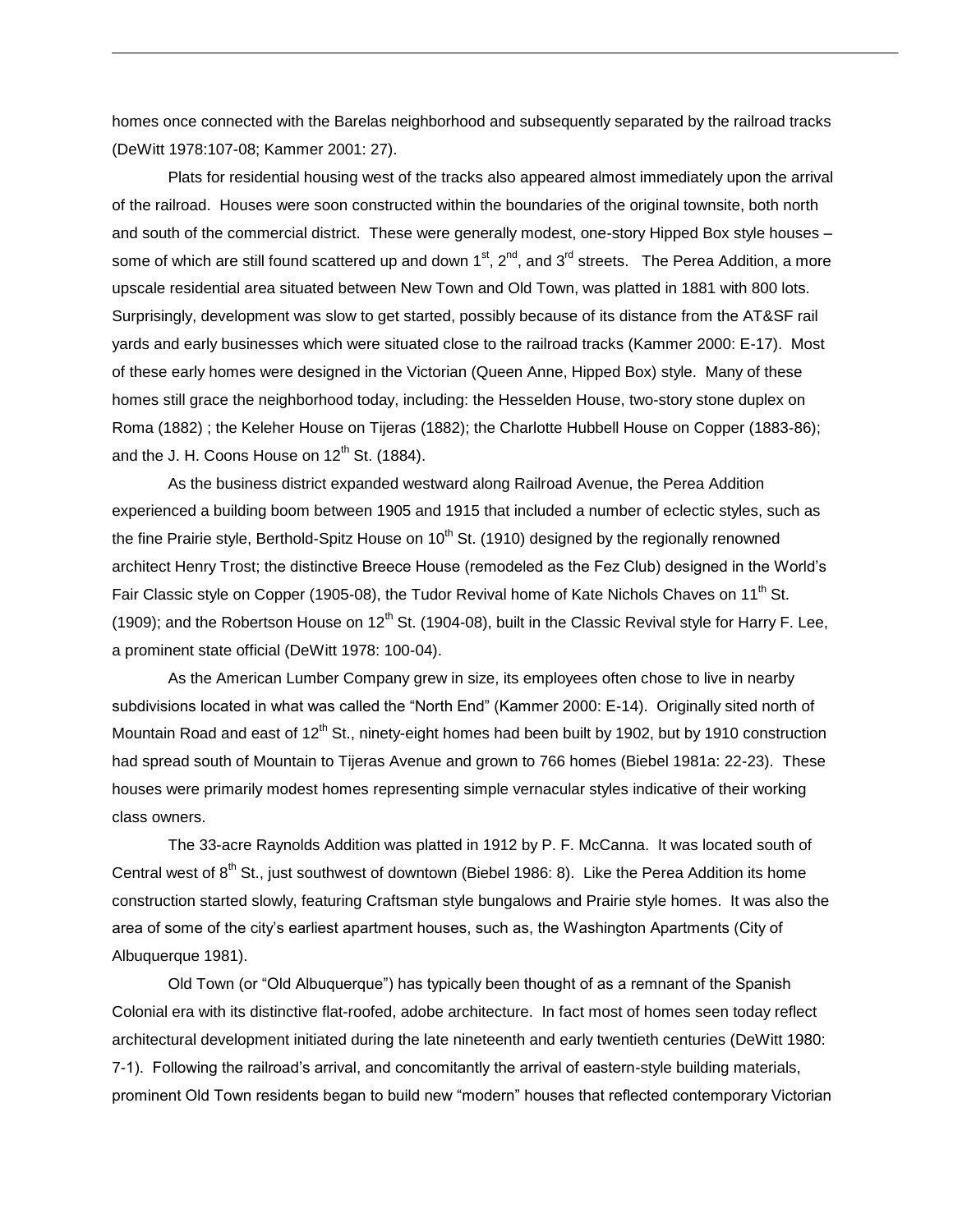styling, such as Queen Anne or Italianate cottages, or used the newly imported building materials to construct Northern New Mexican or Southwest Vernacular style houses, featuring pitched metal roofs, and tall narrow windows. Examples of this architecture include the homes of Herman Blueher, Fred Stueckel, Ambrosio Armijo, and Henry Springer (DeWitt 1978: 31-32; 1980: 7-10; Kammer 2000: E-6-14; Palmer 2006: 18). $^5$ 

To the south of downtown in the Third Ward, the Atlantic & Pacific Addition and the Baca Addition together with smaller platted additions that sometimes only encompassed a block or two were platted in the 1880s (Kammer 2000: E-6; 2001: 26). The housing developments primarily served the AT&SF employees who worked at the nearby locomotive shops and rail yard. The housing stock was comprised primarily of small sturdy wood frame cottages in the Queen Anne style (DeWitt 1978: 54). Two, slightly more upscale examples of Third Ward housing were the AT&SF's Superintendent's House – a fine example of a Victorian Romantic cottage built of red sandstone in 1881 – and the J. J. Gorman House that represents arguably the most exuberant example of Victorian architecture in the neighborhood (DeWitt 1978: 74).

To the south of downtown and adjacent to the AT&SF locomotive shops was the village of Barelas. Established by the Pedro Varela (Barela) family in 1662 as a farming community it lay astride the *Camino Real* at a widely used river crossing (DeWitt 1978: 53; Wilson 1996b: 8-21). The AT&SF railroad tracks and the development of the locomotive shops in 1880 separated the village from its easternmost fields and more importantly from its *acequia madre*, thus effectively putting to an end its agricultural heritage (the area east of the

tracks became the South Broadway and San Jose neighborhoods, which also catered to railroad workers). Speculative housing subdivisions with rectangular street block patterns were soon laid out and the streetcar system was expanded to serve the community (see below). While, the north end of the neighborhood featured Victorian style cottages and simple working class homes (including some so-called "shotgun houses"), houses located in the south end of Barelas continued to reflect the community's Hispanic heritage with the use of more adobe construction (DeWitt 1978: 54; Wilson 1996b: 8-21).

In large part because of its "boom town" beginnings, and perhaps because of its somewhat transient population initially, single-family houses in New Town were supplemented by multi-unit dwellings (Kammer 1999). Within ten years of the town's founding, there were thirteen hotels, lodging houses, and houses offering "furnished rooms" advertising in the *Albuquerque Business Directory* and *Albuquerque Evening Democrat* (Kammer 1999: E:6-7). These included the city's multi-story hotels such as the Armijo House and San Felipe Hotel as well as more modest, two-story wood frame structures such as Strong's

 $\overline{a}$ 

<sup>5</sup> Most of these structures were significantly altered architecturally during the 1950s and 60s – emphasizing Spanish hacienda or Indian Pueblo design features – in order to satisfy the expectations of Old Town tourists who expected to see "Spanish Albuquerque" not "Victorian Albuquerque."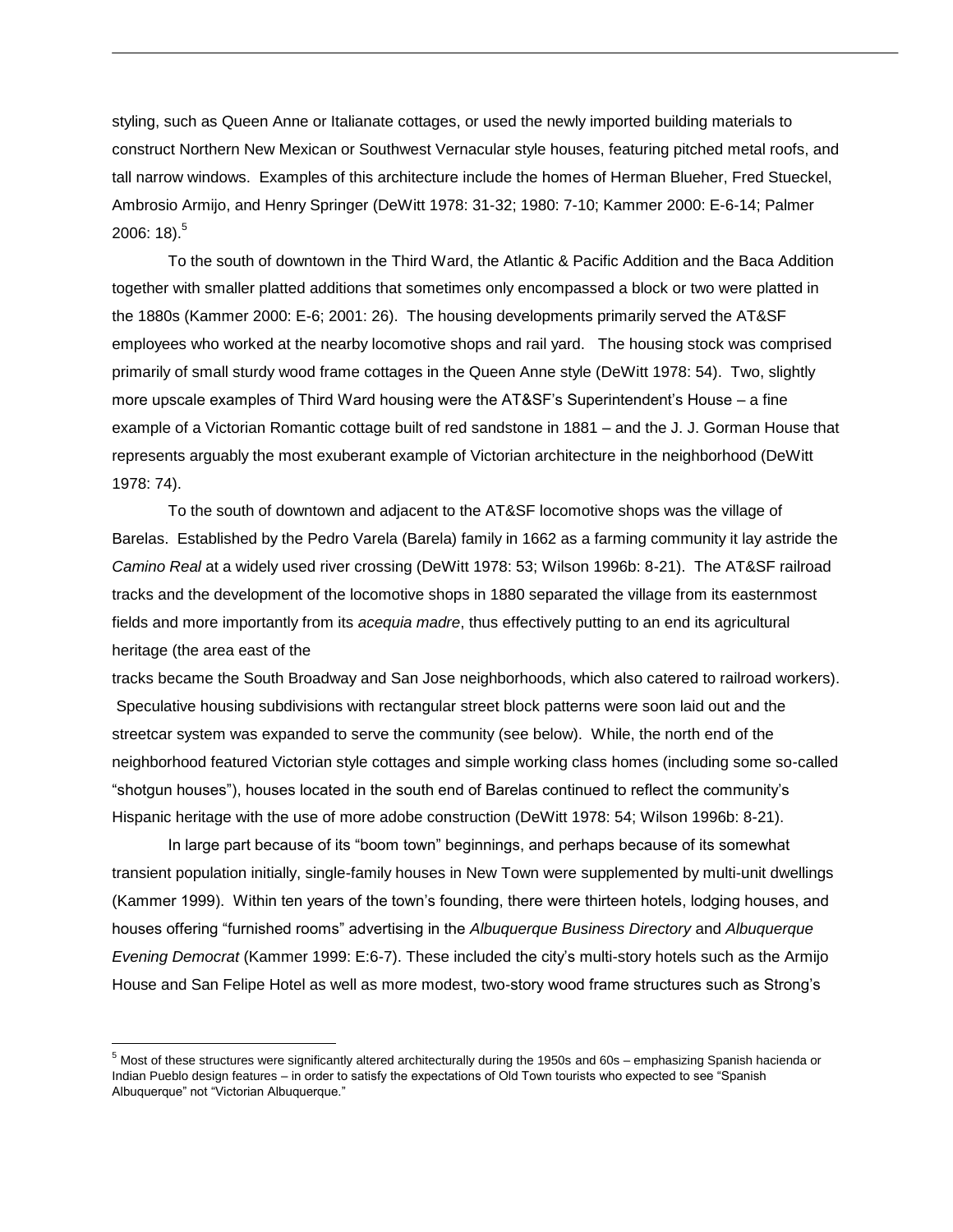European Hotel (later renamed the Sturges Hotel) and the Windsor Hotel (later renamed the Palmer House). The latter were both popular with railroad workers.

Kammer (1999) has categorized several types of multi-unit dwellings that were built during this time period. As noted above, both large and small hotels offered accommodations for extended stays that included all the usual amenities-meals, housecleaning, etc. Similarly, some long-term stay hotels, such as the Grand Central and the Elgin, were located on the upper floors of commercial buildings such as the Armijo Building and Bliss Building. City residents also rented rooms in "lodging houses," also referred to rooming houses or boarding houses. Often these were former single-family houses that had been subdivided into rooms for rent. They offered meals as a part of their rental price.

Another category referred to in advertisements of the period was called "furnished rooms," which, although similar to rooming houses, did not offer meals as part of rent. For the next several decades furnished rooms were the most common type of multi-unit dwelling rented by Albuquerque residents. Most of the city's boarding houses were located in the Second and Third Wards (near the railroad yards), within blocks of Railroad Ave. and along the streetcar lines (Kammer 1999: E-8-13). In response to the increasing number of workers required by the AT&SF who wished to live within walking distance of their jobs, by the turn of the century the Third Ward was particularly in need of housing alternatives. To meet this need one builder decided to construct a multi-unit dwelling type with a more seedy reputation – the tenement. An example of this type was an eight-unit brick structure that was built in 1908 at the corner of 1<sup>st</sup> St. and Hazeldine Ave. The first true apartment building (spaces with a living area, kitchen, and bath) made its appearance in the city in 1910 with the construction of the Anson Flats (now demolished) on 5<sup>th</sup> St. just north of downtown (DeWitt 1978: 85; Kammer 1999: E-15).

Unifying these various residential neighborhoods, industrial areas and commercial districts was a relatively extensive streetcar system. As early as 1881, the Street Railway Company operated muledrawn streetcars on a three-mile track between Old Town, New Town, and Barelas (Kammer 2000:E-8). Californian William H. Greer formed the Albuquerque Traction Company in 1903 and constructed an electric streetcar system to replace old line. This line, serving the original townsite was later merged with the Highland Line that served the East Mesa (including the University of New Mexico) to form the City Electric Company (Simmons 1982: 333).

Albuquerque's streetcar system, in operation until replaced by gas-powered buses in 1928, ran east on Central Ave. from Old Town through downtown to the railroad tracks then south on 2<sup>nd</sup> and 3<sup>rd</sup> streets to Bridge St. – serving the AT&SF rail yards. Another line continued east across the tracks, jogging northward to serve the south end of the Martineztown/ Santa Barbara neighborhoods and then south on Edith to serve residents of Huning Highlands Addition and South Broadway. From the corner of Central and Edith, the streetcar continued eastward, up the sand hills, to the University of New Mexico and the new University Heights subdivision (created in 1906). At the corner of Central and  $2^{nd}$ , the streetcar line ran north to New York Ave. (later renamed Lomas Blvd.) where it turned west to  $12<sup>th</sup>$  St. and then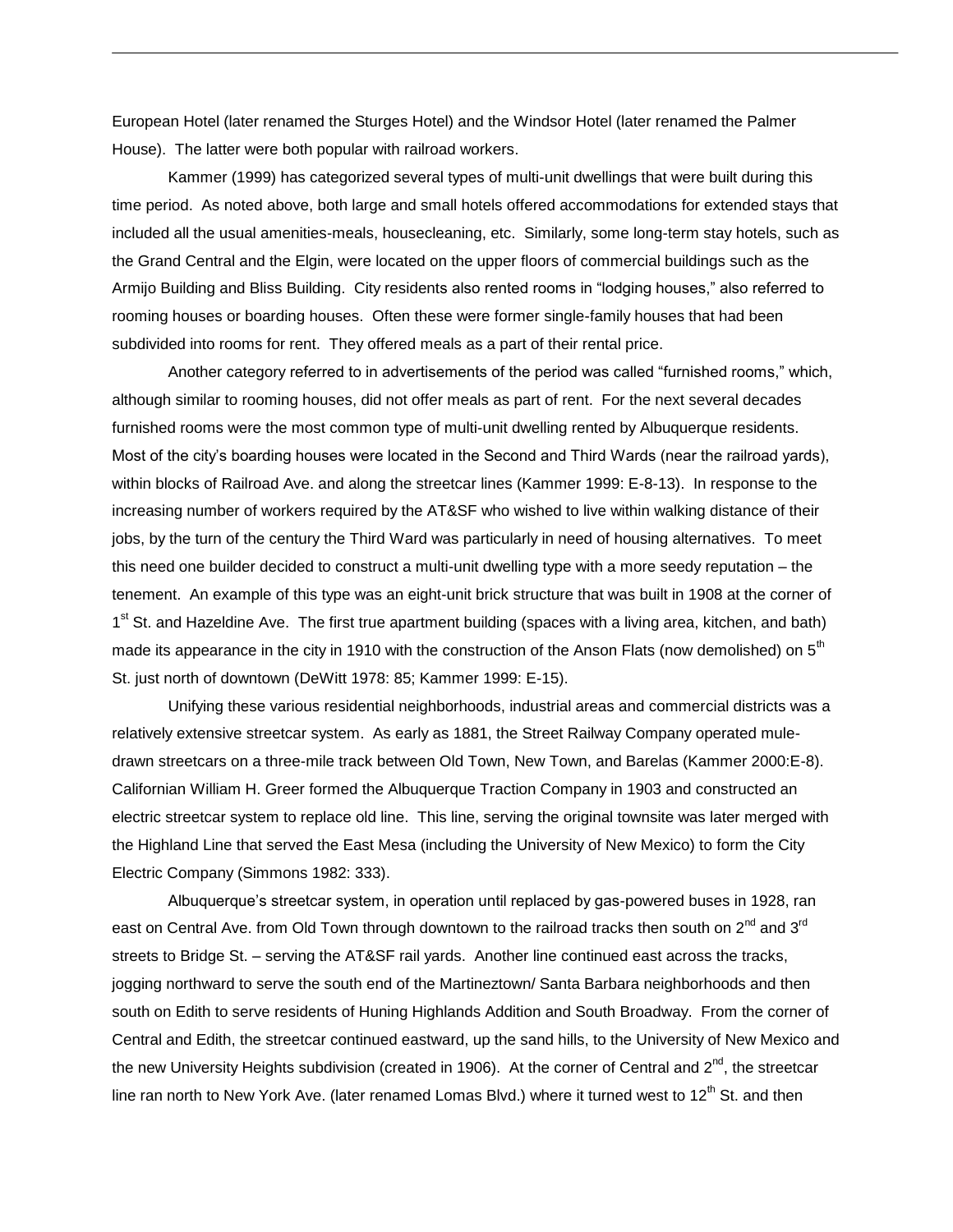north and ran several blocks to the gates of the American Lumber Company. This public transportation system, started at the beginning of the city's history, was instrumental in tying together this fast-growing city at the dawn of statehood (see Wilson 1996a: Map 1).

To serve the growing population of New Town, numerous institutional buildings – schools, churches, synagogues, hospitals, and government office buildings – were constructed early in the city's history.

The earliest schools in the city were either private or parochial. The first school is thought to have been started by Jesuit priests from the San Felipe de Neri church who set up a Catholic school for boys only in 1872. Ten years later, the Sisters of Charity opened two schools: Our Lady of the Angels Private School (parochial), and the Old Town Public School. In 1879, Colorado College supported the establishment of a public school called the Albuquerque Academy. It was quickly endorsed by the leading public figures in New Town who, in 1890, raised enough money to build Perkins Hall, a handsome threestory, brick and stone building at the corner of Railroad Ave. and Edith Blvd. in the Huning Highlands Addition (Simmons 1982: 308; Palmer 2006:108).

The following year public education was formally established by the Territorial legislature and the Albuquerque Academy became the city's first high school. Within two years, a public elementary school was opened within each of the city's four wards (DeWitt 1978: 115). While each ward school had a somewhat distinctive, architectural styling, they all basically followed a similar plan: two-story, brick or cast stone, with hipped or gabled roofs (all have been demolished).

By 1910, in addition to the four ward schools and Central High School (320 South  $3<sup>rd</sup>$ ), Albuquerque had numerous other educational facilities: elementary schools in Barelas, Old Town, and Santa Barbara neighborhoods (Palmer 2006:36); the Harwood School (a Methodist Mission school for girls established in 1887); St. Vincent's Academy (opened by the Sisters of Charity as a public school in 1883 at the corner of  $6<sup>th</sup>$  St. and

New York [Lomas] Ave.); and St. Mary's Catholic School (1902) located next to the Immaculate Conception Church in the 200 block of North 6<sup>th</sup> (DeWitt 1978: 66, 115-18; Simmons 1982: 307-09).<sup>6</sup> In 1914, Albuquerque Public Schools opened a new high school on the northeast corner of Central and Broadway (DeWitt 1978: 91). The three-story, Collegiate Gothic style building was designed by the architectural firm of Trost and Trost which was busy designing a number of downtown commercial buildings in the early 1900s.

The Albuquerque religious community also made its presence known in New Town, bolstered in part by the New Mexico Town Company's offer of free lots for religious institutions (Simmons 1982:303- 04). The First Congregational Church was erected in the Huning Highlands Addition at the corner of Coal

 $\overline{a}$ 

 $^6$  Two other vocational schools, the Albuquerque Indian School and the Menaul Training School, were located just north of the city (and outside this study's boundaries). They served Native Americans and "Spanish-Americans" boys respectively.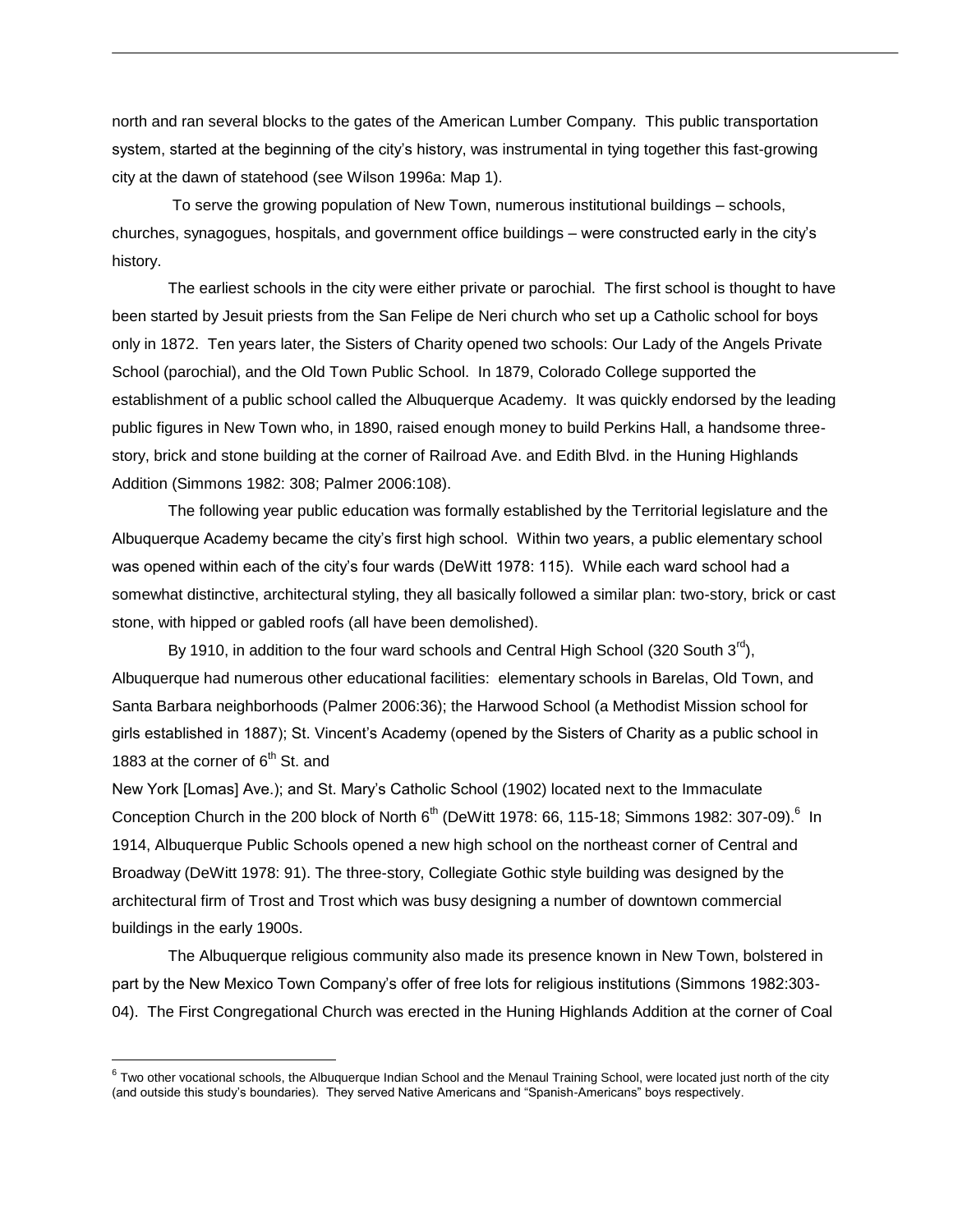and Broadway in 1881 and a Methodist Episcopal Church (later renamed the First Methodist Church) was built at 3<sup>rd</sup> St. and Lead Ave. later that year. The Methodist's first building was a simple Folk Gothic style adobe structure. In 1904, construction was started on a replacement structure. The new, larger crossgable building, also designed in a Folk Gothic style, was more ornate and is used today as the Fellowship Hall (DeWitt 1978: 83; Cherry 2001: 73-74; Palmer 2006: 64-65). In 1882, St. John's Episcopal Church (later enlarged and designated as a Cathedral) was built on the southeast corner of  $4<sup>th</sup>$  St. and Silver Ave. (DeWitt 1978:80). The First Christian Church, a rectangular brick building, was constructed on the east side of Broadway, just south of Railroad Ave. in 1905.

Other denominations also established churches in New Town including: the Presbyterians at  $5<sup>th</sup>$ St. and Silver Ave. (early 1880s); the Baptists (1887); and the Lutherans built St. Paul's Church in 1891. African-American residents constructed a building for their African Methodist Episcopal congregation in 1897; and the Jewish community, whose membership was comprised of many of the city's early merchants and civic leaders, erected a distinctive domed synagogue, Temple Albert (now demolished), at 7<sup>th</sup> St. and Gold Ave. in 1900 (Simmons 1982: 305; Palmer 2006: 66). The Roman Catholic Church, the dominant religious sect in Albuquerque whose ties went back to the founding of the Spanish *villa* in 1706, also established a parish church in New Town in 1882 – the

Immaculate Conception – to serve newcomers who came to work at the rail yards and the sawmill (Simmons 1982: 305). In addition to these large denominational religious institutions, several smaller neighborhood churches housed in more modest wood-frame structures were found in many neighborhoods.

Health care services in Albuquerque also arrived with the railroad in 1881. The AT&SF constructed the first hospital in Central Albuquerque at 316 Broadway SE to serve their employees. The hospital consisted of four buildings – a two-story administrative building, two one-story ward wings, and a laundry/dining room building with additional ward space on the second floor (Sanborn Insurance Map, 1913). The campus also consisted of a house for the hospital's physician and a number of detached sleeping rooms.<sup>7</sup> Two years later, civic leaders opened the "Cottage Home" for city residents needing health care (Simmons 1982: 345-46).

The city's health care facilities expanded at the turn of the century when word of Albuquerque's favorable climate for the treatment of tuberculosis began to spread across the country. People with the disease, "lungers" in the parlance of the times, soon arrived in droves by train to "chase the cure" through exposure to the dry air and sunshine. As a result, the first TB sanatorium, St. Joseph's, was founded by the Sisters of Charity and opened on Grand Ave. (now Martin Luther King [MLK] Blvd.) in 1902 – just north of the Huning Highlands Addition. The site was chosen in part for its location on the slightly elevated sandhills, thus taking advantage of the fresh breezes above the valley (Palmer 2006:114). This was

 $\overline{a}$ 

 $<sup>7</sup>$  These buildings still exist and are now part of the St. Francis Xavier Church and School.</sup>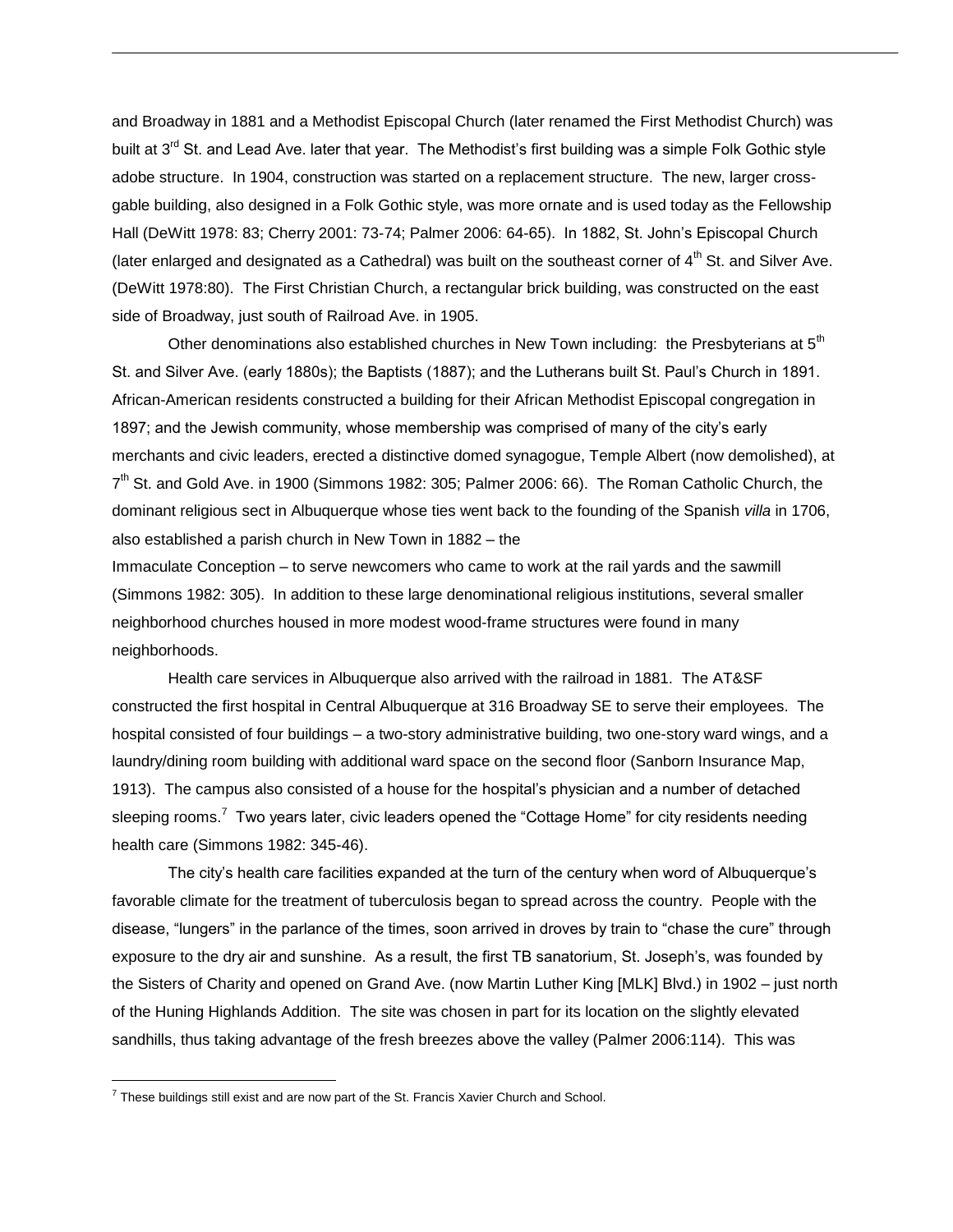followed by the opening of the Southwest Presbyterian Sanatorium at the corner of Oak St. and Railroad Ave. in 1908 (Palmer 2006: 120). Four years later, the Methodist Deaconess Sanatorium opened its doors further east on Railroad Ave. near the University of New Mexico campus – giving East Central Ave. the moniker "TB Row." Other privately operated "sans" in the area included Murphy's, Monkbridge, and the Albuquerque Sanatorium (Kammer 2000: 20-22).

In 1886, the Bernalillo County Courthouse (demolished 1959) was constructed following a protracted political struggle over the county seat between the towns of Albuquerque and Bernalillo (Simmons 1982: 230). Despite New Town's up-and-coming stature as the city's downtown, the courthouse was constructed in the southeast corner of Old Town, facing the streetcar tracks along Railroad Ave. The majestic three-story structure, designed in a style reminiscent of Richardsonian Romanesque, was made of red sandstone cut by Italian stonemasons. It towered over the older, lowslung adobe buildings and the newer, Victorian cottages starting to appear around the plaza.

Other government-related buildings were also built near the downtown commercial core. The imposing three-story building Federal Building and Post Office (listed in the National Register as the "Old Post Office") was

constructed at the northwest corner of 4<sup>th</sup> St. and Gold Ave. in 1908 (DeWitt 1978: 80).<sup>8</sup> Its Mediterranean styling features arched windows and a tile roof. New Town's first City Hall was constructed sometime before 1914 on  $2^{nd}$  St. between Tijeras and Copper avenues. The two-story, enframed building was designed in a simplified Neoclassical style and contained not only city offices, but also the headquarters for the fire department and a jail facility (Longstreth 1987: 114-15; Palmer 2006: 80-81).

Although telephone service in the city started slowly, by the turn of the century the Colorado Telephone System had enough subscribers to open a new two and one-half story, brick building at the corner of  $4<sup>th</sup>$  St. and Tijeras (Palmer 2006: 72-73).

Other institutional facilities were slower to develop. In 1891, a library was started by Clara Fergusson and Mrs. William Hazeldine, the wives of noted civic leaders, in the prominent, three and onehalf story Commercial Club building, which designed in the Richardsonian Romanesque style. By 1900 this public library was moved to Perkins Hall where the collection resided until the 1920s (Simmons 1982: 317-18). An imposing National Guard Armory (now demolished), which doubled as the city's first convention hall, was also built during this era at the corner of Silver Ave. and  $5<sup>th</sup>$  St.

New Mexico's long struggle to achieve statehood was helped in part by the rapid development of New Town Albuquerque. Their development gained further momentum when the city hosted the Sixteenth National Irrigation Conference in 1908 that included 4,000 delegates from all over the world. The conference showcased the city's new water and sewer systems, trolley lines, and new commercial architecture such as the Alvarado Hotel. With the signing of the statehood act by President William Howard Taft on January 6, 1912, Central Albuquerque was poised to take another major step in industrial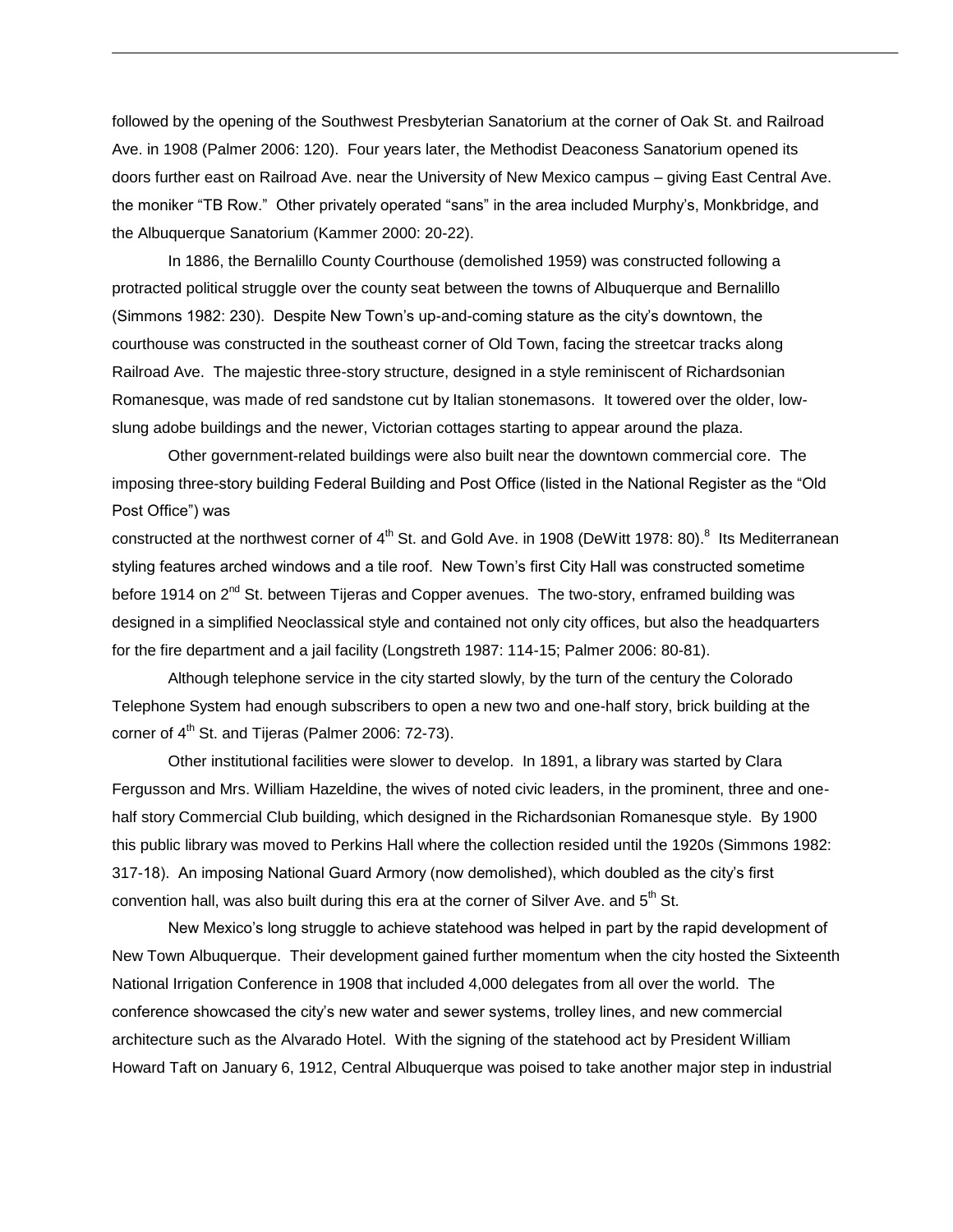and commercial development, which in turn spurred development of residential neighborhoods and institutional facilities

#### **Growth: 1917 to 1945**

 $\overline{\phantom{a}}$ 

Following World War I, two of Albuquerque's major economic pursuits – wool and agriculture – began to experience a steady decline. The wool industry faced stiff competition from Australia and Argentina, coupled with high labor costs and increased restrictions on grazing lands (Davis 1980: 8-1; Holtby 2012). While the industry continued to operate in Albuquerque until the early 1970s, driven primarily by Frank Bond's wool company which

handled just over 500,000 pounds at its peak, it never again attained the success it achieved in the nineteenth century. The New Mexico-Arizona Wool Warehouse, constructed by Bond in 1928 represents the city's only architectural legacy of its once thriving wool industry. New Mexico agricultural production was challenged by large farms operating in southern Colorado. In addition, Albuquerque's rapid urbanization was beginning to encroach upon and the valley's farmlands, particularly around Old Town, and the rising water table hampered crop production. A short but significant, post-war worldwide economic downturn also affected these formerly important local industries.

Similarly, by 1914, the American Lumber Company was encountering financial difficulties which led to the eventual takeover of the lumber company headed by George E. Breece. Although it enjoyed an economic rebound in the 1920s, it never regained the prominence it had in the years previous. Following further ownership changes in the 1930s, Breece eventually reacquired the mill site in 1941; however, labor problems at the mill proved to be the last straw and Breece liquidated his company in 1942 (Glover and Hereford 1986: 44-46, 50).

Instead, Albuquerque's growth and development during the next three decades depended primarily on the expansion of the AT&SF locomotive shops, and the development of the state's highway system, which together with the railroad promoted the development of Albuquerque's wholesale distribution business and retail merchandising, which as late as the mid-1920s, was still the only wholesale grocery distribution center in the state (Biebel 1986: 1-2). The development of the highway system also promoted the automobile industry and the subsequent rise of tourism as an important local industry (Wilson 1996a).

The AT&SF locomotive shop complex was significantly expanded and improved between 1914 and 1924 (Wilson 1986: 1). This included the construction of a new, 35-stall Roundhouse (1914-15) to maneuver the locomotives around the rail yard, a Blacksmith Shop and Flue Shop (1916), a companyowned and operated Fire Station (1920), the Machine and Boiler shops (1921-23) that utilized modern industrial designs to facilitate the repair and overhaul of the steam locomotives, and a Tender Repair Shop (1924). This major remodeling was designed to improve the capacity and efficiency of the repair facility as

 $^8$  This building was often referred to as the "First Federal Building" to distinguish it from the Federal Building built in 1930.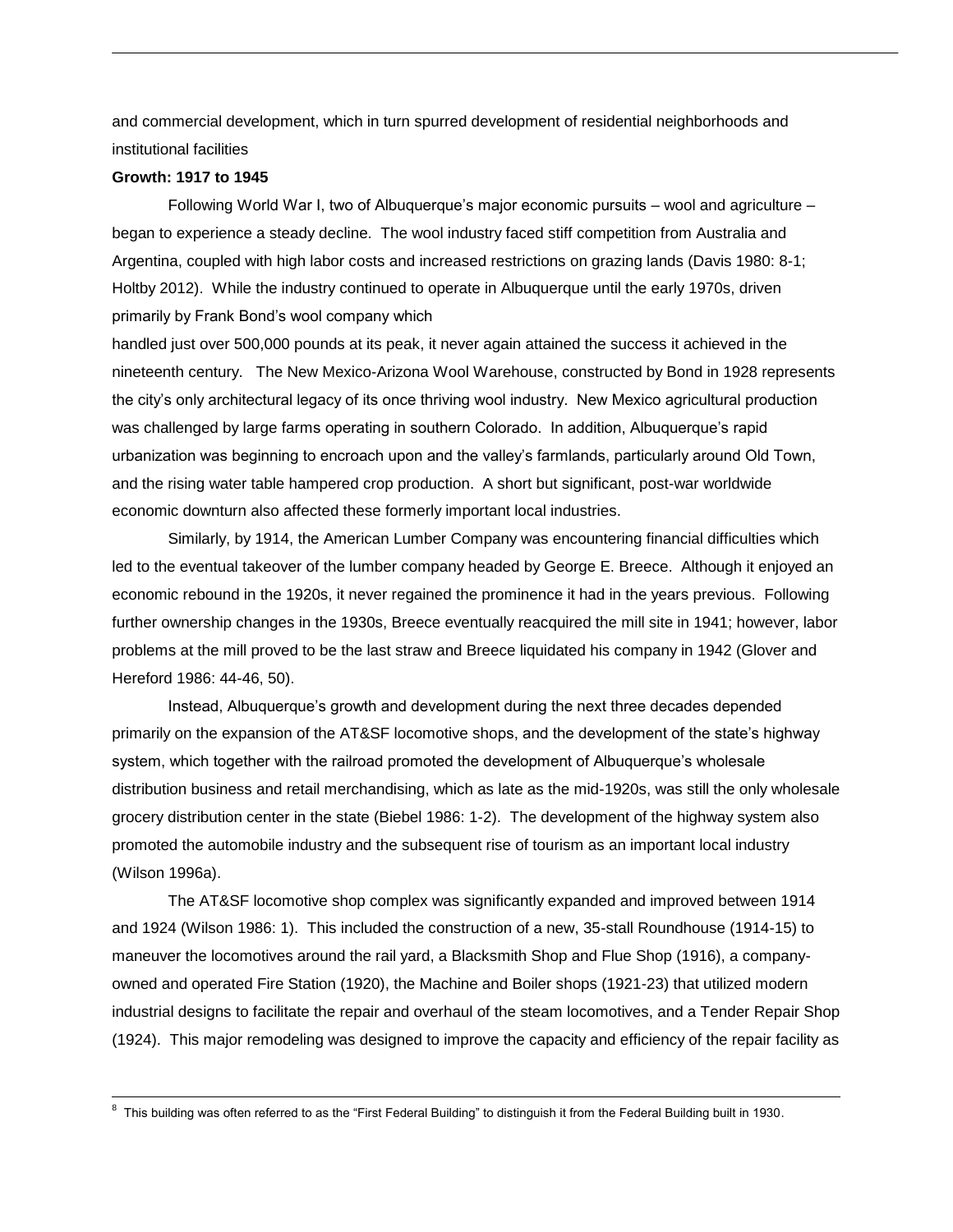well as modernize the equipment. To accommodate these new buildings, the railroad acquired additional land south of Pacific Ave. along  $2^{nd}$  St.

The original shops, constructed in the 1880s, were comprised of wood frame structures or stone masonry buildings with heavy timber framing; however, the new massive Machine and Boiler shops utilized steel framing and glass curtain walls that proved to be a cheaper and easier way to build than. The oversized one-story buildings housed specialized work bays with skylights, and overhead traveling cranes (including one 250-ton crane) to facilitate the repair of the massive steam locomotives.

The railroad industry nationwide reached its peak in the 1920s; but began its gradual decline in the 1930s as automobile travel began to capture the country's imagination, and the interstate trucking industry increased its annual mileage bolstered by an improved highway network. By the mid-1930s, however, the Depression had affected all forms of transportation including train travel, and railroad employment sank to an all-time low in 1933 with just 300 men working only three days per week (*Albuquerque Progress,* vo. XV, no. 2, February 1948). Rail transport rebounded in the 1940s as it became the primary method of conveying troops and materiel from coast to coast, and wartime restrictions on gasoline and rubber products curtailed private automobile use. This increase in workload was reflected by the fact that Albuquerque AT&SF facilities employed 1,500 workers during the 1940s the highest employment total in company history (Wilson 1986: 10).

The development of a state highway system in 1917 – a direct result of the passage of the 1916 U.S. Federal Aid Road Act – boosted the trucking and warehousing industry in Albuquerque (Wilson 1996a: E-8). The need for an improved state highway system was spurred on by the rapid growth in automobile and truck ownership in the state. In 1910, only 470 cars and trucks were registered; however, by 1920 that number had grown to more than 17,000 and a decade later, the total number of motor vehicles registered in the state was almost 84,000 (Bieble 1986: 3).

In 1926, the major north-south highway across New Mexico (New Mexico Route 1) was designated U.S. Route 85, while the main east-west road, albeit with a long, looping, north to south detour, was designated U.S. Route 66. Prior to 1937, both routes ran through Albuquerque on 4<sup>th</sup> St. to Bridge Blvd. where the highways turned east/west and crossed the Rio Grande over the Barelas Bridge. $^9$  As Albuquerque's growth pattern started to shift to the east and automobile tourism began to increase nationally, the city's Chamber of Commerce actively lobbied to straighten Route 66's alignment across the center of the state. After years of effort, coinciding with technological advances in road building and bridge construction, Route 66 was eventually realigned in 1937 (Kammer 1992: 56-68). Central Ave. was now a part of Route 66 and its intersection with Route 85 at  $4<sup>th</sup>$  St. put Albuquerque at the crossroads of two major U.S. highways.

Concurrent with this federal road-building activity, Albuquerque in the decade of the 1920s invested in paving the city's major east-west streets – Central, Grand, Coal – and its north-south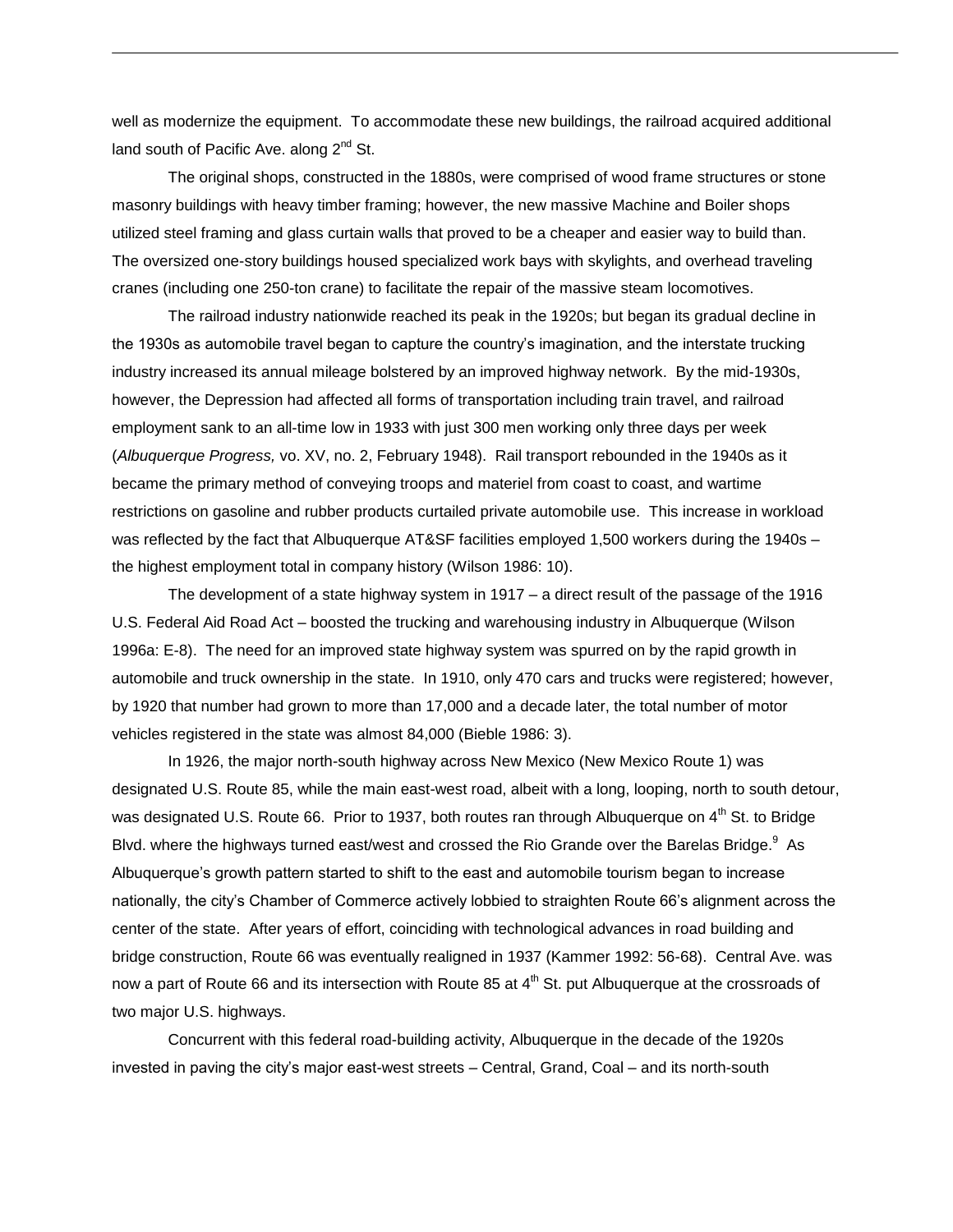thoroughfares – 2<sup>nd</sup>, 4<sup>th</sup>, Broadway, and Edith. Between 1926 and 1929, twenty miles of streets were paved, during which time streetcar tracks were removed and motorized buses become the mode of public transportation. At the same time federal highway funds were used to pave the roads between the city and the town of Bernalillo and eastward to Tijeras Canyon (Biebel 1986:4). The Central Ave. Bridge over the Rio Grande was completed in 1931. With realignment

of Route 66, "subways" under the railroad tracks were constructed at Central and Tijeras and the Coal Ave. viaduct was rebuilt (using New Deal-Public Works Administration [PWA] funds) to facilitate traffic flow (Biebel 1986: 57).

The improvements to Route 66 and other major arterial streets and highways resulted in significant changes to the Central Albuquerque and the commercial landscape in particular (Kammer 1992; Wilson 1996a). The increased traffic brought about by automobiles and long-haul truckers provided needed economic opportunities for the city during the Depression, and the new Route 66 alignment began to stretch the city both east and west from its downtown commercial core (Kammer 1992: 70). Automobile traffic especially resulted in new business types and resultant changes to the city's built environment along Central Ave. and  $4<sup>th</sup>$  St. (U.S. Highway 85) as the "tourism industry" created new building types: tourist cabins, motels, gas stations, auto repair shops, and drive-in restaurants (Wilson 1996a: F-27ff).

By the mid to late 1930s, the number of small manufacturing companies and warehouses along both sides of the railroad tracks north of Central Ave. began to increase dramatically. While, most of these buildings were modest in both their size and design, an exception to this pattern was the Springer Transfer Company building at 121 Tijeras NE, just east of the railroad tracks. This building was constructed in 1929 for the Springer Transfer Company, a company founded in 1901 as a transfer and storage company. The 30,000 square foot office and storage building was designed in a Mayan Revival style, which reflected the Revival Movement that was popular in residential architcture during this period. The more common building type was a simple vernacular design that featured a large, open work space with a small office or office/showroom space found either in a corner of the building or in a separate, but attached, structure.

The railroad spur running between Hannett and Haines avenues (then named Harding and Coolidge, respectively), which once served the American Lumber Company, was added onto in the mid-1930s thus promoting the growth other small, industrial and manufacturing businesses. These included: the New Mexico Tank and Culvert Co. at 1719 North  $6<sup>th</sup>$  St. featuring a metal building with a distinctive sawtooth roofline; the Rio Grande Steel Co., whose buildings and work yards took up the entire 1700 block of North 6<sup>th</sup>; the Santa Fe Builder's Supply Company whose warehouse flanked the north side of the spur line at North 6<sup>th</sup>; and Eidal Manufacturing Company located at 520 W. Coolidge Ave. (now Haines Ave.) (*Albuquerque Progress,* vol. IV, no. 5, July 1937). The location of these industrial companies between Aspen (then named Wilson) and McKnight avenues and between 5<sup>th</sup> and 12<sup>th</sup> streets, an area

l

<sup>&</sup>lt;sup>9</sup> State Route 1 originally ran north/south along  $2^{nd}$  St. until it shifted to  $4^{th}$  St. in 1924.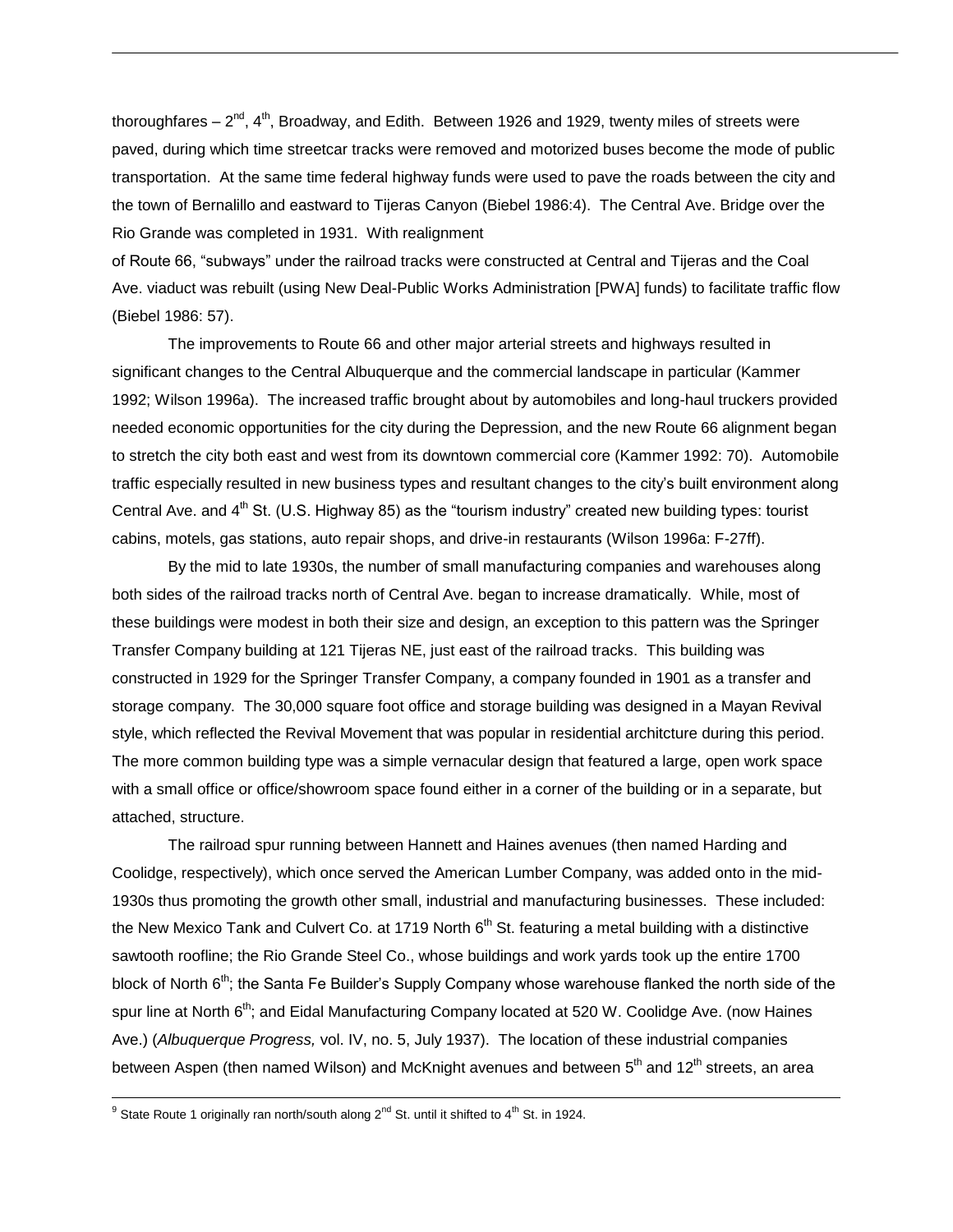previously undeveloped, was the beginning of an industrial section of Central Albuquerque that grew significantly following World War II.

Along  $1^{st}$  and  $2^{nd}$  streets, north of New York Ave. (now Lomas Blvd.), numerous warehouses, lumber yards, motor freight companies, coal and bulk oil storage depots, and small manufacturing and service oriented businesses began to replace the modest working class homes that once lined these streets just north of downtown. These businesses included: the Hahn Coal Company located just south of Summer Ave. (then called Harrison); and the Eaton Metal Products a steel fabricating plant, located at 1824 2<sup>nd</sup> St. NW. Following the war, Eaton (together with Kohlhaas Company, also located on North 2<sup>nd</sup> St.) manufactured many of the underground storage tanks found throughout the city.

These companies made significant contributions to the wartime production of military hardware. For example, the Eaton Metal Products Company manufactured the metal ramps used by landing ships during the invasion of Sicily. The Eidal Manufacturing Company made heavy duty truck trailer and tractor assemblies for the U.S. Army Corps of Engineers. Eidal subcontracted with Rio Grande Steel Products and the New Mexico Tank and Culvert Company to produce these items (*Albuquerque Progress,* vol. XI, no. 2, March 1944).

During this period, commercial development in Central Albuquerque continued to grow steadily and produced some of the city's most noteworthy buildings. One early structure was the architecturally flamboyant Occidental Life Insurance Company Building built in 1917. Located on the northwest corner of 3<sup>rd</sup> St. and Gold Ave., the building was designed by Henry Trost and modeled after the Doge's Palace in Venice, Italy (DeWitt 1978: 80-83; Cherry 2001: 70-71; Palmer 2006: 82-83). A fire in 1933 destroyed its roof and distinctive cornice, but it was immediately rebuilt under the direction of noted architect W. Miles Brittelle, Sr. When finished a year later, the new cornice, finials, and corner tower even more closely resembled the Italian original.

The McCanna/Hubbell Building, constructed in 1919 at the southeast corner of  $5<sup>th</sup>$  and Central, continued the practice of the two-part commercial block. However, the building (also known as the Albuquerque Gas & Electric Building or the "Public Service Company Building") was distinctive for the elaborate lighting display installed in its pressed metal cornice and around the porthole windows that wrapped around the corner of Central and  $5<sup>th</sup>$ . This distinctive feature effectively advertised the use of its product – electricity (DeWitt 1978: 79; Cherry 2001: 81-82).

The "new look architecture" for downtown Albuquerque continued in the 1920s. Central Albuquerque began a revitalization that started with construction of the city's first "skyscraper" and ended with six million dollars being spent in new construction between 1926 and 1930 (Biebel 1981b: 4). In 1922, the nine-story First National Bank Building, designed by the firm of Trost and Trost, was built in the heart of downtown at the corner of Central and 3<sup>rd</sup> (DeWitt 1978: 76; Biebel 1986: 9; Cherry 2001: 67-68). This three-part stacked vertical block building with Italianate styling dominated the city's skyline and projected a modern, "big city" look (Longstreth 1987: 93). As the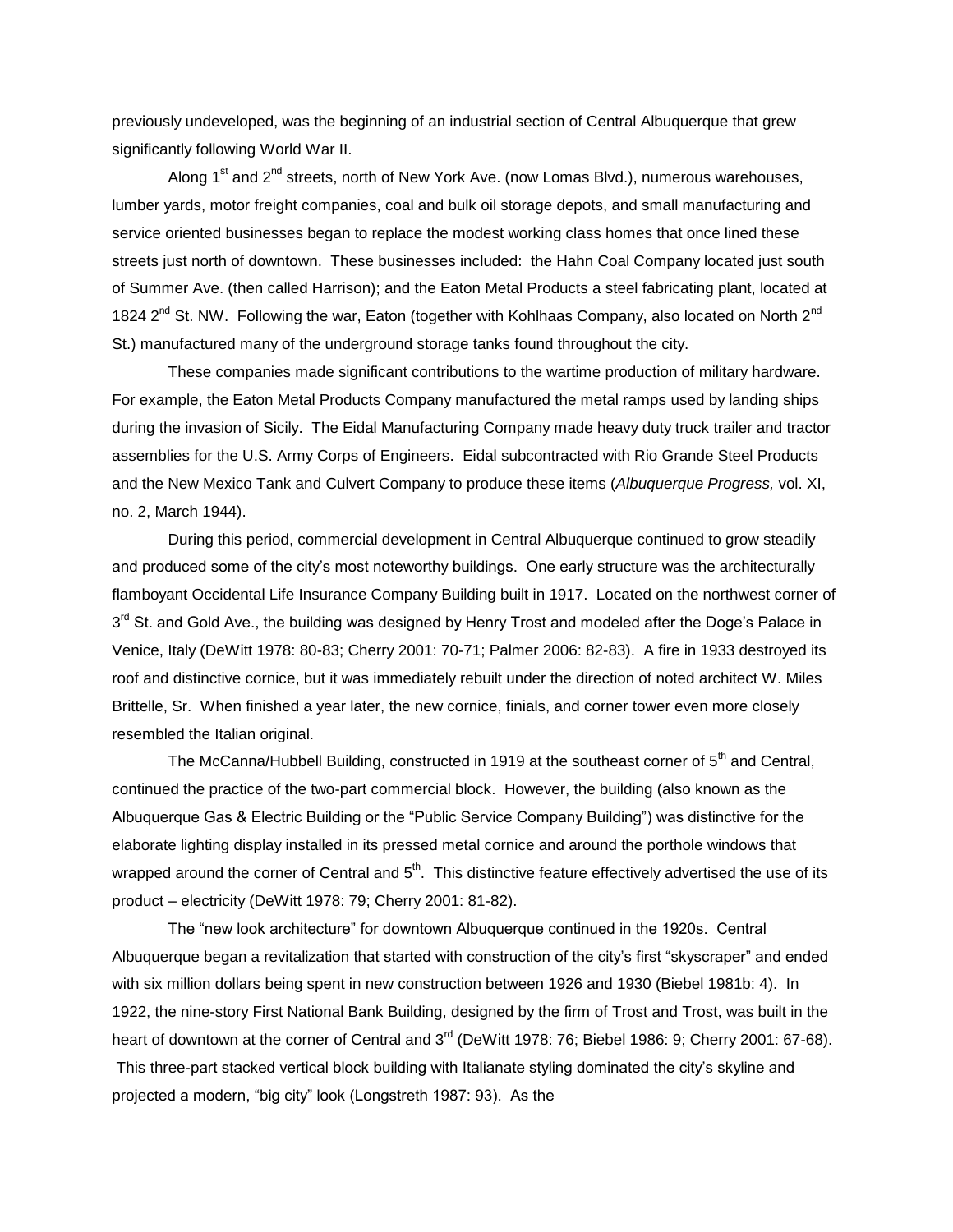historian Charles Biebel notes, "The building clearly proclaimed Albuquerque's prosperous commercial and financial affinity with similarly progressive communities from El Paso to Denver and Los Angeles to Chicago"

(1986: 9). In addition to housing the city's major financial institution (founded in 1881), the building's upper floors contained the offices of the city's leading professionals – physicians, dentists, insurance companies, and attorneys.

Two years later, work was completed on the six-story Sunshine Building, also designed by Henry Trost (DeWitt 1978: 75; Cherry 2001: 62-63). Located just a block away from the First National Bank Building at the southeast corner of Central and  $2^{nd}$ , the Sunshine Building was also a three-part stacked vertical design with a heavy cornice that was topped by a balustrade and decorative urns. The building featured a combination of retail, offices, and a theater. The theater's entrance on Central was marked by an elaborate marquise of copper and glass. These two downtown edifices symbolized the promise of Albuquerque's commercial future in the early twentieth century.

The Franciscan Hotel, built in 1923 (demolished 1972) at the northwest corner of Central and 6<sup>th</sup>, was another Trost and Trost design; however, for this building the El Paso firm used design elements derived from regional Spanish and Pueblo architecture (Biebel 1986: 9; Palmer 2008: 98). It had an eightstory main structure with four, three-story towers on the corners to give the stepped back appearance of a traditional New Mexico Indian Pueblo. Its location, some six blocks from the railroad station but only two blocks from U.S. Highway 85, suggested the increasing popularity of the automobile in the city.

Other automobile-related businesses, such as tire and auto parts stores, and dealerships (e.g., the Buick Automobile Company and the Simms Motor Company) had already begun to establish themselves on the 500 and 600 blocks of West Central as the Franciscan was being built. In 1924, the Quickel Building – a handsome two-story, dark red brick with contrasting concrete sills framing large showroom windows – was constructed to house the city's first Ford dealership on the southwest corner of Central and  $5<sup>th</sup>$  – just across the street from the Franciscan. In the late 1920s, the Galles Motor Company opened a new showroom for its line of Chevrolet, Oldsmobile, Cadillac, Pontiac, and luxury LaSalle automobiles. Its one-story Pueblo style building was located immediately adjacent to the Franciscan (Biebel 1986: 13). In 1927, the city's first Firestone Tire Company store was opened at 701 Central Ave. NW. Numerous automobile-related businesses were located along the North 4<sup>th</sup> St. corridor.

Inarguably, however, the *pièce de résistance* of downtown architecture in the 1920s was the KiMo Theater. Opened in 1927 on the northeast corner of Central and  $5<sup>th</sup>$ , its eccentric and somewhat fanciful design was a hallmark of the "Pueblo Deco" style (DeWitt 1978: 78-79; Cherry 2001: 78-79; Palmer 2006: 90-91). It was

commissioned by Oreste and Maria Bachechi, whose architect Carl Boller of Boller Brothers, visited the state's Indian Pueblos and reservations to gather ideas and examples of Native American symbolic and stylistic elements.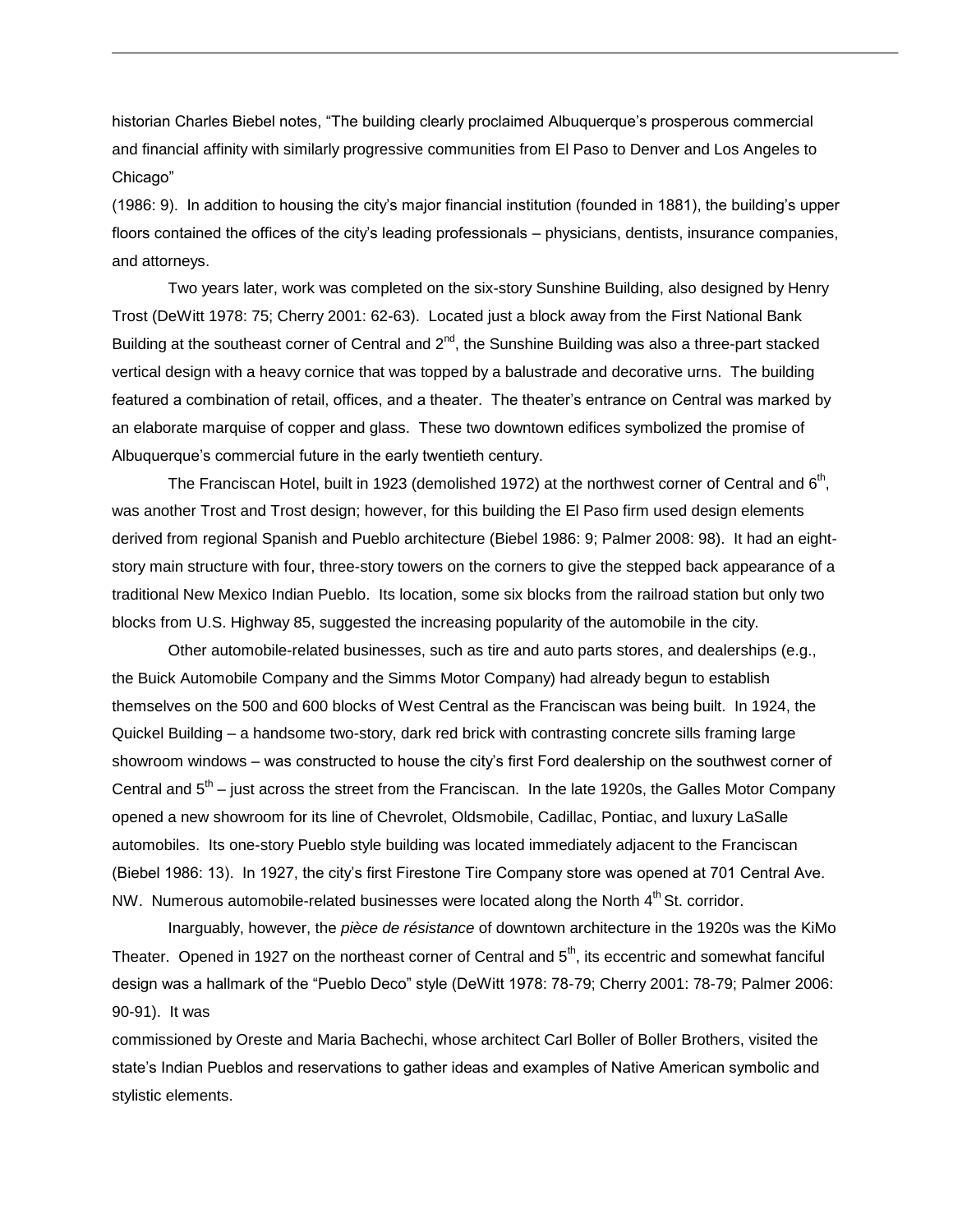The result was a theater featuring both movies and live performances housed in a one-of-a-kind edifice highlighted by a variety of stylized Indian motifs and friezes made of tile and terracotta. The KiMo's already ornate façade was accentuated by an illuminated canopy and within a year of opening, a tall neon sign.

Elsewhere in the commercial core, additional, albeit less noteworthy, buildings began to infill the downtown's blocks. Neighborhood businesses also flourished helped in large part by the dramatic seventy-five percent increase in the city's population during the decade (Biebel 1981b: 4). "Mom and Pop" stores like Charlie's Grocery, the With Market in the Sawmill area; and Manuel's Market and the AAA & Sons store in the Martineztown/Santa Barbara community continued to be local choices for groceries and other sundries. Only Manuel's Market in South Martineztown remains in business today; however, it serves as a link to the heritage of the neighborhood store.

While the Great Depression began to cause economic devastation across the nation in 1930-31, its effects were not immediately felt in New Mexico, due in large to its backlog of on-going construction projects such as the second Federal Building (1930) and the city's general lack of manufacturing and industrial jobs, which had been hardest hit by the economic downturn in other metropolitan areas (Biebel 1986: 21-34). However, by 1933 the Depression began to settle in and building construction starts in the city slowed down dramatically. Thus, as New Deal programs were set up and economic stimulus funding began to flow nationwide, the city applied for and received a number of financial benefits. New Mexico and Albuquerque in particular received a relatively disproportionate amount of financial support thanks in large part to Governor (and Albuquerque resident) Clyde Tingley's close friendship with President Franklin D. Roosevelt (see Biebel1986: 27-36). Grant money from the Civil Works Administration, the Public Works Administration, and Works Projects Administration were used for many infrastructure projects and other public works projects, such as the Central and Tijeras underpasses and the Coal Ave. viaduct, as well as some public buildings discussed below.

Architecturally, the 1930s was noteworthy for the number of commercial buildings designed with Art Deco and Streamlined Moderne styling. In Central Albuquerque, several noteworthy examples of this style are reflected in a number of buildings including: the Skinner Building (1931) at 722 Central SW; the Fremont Grocery Building (1932) at 616 Central SW; the Sauer Packard dealership (1931) at the corner of Gold Ave. and  $6<sup>th</sup>$  (Cherry 2001: 103-04); and the former Oden Motor Company building (1936) on the 600 block of 4<sup>th</sup> St. NW.

This trend in the Moderne building styles continued into the early 1940s (before wartime restrictions on materials virtually shut down the construction industry) with the completion of a decorative brick building for the Valiant Printing Company (1940) at 615 Gold Ave. SW and the Excelsior Laundry Company Building (1942) (also known as the American Linen Supply Building) at 522-24  $2^{nd}$  St. NW (Cherry 2001: 57). Also constructed during this period was the former Woolworths (Walgreen's) Building (1941) at 317 Central NW, which also has long and low appearance that is accentuated by horizontal tile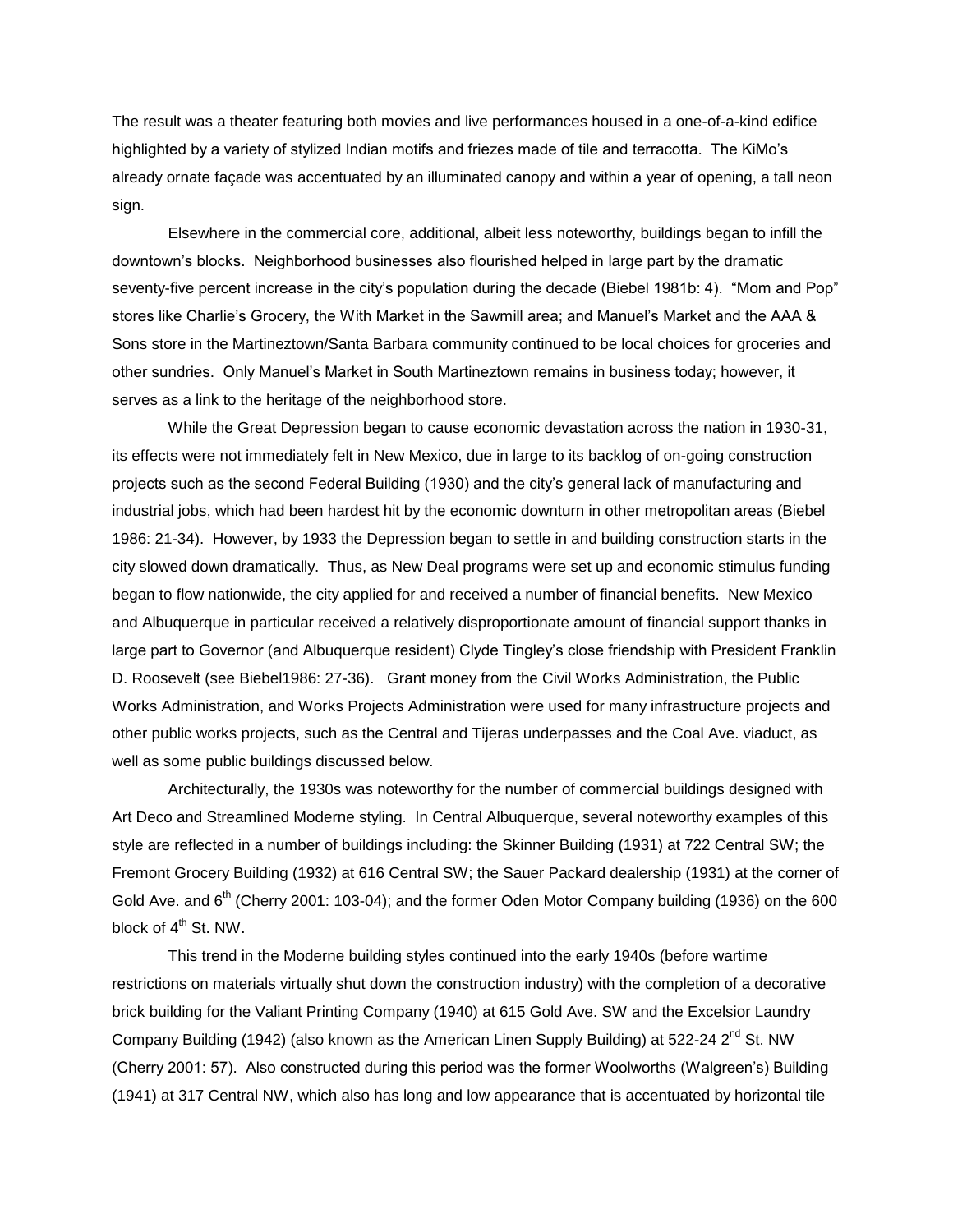banding (DeWitt 1978: 77-78). It represented a contemporary look for the traditional two-part commercial block.

One of last major commercial projects in the 1930s was the construction of the Hilton Hotel in 1939 (DeWitt 1978: 75; Cherry 2001: 59-60). The Albuquerque Hilton, located at 125  $2^{nd}$  St. NW, was the first hotel built in New Mexico by the world-famous hotelier Conrad Hilton. Designed by Hilton architect Anton Korn, it featured a two-story ground floor to house the lobby, restaurant/bar, and ballrooms, while an eight-story tower contained the guest rooms. The hotel has a modernist form, but distinctive Southwestern styling with stuccoed walls and Territorial Revival brick coping along rooflines, decorative and functional features in metal and wood, and an arcaded lobby.

Housing in the late 1910s and 1920s was marked by infill development, primarily small vernacular style homes, in the older neighborhoods such as, Huning Highlands, Barelas, and Martineztown/ Santa Barbara. A study conducted by the Charles Biebel found that by 1920 the number of houses in the Third Ward had increased 330 percent (to 615 buildings), mostly due to the expansion of the railroad yards, while the number of buildings in the Fourth Ward totaled 766 – a 681 percent increase from 1900 (Biebel 1986: 7). The number of houses in the various Highlands additions, east of the railroad tracks had increased to more than 1,000. However, Biebel's study shows that housing growth was not confined to infill alone. In order to accommodate city's ever-expanding population, larger "subdivision" style additions also contributed to residential development in this period. He notes that more than 300 subdivisions were platted between the years 1900 and 1940. Although many of these were situated on the East Mesa, especially in the 1920s and 1930s, at least fourteen subdivisions were located in the downtown area (Biebel1986: 6, Table 1).

In-fill projects were most conspicuous in the North End including the Albright-Moore Addition, the Raynolds Addition, and the Huning Castle Addition. The North End which ran from Mountain Rd. to Indian School Rd. and from 1<sup>st</sup> St. to Forrester PI. included 3.79 acres and was annexed by the city in 1927. By 1930, this area consisted of more than 800 modestly-sized homes mostly built in a Southwest Vernacular style (Biebel 1986: 8).

The 33-acre Raynolds Addition was platted in 1912 by P. F. McCanna. It is located south of Central west of 8<sup>th</sup> St. and when annexed in 1923 it contained only 50 houses (Biebel 1986: 8). Within ten years, however, the number of buildings had increased to more than 240. It featured modest Craftsman style bungalows, homes featuring Prairie School designs, and vernacular style cottages. This was also an area where some of the city's first apartment buildings, such as the Eller Apartments and Washington Apartments, were built.

The largest annexation of land in the downtown area was the acquisition of the Huning Castle Addition in 1928 – a total of 156 acres situated south of Central, between 15<sup>th</sup> St. and the river (Biebel 1986: 8-9). This area of former swamp land was the late nineteenth century site of Franz Huning's extensive farm with pastures, orchards, his flour mill, *La Molina de Glorieta*, and his home, the long-time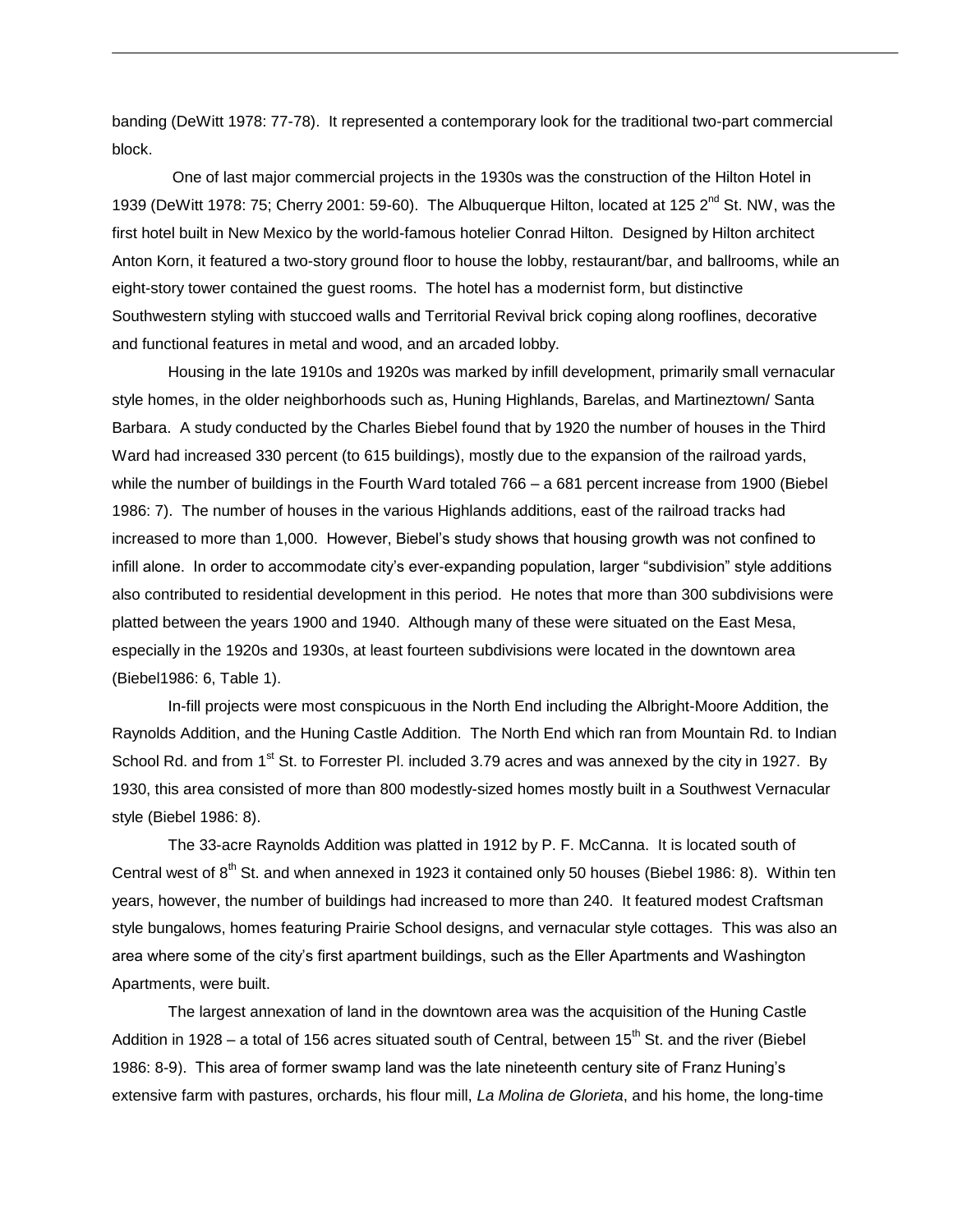city landmark "Castle Huning" (demolished 1957). Just prior to the stock market crash, two prominent Albuquerque citizens, A.R. Hebenstreit and William Keleher acquired the property from the Huning family and began development of the subdivision. The centerpiece of the planned development was the new site of the Albuquerque Country Club. Its clubhouse, a fine example of Mediterranean styling, set the tone for the neighborhood's architecture (DeWitt 1978: 106). Although construction of homes was slowed by the Depression, the area was eventually built-out and featured upscale homes built in Eclectic and Modern Movement styles along tree-lined, curvilinear streets connected by Laguna Blvd. and its broad grassy median. Two of the neighborhoods finer examples of residential architecture were also two of the first homes built in the neighborhood: the two and one-half story Hebenstreit House (200 Laguna SW) built in 1929 in the Mediterranean style designed by T. Charles Gaastra, Architect, and the Lembke House (312 Laguna SW), built in 1937-38 in the International style as rendered by Townes and Funk, Architects.

Apartment living in the city increased in popularity during the late 1910s and 20s, and became the most popular form of multi-unit dwelling by the mid-1930s (Kammer 1999: E:15-18; see also *Albuquerque Progress,* vol. IV, no. 5, May 1938). The first large, two-story apartment complexes were found along west Central Ave. including: the symmetrically designed Washington Apartments (SW corner of Central and 10<sup>th</sup> St.) built in 1916; the Castle Apartments (SE corner of Central and 15 St.) built in 1920; and the Eller Apartments (113-117

8<sup>th</sup> St. SW) also constructed in 1920, which were designed by the firm of Trost and Trost in a classic townhouse form. Kammer notes that these three buildings in particular were well-designed and appealed to a higher socio-economic class that put the city in step with other urban areas of the country at this time (Kammer 1999: E:18-19).

Kammer (1999: E:19) also points out that the demand for apartments was quite high, with vacancy rates in the 1920s through the mid-1930s ranging from less than twelve percent to less than four percent. The 1930 census reported that the city had a total of 95 multi-unit residential buildings ("multiunit" being defined as a

dwelling three or more families). It is also interesting to note that by 1949, the category of "boarding house" no longer appeared in the city's business directory.

The popularity of the apartment building during the 1920s and 30s can be seen in the variety of building styles as well as their location in all parts of the city (Kammer 1999: E-20-23). In particular, the single-story, "courtyard" apartment, featuring four to ten units opening up into a central, U-shaped courtyard were particularly popular. In the Huning Highlands neighborhood, these included: the Kozy Kort (1927); Wilson Apartments (1927); the Moorish inspired Alhambra (1929); and the Wiggen Apartments (1933). The Fourth Ward neighborhood featured: the White Eagle (1930); the El Portal (1930); the Del Rio (1931), and the Mecca (1936). Just south of downtown in the Raynolds Addition, courtyard apartments were represented by Caralan Court (1936) and the Monahan Apartments (1937). The Monahan Apartments, located on West Gold Ave., were featured in *Albuquerque Progress* (vol. 11, no. 3)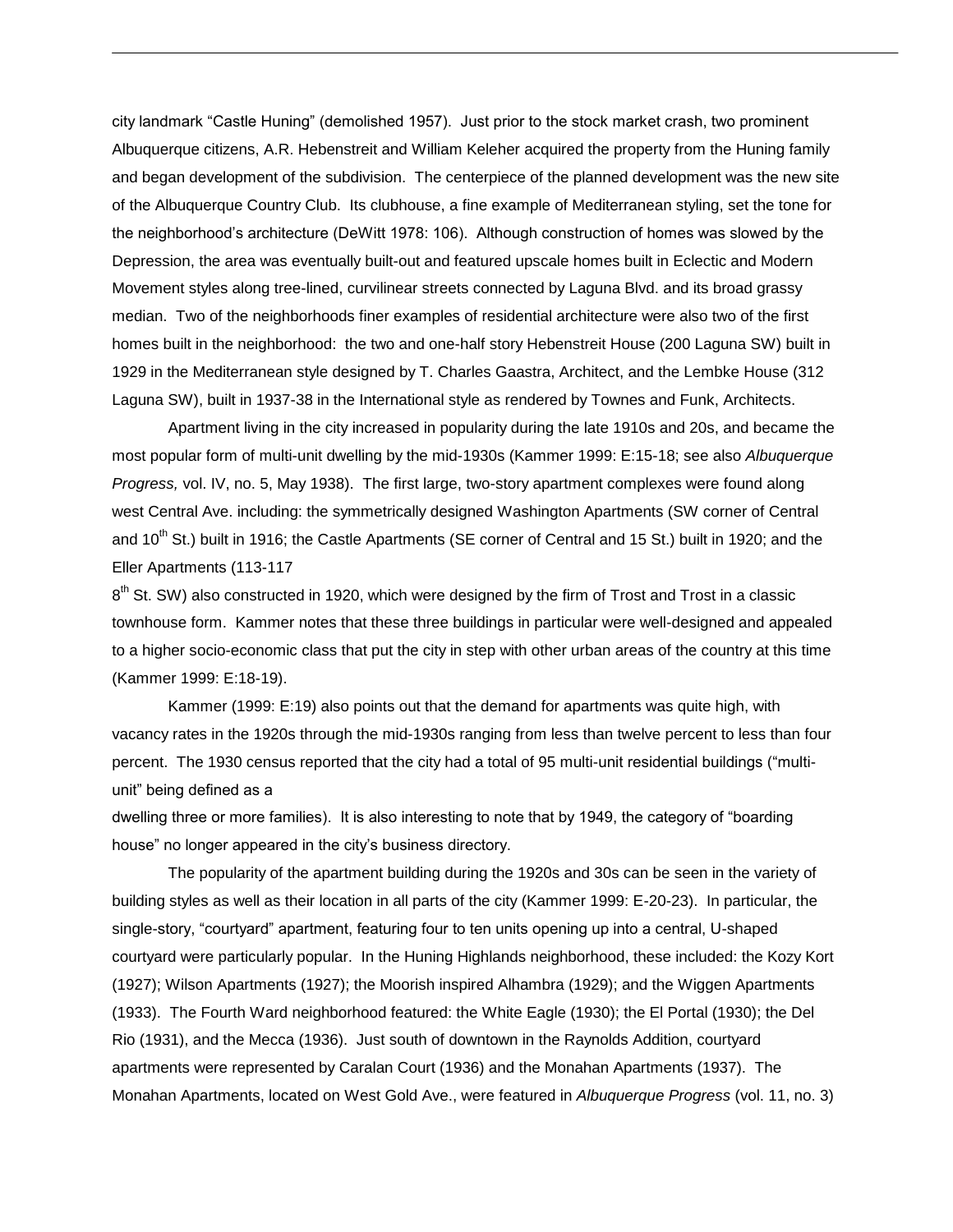and were touted for their adobe construction and Pueblo-Spanish Revival styling. Other popular styles included Mediterranean and Mission Revival as well as Southwest Vernacular and Territorial Revival. Many of these buildings feature decorative elements such as ceramic tiles, bas-relief medallions, curvilinear and stepped parapets, protruding *vigas* (log beams), decorative brick coping, pedimented lintels, and arched entryways.

Like other aspects of the city's built environment during this period, the number of institutional buildings also grew significantly. By the end of the 1930s, the Albuquerque High School campus at the corner of Central

and Broadway had been enlarged with the addition of the Manual Arts Building (1927), the Classroom-Administration Building (1937), and the Gymnasium (1938), incorporating two gyms, music rooms, and a cafeteria – thus forming a block-long quadrangle along Broadway Blvd. Public Works Administration (PWA) grants were used to build the 1930s additions (Biebel 1986: 51, 79). In 1940, the Library Building was the final structure added to the complex.

Two of the four Albuquerque ward schools were replaced in the late 1920s as the older nineteenth-century structures became overcrowded and did not meet contemporary fire code standards (Biebel 1986: 50). In the First Ward, Longfellow School (demolished and replaced in the 1980s) was constructed on the northeast corner of Grand Ave. (MLK Blvd.) and Edith in 1927. The two-story, dark red brick building was constructed in a Romanesque Revival style with a rectangular central building flanked by two, symmetrical diagonal wings. Just to the south in the Second Ward, the Eugene Field School was opened in 1928 on the site of the earlier school at 700 Edith Blvd. SE (DeWitt 1978: 107). The building's design broke away from typical institutional styling (described in an earlier section) and instead was constructed in a lighter, Mediterranean style featuring a stucco

finish and red tile roof. Washington Middle School (demolished and replaced on the same site) was opened in 1922 in the Raynolds Addition and also featured a Romanesque styling, similar to the Longfellow School.

In 1933, the old Fourth Ward School burned to the ground and was replaced a year later by a new building – Lew Wallace School (513 6<sup>th</sup> St. NW) – designed in the popular Territorial Revival style – a style created by the regionally renowned architect John Gaw Meem and which was becoming widespread during this time for residential, commercial, and institutional buildings during this time. In addition to the typical brick coping along the parapet walls, the Lew Wallace School features a simplified, but distinctive, Spanish Baroque details over the south entryway (Cherry 2001: 92-93). In 1937, the Coronado School at 601 4<sup>th</sup> St. SW was opened, replacing the original Third Ward School. It too was designed in the Territorial Revival style. Both Lew Wallace and Coronado schools were designed by architect Louis Hesselden and built using PWA grants.

On the west edge of Central Albuquerque, the Old Town School (now demolished) was completed in 1920 at 115 Rio Grande Blvd. (Albuquerque Museum Photo Archives no. PA1992.5.118). The two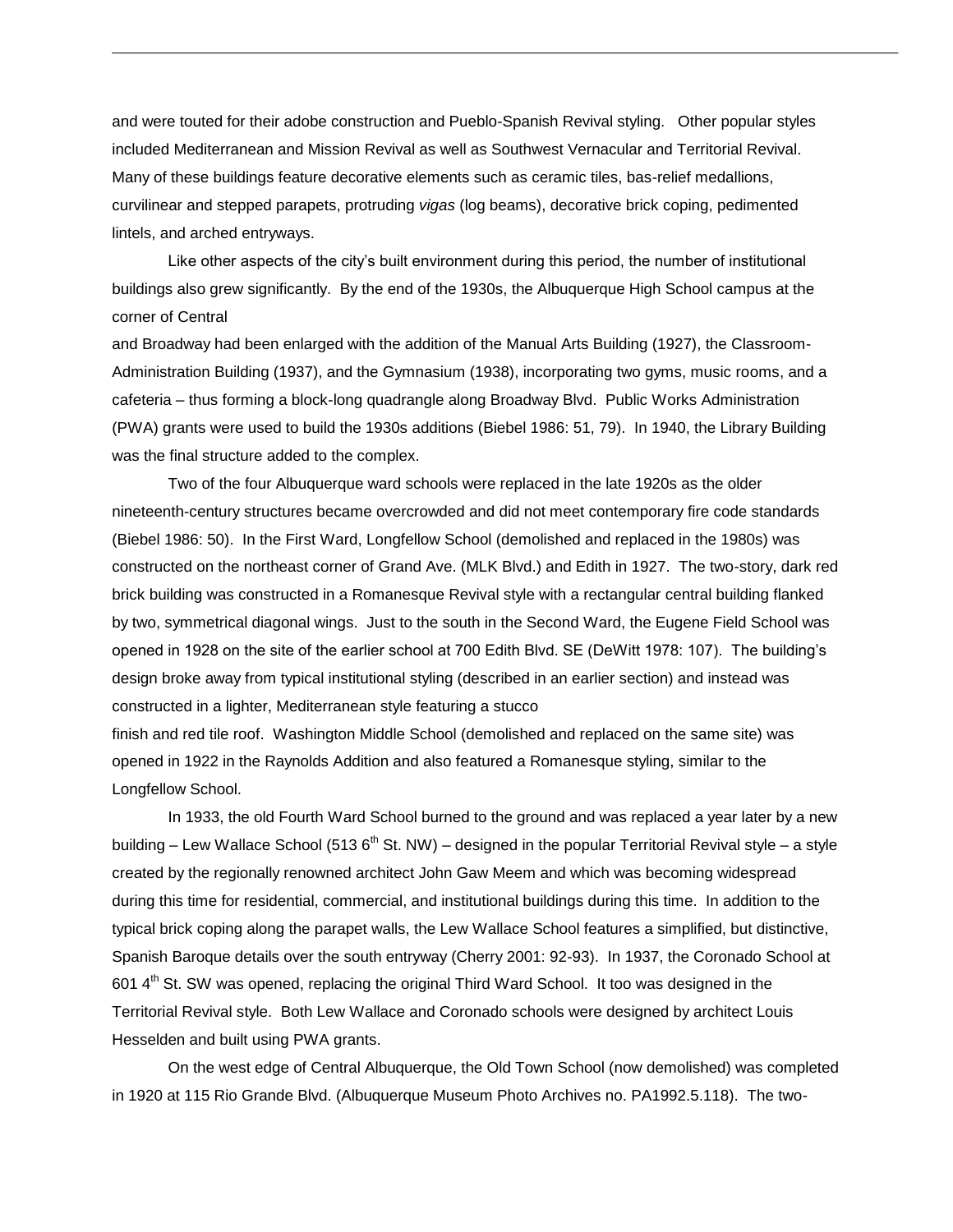story, stucco building was designed in a Mission Revival style with a stylish curvilinear parapet and eyebrow arches over the second-story windows. The private Harwood School for Girls also opened a twostory brick building just north of the downtown core at 1114  $7<sup>th</sup>$  St. NW in 1925 (DeWitt: 1978 118), while the public Santa Barbara School (1908) was enlarged. A County School (now demolished) was constructed in the 1920s on 1600 block of North  $4<sup>th</sup>$  St. amid the numerous tourist courts that lined the major north-south thoroughfare.

Several new churches were constructed in Central Albuquerque during this period. In 1916, the San Ignacio Catholic Church at 1300 Walter NE was built to serve the Santa Barbara neighborhood. It is constructed

of adobe in the traditional cruciform shape and features a four-story bell tower. In 1922, the Second Presbyterian Church, located in Martineztown at 812 Edith NE, was constructed in the California Mission style (DeWitt 1978: 97-98). The First Baptist Church at the northwest corner of Central and Broadway was completed in 1937 (Raymond

2006: E-46). The rectangular, yellow brick building with a square tower features terracotta details (an addition was built in 1950).

As the city's population grew, other downtown churches were extensively remodeled to accommodate the larger congregations. In the 1920s, St. John's Episcopal Church was designated a cathedral and a new building was designed by John Gaw Meem (Palmer 2008: 62-63). The Immaculate Conception Catholic Church also saw major renovations to its original 1892 structure. In 1913, towers and transepts were added, and in 1924 more additions were built. In 1931, a classroom building was constructed on the property (Cherry 2001: 100-102).

Health care in Albuquerque continued to focus on TB sanatoriums; however, in 1926 the AT&SF Railroad decided to expand their medical facilities for employees (now numbering well over 1,000) and constructed one of the city's first large-scale hospitals on the southwest corner of Central and Elm (DeWitt 1978: 90). The new

AT&SF Hospital (later renamed Memorial Hospital) was a three-story building complex of Italianate design featuring a central building with two diagonal wings and a monumental front staircase.

Two years later, and a few blocks to the north on Grand Ave. (MLK Blvd.), the Sisters of Charity built St. Joseph's Hospital to supplement their TB facilities (DeWitt 1978: 90). Designed in a Romanesque Revival style, similar to its neighbor, Longfellow School, the three-story, stone-trimmed brick building also featured diagonal wings, rounded arched windows and entryway. In 1932, Presbyterian Hospital dedicated a new building that was funded by the Maytag Foundation and designated as one of its nationwide laboratories for tuberculosis research. Although no longer an entrance to the hospital, the façade of this building is still visible on Oak St., south of Central.

 A small, but noteworthy, children's hospital – originally named Dr. Luken's Children's House and Hospital was opened in 1921 on Grand Ave. (now MLK Blvd.) across the street from the St. Joseph's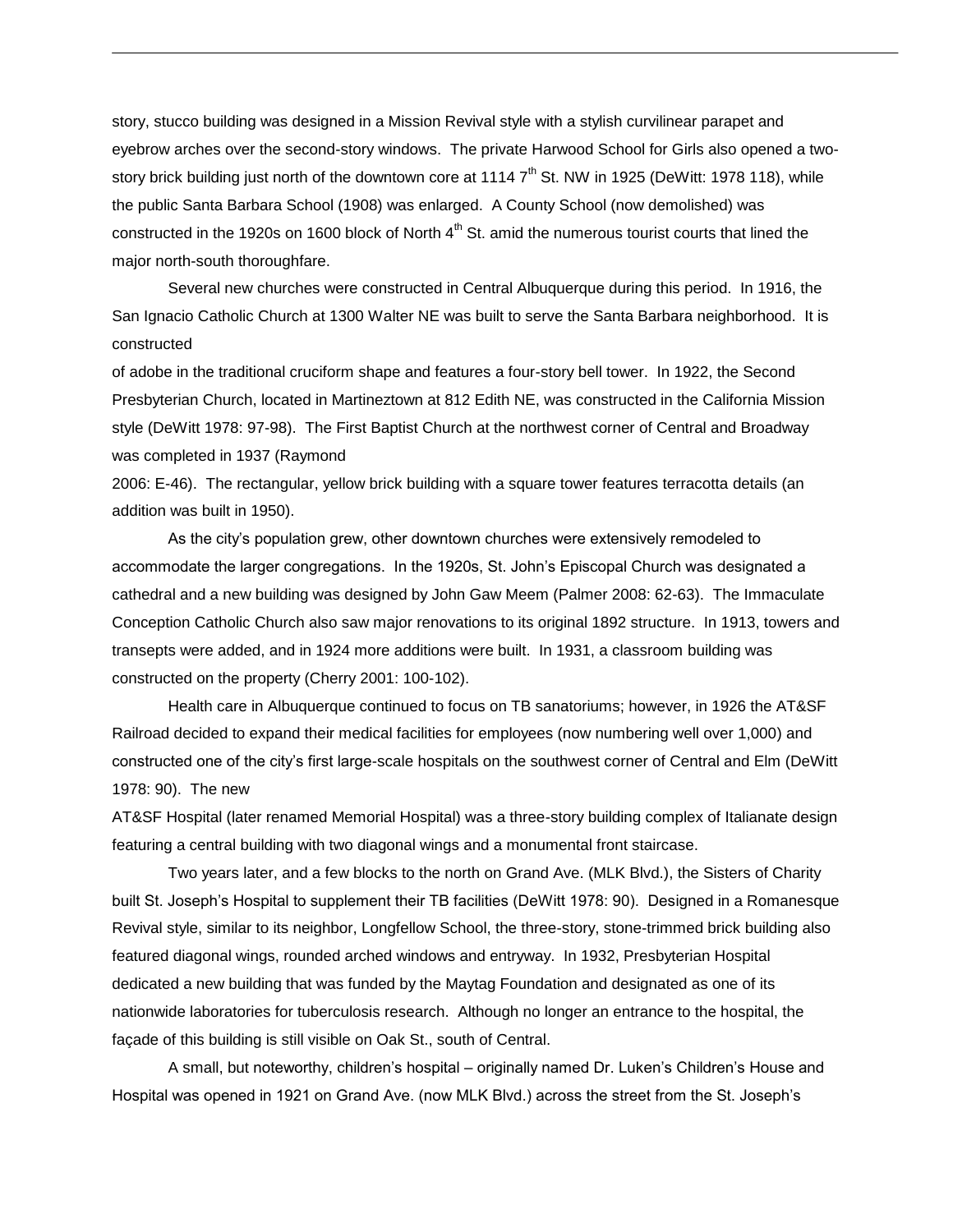Sanatorium (Palmer 2006:118-19). The Prairie style building operated as an orphanage and health clinic until 1944 when it became Regina Hall for St. Joseph's School of Nursing. Another new health care facility, the Women's & Children's Hospital (now demolished) was also constructed in the early 1920s at 615 E. Central.

 Institutional government buildings were also the recipient of new construction monies. In 1924, the city decided to build a new public library and chose a location in the Huning Highlands Addition at 423 Central Ave. NE, the northwest corner of Central and Edith, adjacent to the new Albuquerque High School and the site of old Perkins Hall. The new library building was designed by Arthur Rossiter and represents a fine example of early-phase Spanish-Pueblo Revival architecture (DeWitt 1978: 90).

In 1926, the County of Bernalillo decided to move its courthouse from Old Town to the now wellestablished downtown Albuquerque. It built a Neoclassical style building in a public square-like setting on the corner of  $5<sup>th</sup>$  and Tijeras.

In 1930, a new Federal Building and courthouse for the growing city was built adjacent to the 1908 Federal Building and Post Office (DeWitt 1978:80; Cherry 86-87). Located at Gold and 5<sup>th</sup> (601 Gold Ave. SW), the new six-story building was designed with a Mediterranean styling accented by Southwestern details, notably bird images derived from Pueblo pottery designs. It has a two-story ground floor façade constructed of a limestone (dolostone) with a grand arched entryway. The upper floors feature thunderbird motifs set in terracotta panels on yellow brick.

As elsewhere in the country, the outbreak of World War II severely curtailed building development in Albuquerque. New construction, whether commercial, industrial, or institutional, had to meet strict guidelines proving the building was essential to the war effort. Although, the nearby presence of important Army installations helped lessen the effects of building restrictions on the city, the rationing of construction materials meant that residential construction industry came to a virtual standstill in the mid-1940s. In 1942-43 several small apartment buildings were constructed in an attempt to relieve immediate shortages for military and civilian defense workers; however, only a paltry eleven complexes were completed – not nearly enough to meet demand (Kammer 1999: E-26-28). Soon after V-J Day, however, Albuquerque again began to continue its rapid growth, albeit primarily outside the boundaries of Central Albuquerque.

#### **Expansion-Deterioration-Renewal: 1946 to 1970**

Following World War II, Central Albuquerque experienced an unprecedented population boom. The 1940 census recorded the city's population at 35,449; however, by 1950 the population had more than doubled to 96,815, and by 1960, it had more than doubled again to 201,503 (Rabinowitz 1981: 2). This dramatic post-war upsurge ignited an economic revival for light industrial firms, small manufacturers, and wholesale distribution companies, as well as commercial businesses. In addition, the city experienced an major increase in the tourism industry during 1950s as a result of national prosperity, improved highways (U.S. Highway 66 and later the interstate highway system), and America's continued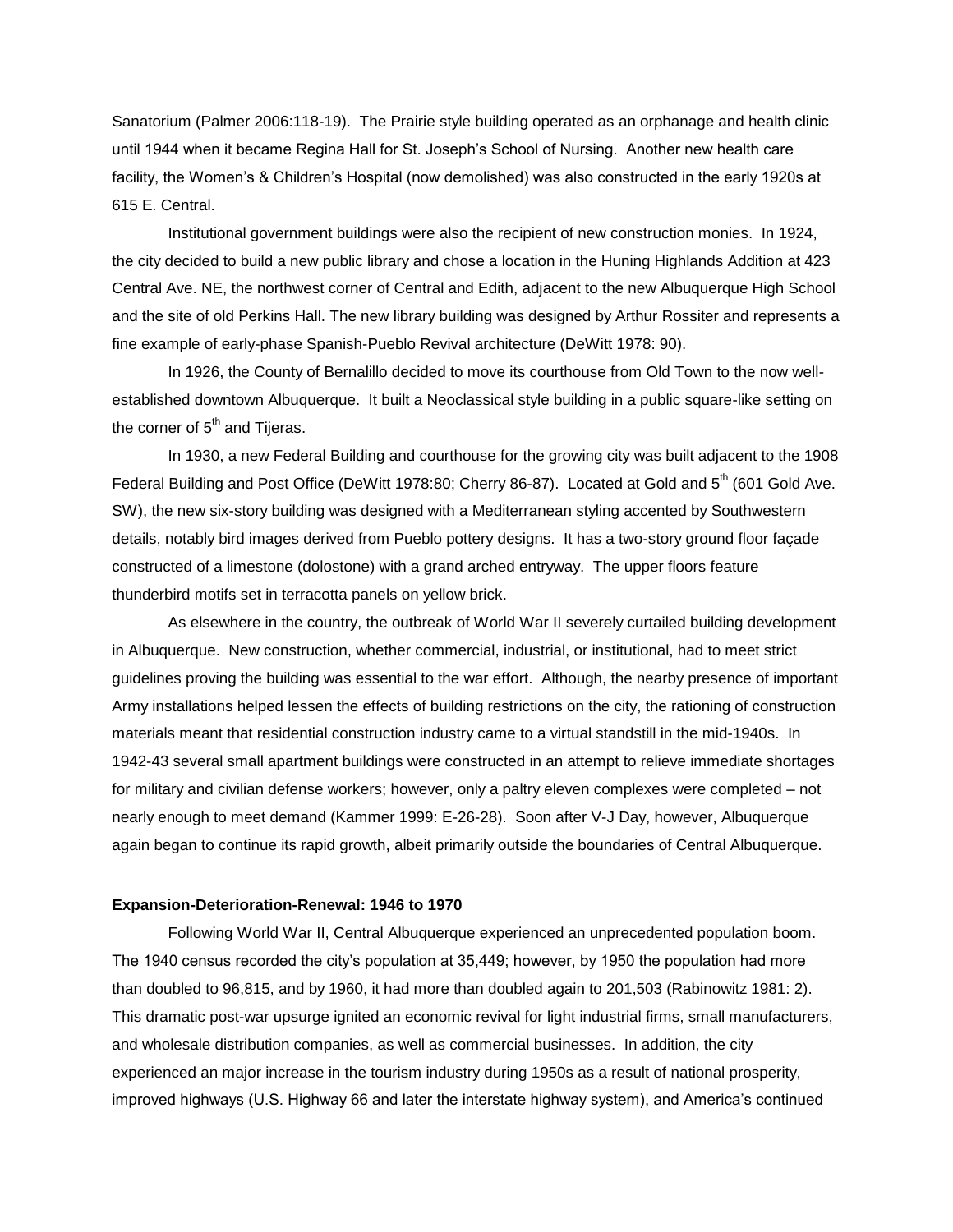love affair with the automobile.

 $\overline{a}$ 

This economic revitalization came despite the significant loss of railroad jobs as the AT&SF retired its fleet of steam locomotives and replaced them with a diesel engine that required much less maintenance (Wilson

1986:10).<sup>10</sup> The company consolidated its diesel shops into two locales – Cleburne, Texas and San Bernardino, California. The Albuquerque shops were converted to a repair facility for equipment and track maintenance (the massive Roundhouse became an oversized storage shed and was eventually demolished). The number of employees went from a wartime high of 1,500 workers to only 200, and while this was still a much larger workforce than the average industrial enterprise in the city (which averaged less than 50 employees) it was still a dramatic decrease that for a while significantly affected Albuquerque's economy (Wilson 1986: 10). In 1946, the AT&SF constructed a new freight depot complex south of the Depot that featured a two and one-half story, California Mission Revival style office building and adjacent freight house with exterior loading docks, which reflected an increase in cross-country rail freight traffic.<sup>11</sup>

The economic changes brought about by the major reduction of AT&SF employees in the locomotive shops was paralleled by the fact that Albuquerque's one-time second largest employer, the various lumber companies that operated the sawmill, never recovered after the George E. Breece Lumber Company shut down in 1942. In essence, the area became merely a large-scale lumber yard for companies such as the Duke City Lumber Company and J. C. Baldridge Company. The sawmill complex itself was soon be bisected by the northward extension of Twelfth St. and the eventual dismantling of the American Lumber Company's many buildings and structures. In the late 1940s and early 1950s, companies such as the New Mexico Company (1401  $12<sup>th</sup>$  St. NW), manufacturer of pre-fabricated wood products, were constructing new offices and warehouses along North 12<sup>th</sup>.

Spurred on by the rapid conversion from wartime to peacetime manufacturing, businessmen in the late 1940s and early 1950s expanded the area of small manufacturing companies and repair shops iust north of downtown – from roughly  $12<sup>th</sup>$  St. east to the railroad tracks, north of Mountain Rd. Wholesalers and distributers also continued to utilize buildings in the traditional warehouse zone along the railroad tracks – especially along  $1<sup>st</sup>$  and  $2<sup>nd</sup>$  streets, north of Central Ave. and west of Broadway, both north and south of Central.

According to *Albuquerque Progress* magazine (vol. XVIII, no. 3, March 1951) manufacturing citywide had increased from one hundred businesses in 1946 to approximately three hundred in 1951. These firms employed more than 75,000 workers and fabricated a variety of products including: bridge building equipment (Eidal Manufacturing Co.), steel products (Eaton Metal Products and the Rio Grande Steel

 $10$  This transition from steam to diesel had actually started in 1939, but was postponed during the war years. The AT&SF's last steam locomotive was retired in 1956.

 $11$  The new freight complex replaced an earlier two-story, wood-frame building and smaller warehouse structure and loading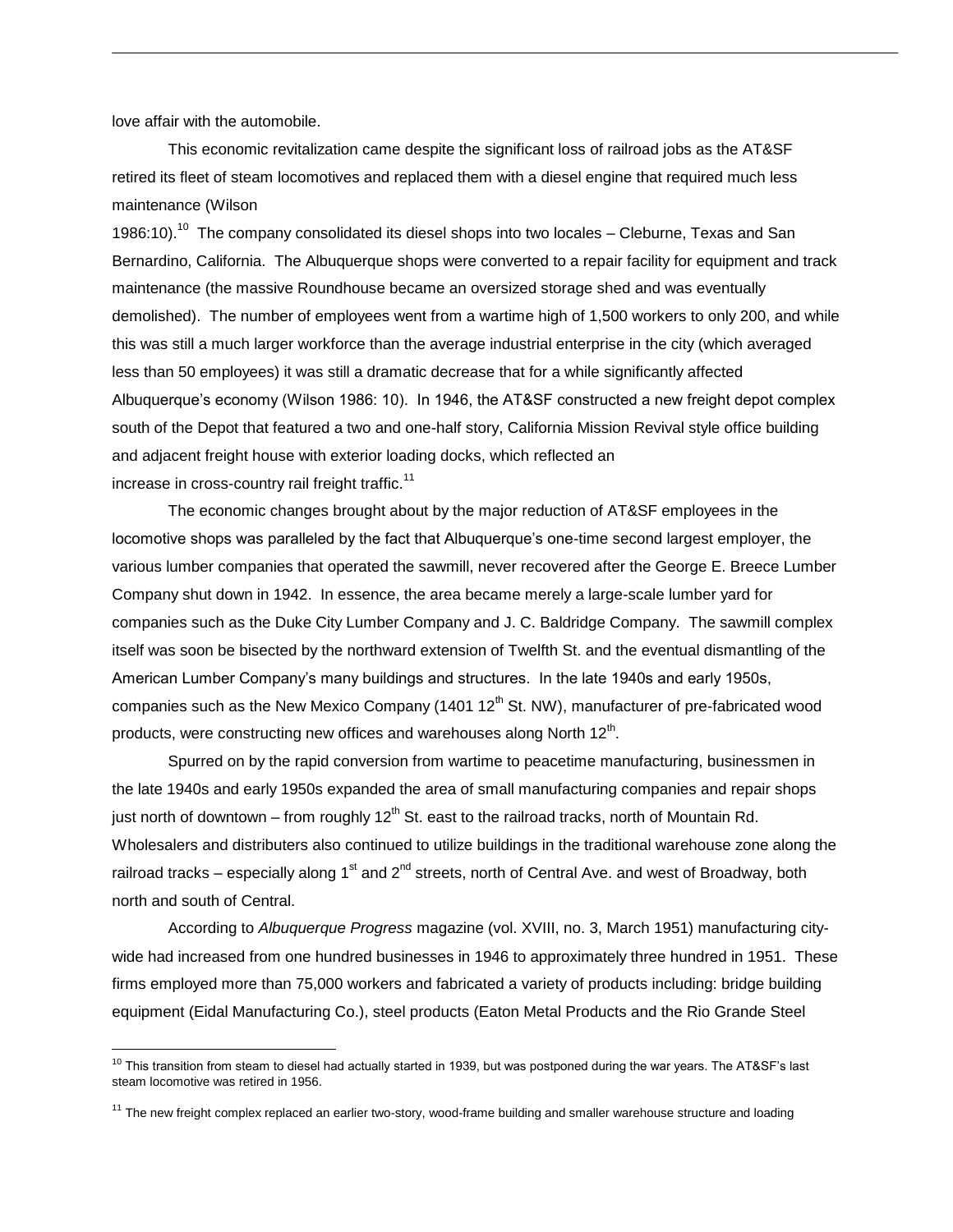#### Products), steel storage tanks

and culverts (Kohlhaas Co. and New Mexico Tank & Culvert Co.), concrete and brick products (Edgar D. Otto & Sons and the Kinney Brick Co.), wood products (Duke City Lumber Co., J.C. Baldridge Co., and The New Mexico Co.), and construction equipment and materials (Harrison Caterpillar Tractor and the Santa Fe Builders Supply Co.).

Large warehouses, such as the vast Springer complex on North Broadway (expansion of the old Springer Transfer Company at Tijeras and the tracks) served not only local businesses, but large national chains such as Sears & Roebuck Company. Similarly, growing local businesses needed space to store inventory. The American Furniture Company built a large warehouse on 1<sup>st</sup> St. at McKinley Ave. in 1948 and it was soon flanked up and down 1<sup>st</sup> with similar sized buildings that backed up to the railroad tracks or utilized semi-truck loading docks. The spur lines that once served the American Lumber Company were now serving a number of new manufacturing

businesses and small warehouses – still providing easy access to transcontinental rail transportation.

By and large, these buildings were very utilitarian structures, usually one or two-stories tall with few if any decorative elements. They were commonly made of concrete block, hollow clay tile, or prefabricated steel with small offices either attached to main structure or partitioned off within the building. However, some, such as the Springer complex, used relatively stylish red brick with office areas enclosed by Modernist glass curtain walls. Another noteworthy architectural exception was the AT&SF Freight House, whose Mission style building was harmonious with its neighboring depot buildings but was an anomaly among the otherwise ordinary-looking warehouse offices.

The trucking industry was growing in post-war Albuquerque as the city continued to be a commercial distribution center. For example, *Albuquerque Progress* in its May 1954 issue noted that there were six major motor freight lines in the city that owned more than 1,500 trucks and employed more than 550 people. This industry was strengthened in 1956 when the city, state and federal highway departments agreed upon the cross-city rights-of-way for Interstates 40 and 25. The existing location of warehouse district at the north end of Central Albuquerque was well-suited for access to and from these "superhighways" (Rabinowitz 1981: 7).

While the growth of these small manufacturing and transportation businesses was impressive and important to the local economy, they only made up 5% and 7.4% respectively of the total employment in the city (Smith & Co. 1963). The largest employer in the Albuquerque area in the 1950s and 1960s was the various local and state government offices, and in particular, the Federal government who since 1940 had made the city home to many of its regional offices and had prompted Albuquerque's nickname, "Little Washington" (Rabinowitz 1979:

62; 1981: 3). The government employment figures totaled 26% for 1950 and 25.6% for 1960, when a total of ten major federal offices were situated in the downtown area. In 1970, these percentages fell slightly to

l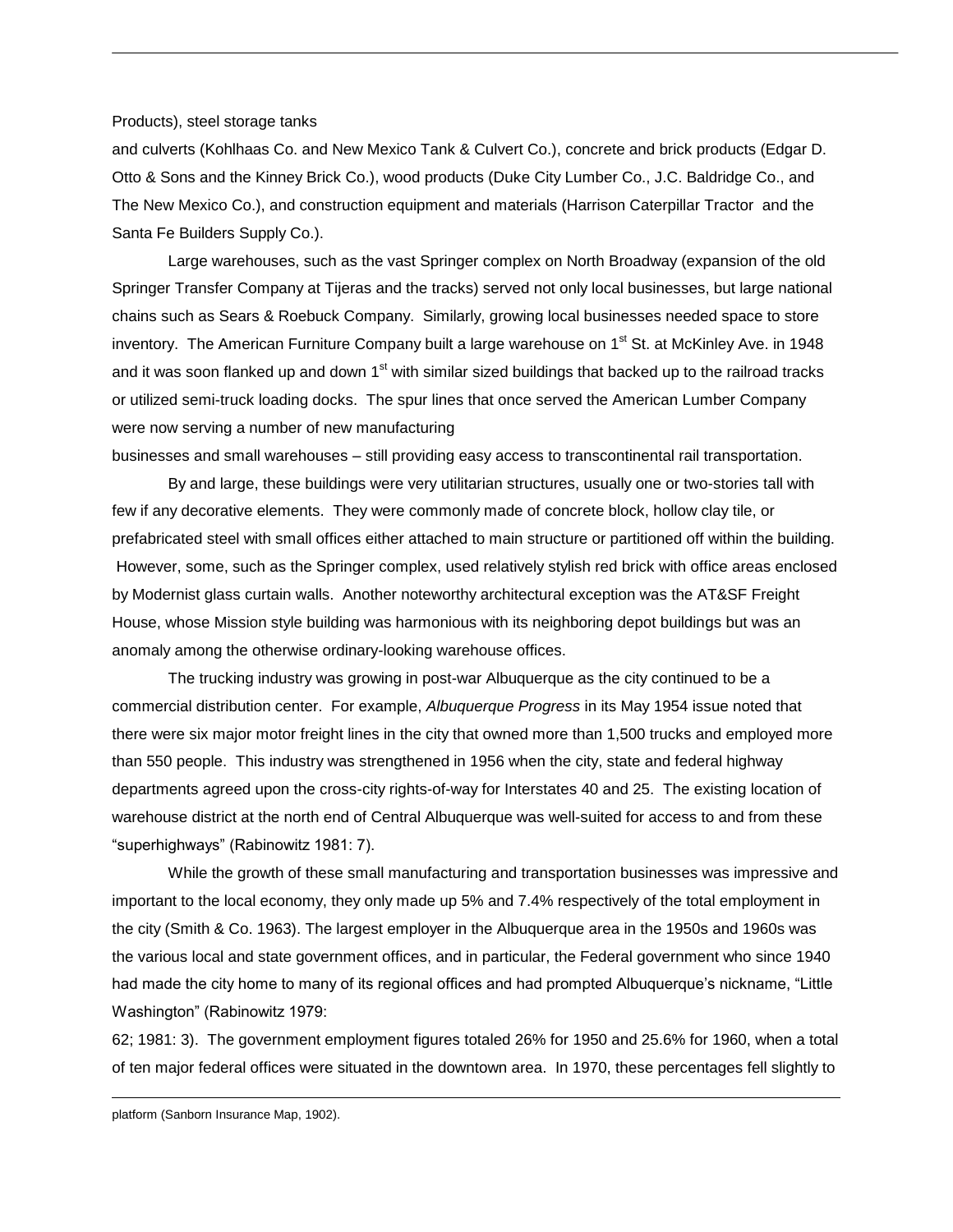22.4% for government employment, while rising to 10.4% for manufacturing, and declining to 3.5% for transportation (Smith & Co. 1963).

Reflecting the abundance of government jobs was the construction of two new Federal buildings in the 1960s – ironically located across the street from one another on the 500 block of Gold Ave.<sup>12</sup> The first building, completed in 1960, was an eight-story, simplified International style, steel-framed structure with a design similar to the Simms Building (see below) (Kammer 2001).<sup>13</sup> The Dennis Chavez Federal Building (the U.S. Courthouse and

Office Building) was completed in 1965 and comprised thirteen above-ground stories with a basement and underground parking garage. The steel-frame structure was faced with polished granite and was distinguished by a checkerboard window pattern.

It was the thirteen-story Simms Building, built at  $4<sup>th</sup>$  and Gold on the site of the former landmark Commercial Club building (1886), that started the trend of International style office buildings in Central Albuquerque – a style that would soon become *de rigueur* for office buildings in the downtown area. Built in 1954, the Simms Building was the tallest, and at the time the most distinctive, structure in downtown. It features windowless brick side walls, while the north and south facades are comprised entirely of glass curtain walls – a first in Albuquerque office building architecture – and topped by the "Panorama Room" (Palmer 2006: 68-69). The architectural firm of Flatow and Moore paid homage to its historically significant predecessor by incorporating rusticated sandstone blocks, salvaged from the Commercial Club, into the ground floor facing of the new structure.

The Simms Building was just the start in the creation of a new skyline for Central Albuquerque. In January of 1961, the Bank of New Mexico Building (New Mexico Bank & Trust Building) was completed just across  $4<sup>th</sup>$  St. from the Simms Building. This International Style high rise office building (fourteen stories tall) featured a similar style to its neighbor across the street. In 1966, the eighteen-story National Building (later named the Western Bank Building, now the Compass Bank Building) was completed on the 600 block of Marquette Ave. NW. The building's concrete façade featured windows recessed in gridded panels and a six-floor parking garage just above the lobby level that reflected a decades-long parking space shortage in downtown. The building, which was the tallest in the city until 1990, originally housed many state offices. Some two years later, the eight-story City Hall building was completed catty-corner to the National Building. By the late 1960s, these government and private office buildings dwarfed the city's earlier skyscrapers – the First National Bank Building, the Sunshine Theater, and the Hilton Hotel (now Hotel Andaluz) – giving the downtown skyline a new, contemporary look that continues to the present day.

 $\overline{a}$ 

 $12$  In the 1970s, the now vacant building at 501 Gold was sometimes called the "old new Federal Building" to distinguish it from the Second Federal Building (1930) and the newer Federal Courthouse Building (the Dennis Chavez Building).

 $13$  Not coincidently, noted Albuquerque architect Max Flatow was a partner in the firms that designed both this structure and the Simms Building.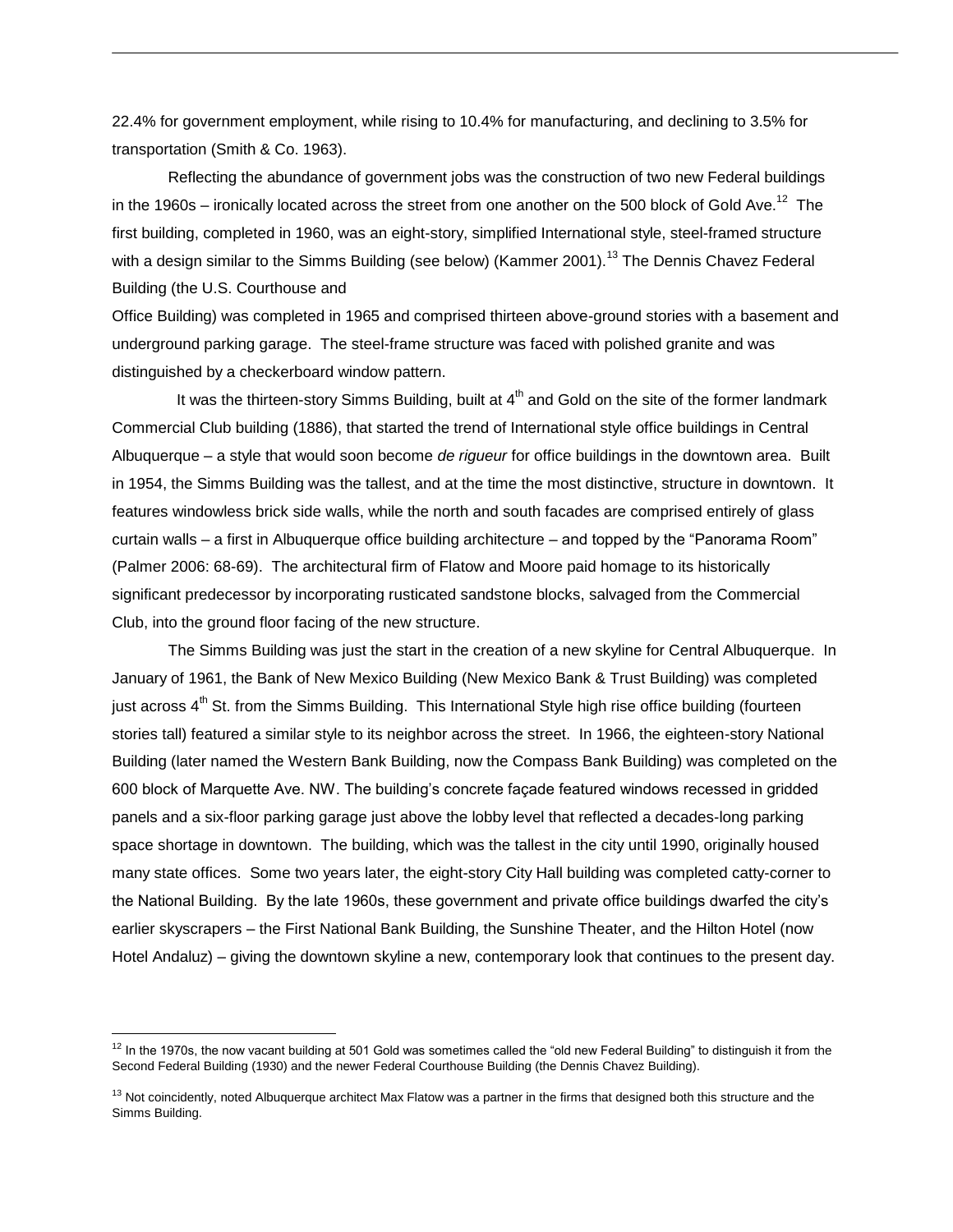Central Albuquerque's new look was not limited to office buildings. Small businesses made alterations to building facades in an attempt to "modernize" them and keep their customer base. This effort actually began a decade earlier when the McClellans department store added an Art Moderne aluminum canopy and black tile to the façade of the Rosenwald Building, and the Lerner Shops modernized their façade with Moderne details (Fitzpatrick and Caplin 1976: 118). This trend continued unabated after the war with not only with the addition of stylish canopies, but also updating display windows, removing Victorian decorative elements from rooflines, and covering brick facing with stucco. Paris Shoes and the Kistler-Collister Department store were two of the most noteworthy merchants to remodel in the mid-1950s.

As documented in the monthly issues of *Albuquerque Progress,* new construction was also taking place in downtown. J.C. Penney constructed a new Modernist building in 400 block of Central in 1949, and the American Furniture Company built a new store on  $4<sup>th</sup>$  just north of Central. Sears opened their new downtown store in 1948 in a Streamlined Moderne building, which was expanded in 1955 following an interior fire. Simon's Department Store replaced storefronts in an old Victorian block on 1<sup>st</sup> and Gold in 1953, and a year later the national chain Fedway opened a store on Copper that occupied almost the entire block between  $3^{rd}$  and  $4^{th}$ . The parking facility on the building's rooftop was a novel feature that made a lasting impression on shoppers coming downtown from their homes in the Heights. Albuquerque National Bank tore down the 1891 Zeiger Building in 1956 at the corner of Central and  $2^{nd}$  and built a new main office in a Modernist style that the architectural historian Edna Heatherington Bergman described as, "a very uncommunicative building, and yet must have had a strikingly up-to-date appearance on the Central Avenue of 1952 [sic]" (Bergman 1958: 254).<sup>14</sup>

During the late 1940s and 1950s, Albuquerque's downtown commercial district was still the place for the city's residents to shop, bank, visit their physician, and conduct other business aside from grocery shopping at their small neighborhood market. By the late 1950s, however, traffic congestion downtown combined with a lack of parking was causing headaches for shoppers and causing merchants and businessmen to rethink their business models. One of the earliest developers to consider the possibility of retailers relocating outside of Central Albuquerque was Robert Waggoman who, in 1947, developed the Nob Hill Business Center at Central and Carlisle – some four miles east of downtown. By the mid-1950s not only was Waggoman joined by other store owners in the Nob Hill area, but other small developers were building single or multi-unit businesses east of the University along Central, Lomas, Menaul, and south on Carlisle near Gibson.

By 1960, the exodus of major retailers out of downtown was in full swing as "strip shopping centers" were being built at almost every major intersection in the Heights. Shopping centers, such as

l

<sup>&</sup>lt;sup>14</sup> In her UNM Master's Thesis, Bergman incorrectly dates the construction of the ANB office as 1953; however, an article in the Albuquerque Tribune, dated June 20, 1956, reports on the demolition of the Zeiger Building in anticipation of the new bank building.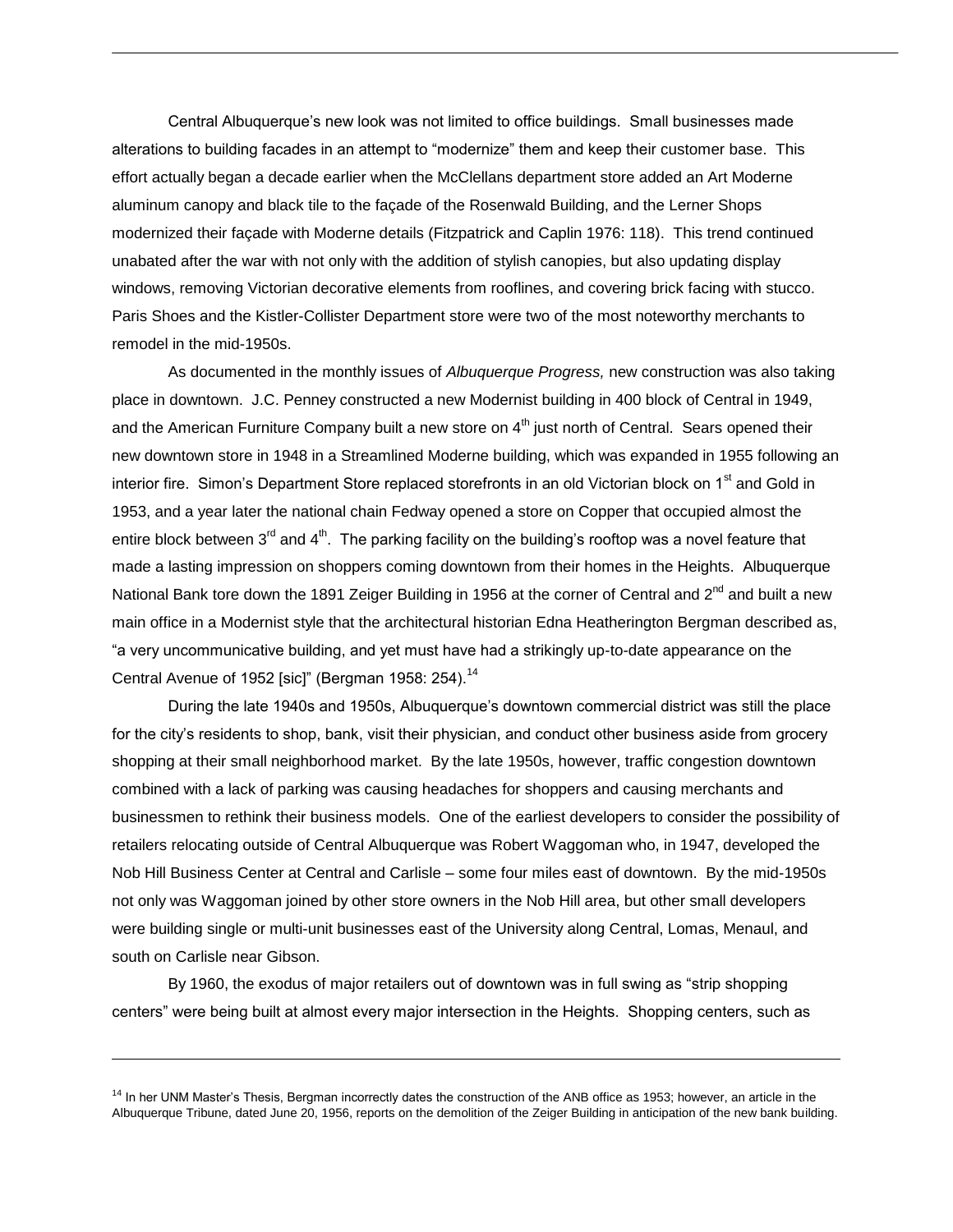Parkland Hills, Fair Plaza, Indian Plaza, Hoffmantown, and Princess Jeanne, were close to the newly built residential subdivisions and easily accessed by the now ubiquitous automobile (see discussion in Wilson 1996a). As noted, the popular department store Kistler-Collister had extensively remodeled their store in downtown in 1955; however, by 1960 they determined that their future lay in the Heights and built a Modernist building with underground parking on the corner of San Mateo and Lomas. The final nail in the downtown shopping coffin was the construction of Winrock Shopping Center in 1961 and the nearby Coronado Mall just three years later, which attracted the retail giants such as Sears, J.C. Penney, and Montgomery Ward.

Other businesses, such as banks and service-oriented merchants, also followed this trend by opening branch offices along the major arterials. One of the earliest examples was actually located within the boundaries of Central Albuquerque – the Albuquerque National Bank branch on North  $4<sup>th</sup>$  St., which offered both lobby service and the innovative "drive-up window." The pressure to accommodate the automobile resulted in the installation of a drive-up window to ANB's main office on Central (actually located around the corner at  $2^{nd}$  and Copper). First National Bank soon followed with a branch on East Central. The corner grocery market (a neighborhood institution since the late nineteenth century) was taken over by local and national chain "supermarkets", e.g. Barber's, Rhodes, and Piggly Wiggly. These large, free-standing, self-serve grocery stores were spaced regularly around the city along major arterials and featured on-site parking.

Even downtown doctor's and dentist's offices were not exempt from this downtown exodus. In 1953, the architectural firm of Flatow and Moore designed Medical Arts Square (801-17 Encino Pl. NE), situated on the sandhills just above Central Albuquerque but easily accessible to the city's major hospitals. This complex of one-story, International style buildings housed individual offices that were connected by a canopied walkway. In the center of the office complex was a large parking area so that patients could park their automobiles right in front of their doctor's office – a previously unheard of convenience. The complex also had a pharmacy on site. Thought to be the first of its kind in the nation by its designer Max Flatow, the medical plaza concept was soon copied by other developers who built similar, but generally smaller complexes along Oak St. in the vicinity of the several hospital complexes located on the east edge of Central Albuquerque.

The two largest hospitals, St. Joseph's and Presbyterian, also reflected the growth of the city in the 1960s. Both added new modern buildings, while the final vestiges of the tuberculosis sanatoriums were demolished (Palmer 2006: 114-15; 120-21). As these hospitals expanded on their original sites, the Lovelace Clinic, which formerly had offices in the First National Bank Building downtown, decided to move their health care facilities to the Southeast Heights, working in conjunction with the Methodists to develop the Lovelace-Bataan Memorial Hospital complex on Gibson Blvd. near the airport (Fitzpatrick and Caplin 1976: 99).

The County Courthouse (1926) also went under an architectural modernization in 1964. The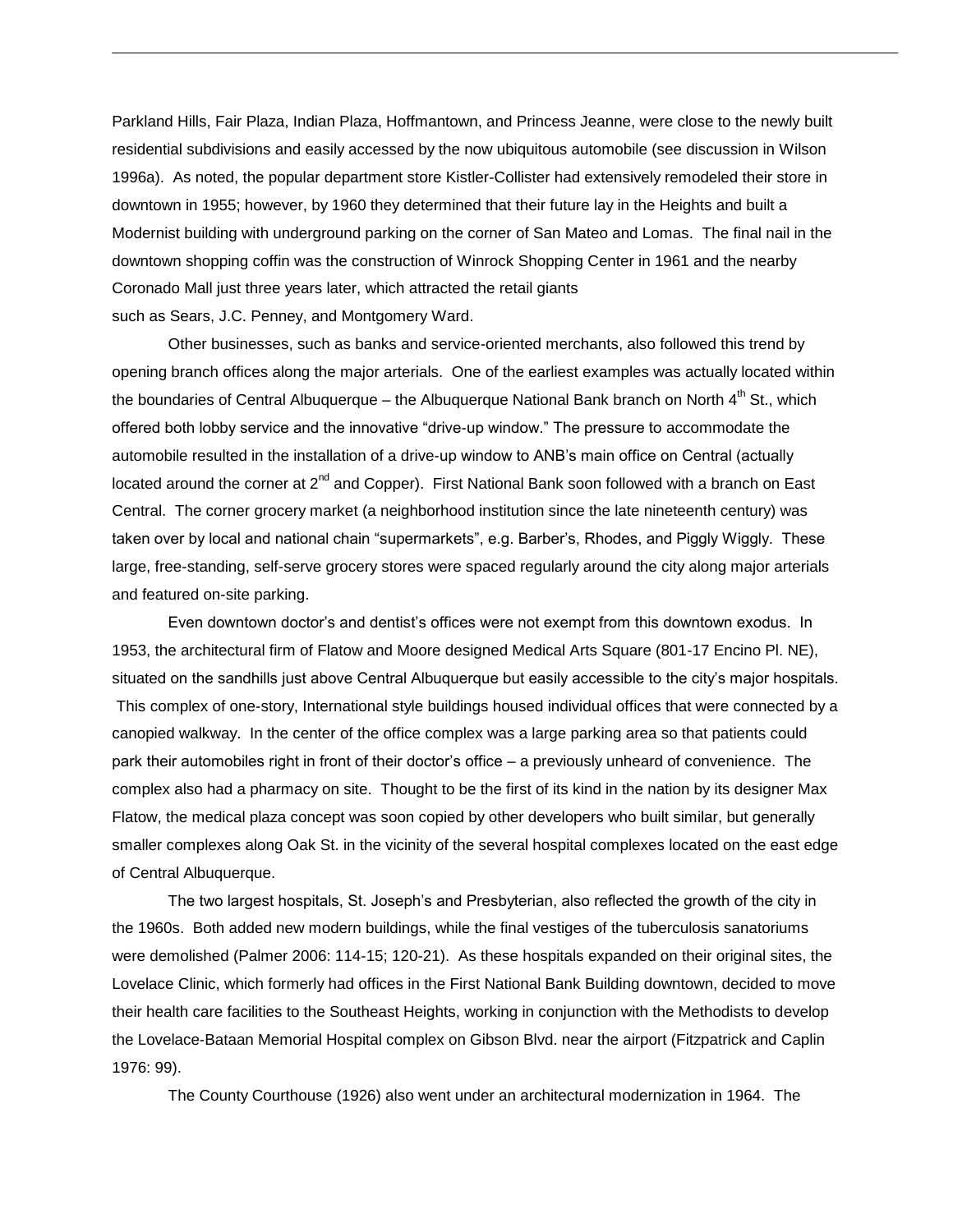building was expanded and its Neoclassical façade was transformed into a distinctive Mayan Revival style. Other institutional building renovations included the construction of a new church with Art Deco styling designed by architect Edward Schutte for the Immaculate Conception parish in 1953. In the 1950s a new church and education building were built for the First Methodist Church and the 1904 structure was designated as the Fellowship Hall (Palmer 2006:64-65). In 1957, the city completed the Civic Auditorium building near St. Joseph's Hospital. The architects Gordon Ferguson and Donald Stevens designed a distinctive domed constructed of poured construct over an

earthen mound. Once the concrete set, the earth was removed from underneath the interior finished. The structure was demolished in 1987.

Driving this shift in commercial development out of Central Albuquerque was, of course, the dramatic growth of single-family housing on the East Mesa. Although residential development of the Heights had begun soon after the founding of the University of New Mexico in 1889 and the area immediately around the campus grew somewhat steadily in the 1920s and 30s, the real building boom came after World War II when residential suburbs and shopping centers were created from undeveloped mesa land reaching as far east as the Sandia foothills, some ten miles from the original 1880 townsite. This suburbanization was a response to population growth, the close proximity to new employment opportunities offered by Kirtland Air Force Base, Sandia National Laboratories, and the siting of new manufacturing complexes along the interstate highways.

Central Albuquerque was left out of the building boom. For those families still wishing to live downtown, there were individual lots available, particularly in the popular Castle Huning Addition (also known as the "Country Club" area). Small subdivisions were also created from former agricultural fields around the Old Town as late as the mid-1960s. Building styles in these in-fill projects and small housing tracts included the contemporary Ranch, International, as well as the long-time Albuquerque favorites Spanish-Pueblo Revival, Territorial, and Mission styles.

The severe post-war housing shortages also resulted in a need for new multi-unit dwellings. New apartments in Central Albuquerque tended to cluster west of downtown, many them replacing old, rundown boarding houses, and on lots just off Central Ave. in the university area (Kammer 2000: E-28-30). In 1950, *Albuquerque Progress* magazine issued an edition devoted to new multi-unit dwellings in the city; however, it featured almost exclusively complexes located on the East Mesa. In 1964, however, Albuquerqueans witnessed a dramatic new design in downtown apartment buildings – not too dissimilar from the changes going on in downtown office building design – the apartment tower.

In fact, there were two Modernist style apartment towers constructed in Central Albuquerque within a year (and within blocks) of each other in the early 1960s. The ten-story Alcalde Place Apartments (600 Alcalde Pl. SW) were designed and built by the prominent Hebenstreit family in 1963. Located in the Huning Castle Addition, its Modernist design expresses verticality by the number of its floors as well as horizontality by its exterior floor slabs that are shaded by a distinctive masonry screen. Like many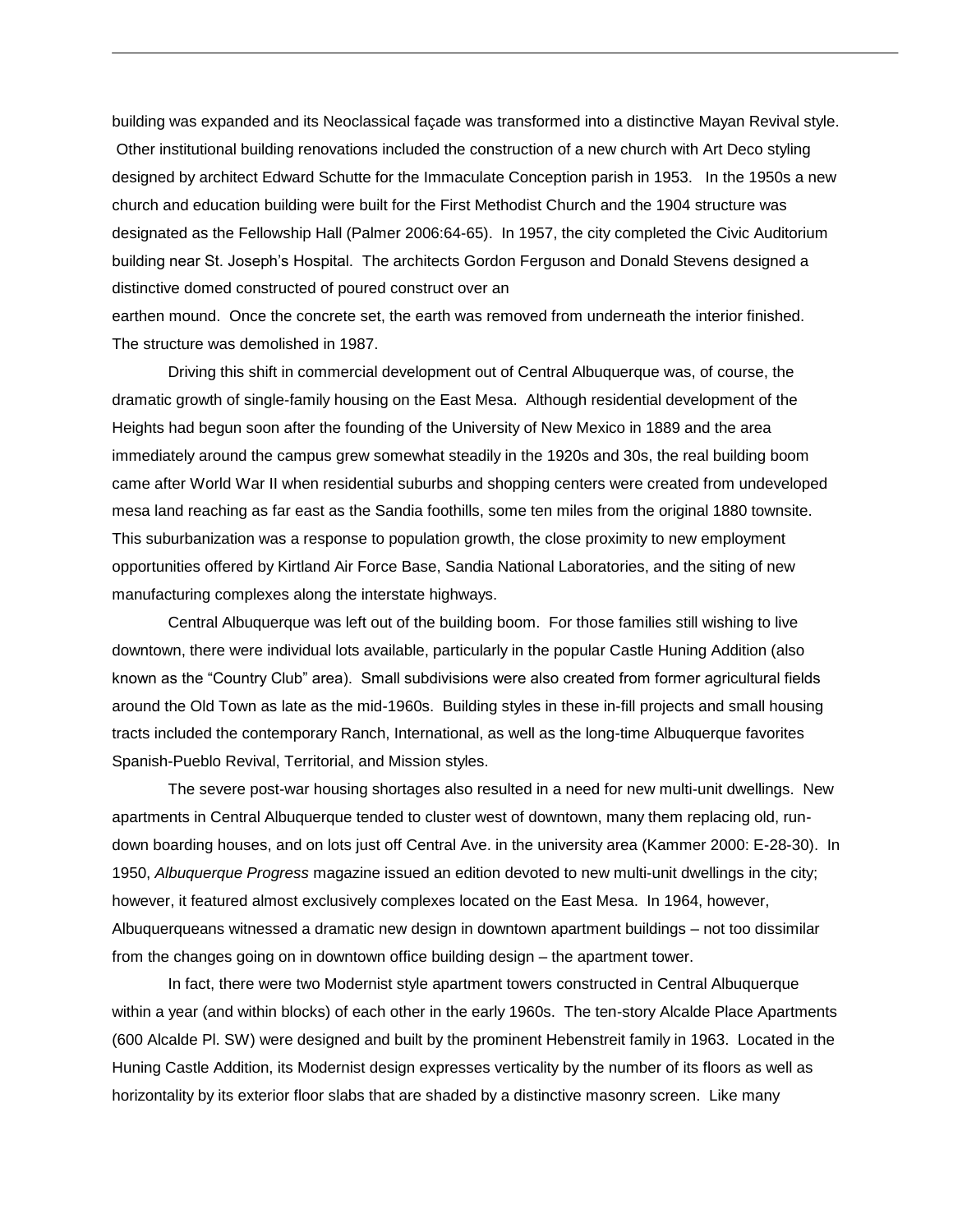contemporary Modernist buildings (e.g., the Simms Building) the Alcalde building's ground floor is underemphasized and appears almost invisible in relationship to its tower floors.

The second apartment tower, the fourteen-story, concrete and steel frame Park Plaza building (1331 Park Ave. SW), is situated on the edge of the Huning Castle Addition less than one-half mile from the Alcalde Apartments. Its architect, William E. Burk, Jr., designed the single tower structure in the International style and the building was ready for occupancy in July, 1964. It originally housed 144 one and two-bedroom apartments, and a heart-shaped swimming pool surrounded by a landscaped outdoor patio area.<sup>15</sup> When completed, the building's lobby contained a delicatessen, beauty and barber shops (Anonymous 1964).

By the early 1960s, there was growing concern among civic leaders about the fate of Central Albuquerque as a viable businesses district as more and more shoppers began abandoning downtown and stores began to close their doors. In addition to the vacancies, the city's oldest buildings were being neglected and started showing signs of serious deterioration creating an economically depressed and blighted urban condition. Already, the downtown commercial core had lost some major buildings, such as the 1889 Whiting Building at the corner of

2<sup>nd</sup> and Gold, which was once the heart of the city's thriving financial district. In 1962, the city began to further address this issue of deteriorating buildings by establishing the City Building Removal Team (CBRT) that included members of the city's departments of fire, building, planning, and health. Approximately ninety buildings were investigated, mostly between  $1<sup>st</sup>$  and  $3<sup>rd</sup>$  streets – the heart of the original 1880 townsite – and as a result thirty-one were condemned. By 1963, twenty-four had been torn down (Ferro 1976: 28). By the late 1960s and early 1970s, other groups, such as the Albuquerque Metropolitan Development Company (AMDC) and the Albuquerque Urban Development (AUDA), were actively involved in building demolition and the remodeling of old storefronts. In addition, AMDC and AUDA were involved in the planning of major development projects such as Civic Plaza, a modern downtown shopping complex, the Convention Center, new hotels, and a new Police Department building – all of which came to fruition in the 1970s (Ferro 1976: 28; Palmer 2006: 80-81). As seen in an aerial photo from the *Albuquerque Journal* (May 23, 1976, Section F, pg. 1), entire blocks between Copper and Silver avenues along 1<sup>st</sup> and 2<sup>nd</sup> streets had been cleared of structures (including the famed Alvarado Hotel in 1970) for parking lots. To the north of Central, blocks of buildings had been demolished and a new convention center, the First Plaza office/banking/retail complex, the high-rise Albuquerque Inn and the new police building had been constructed.

Other urban renewal programs such as the federally funded Model Cities Program (created in 1966) also affected housing areas along the South Broadway corridor and in the South Martineztown neighborhoods, thus significantly affecting traditional residential patterns. In 1969, the Huning Highlands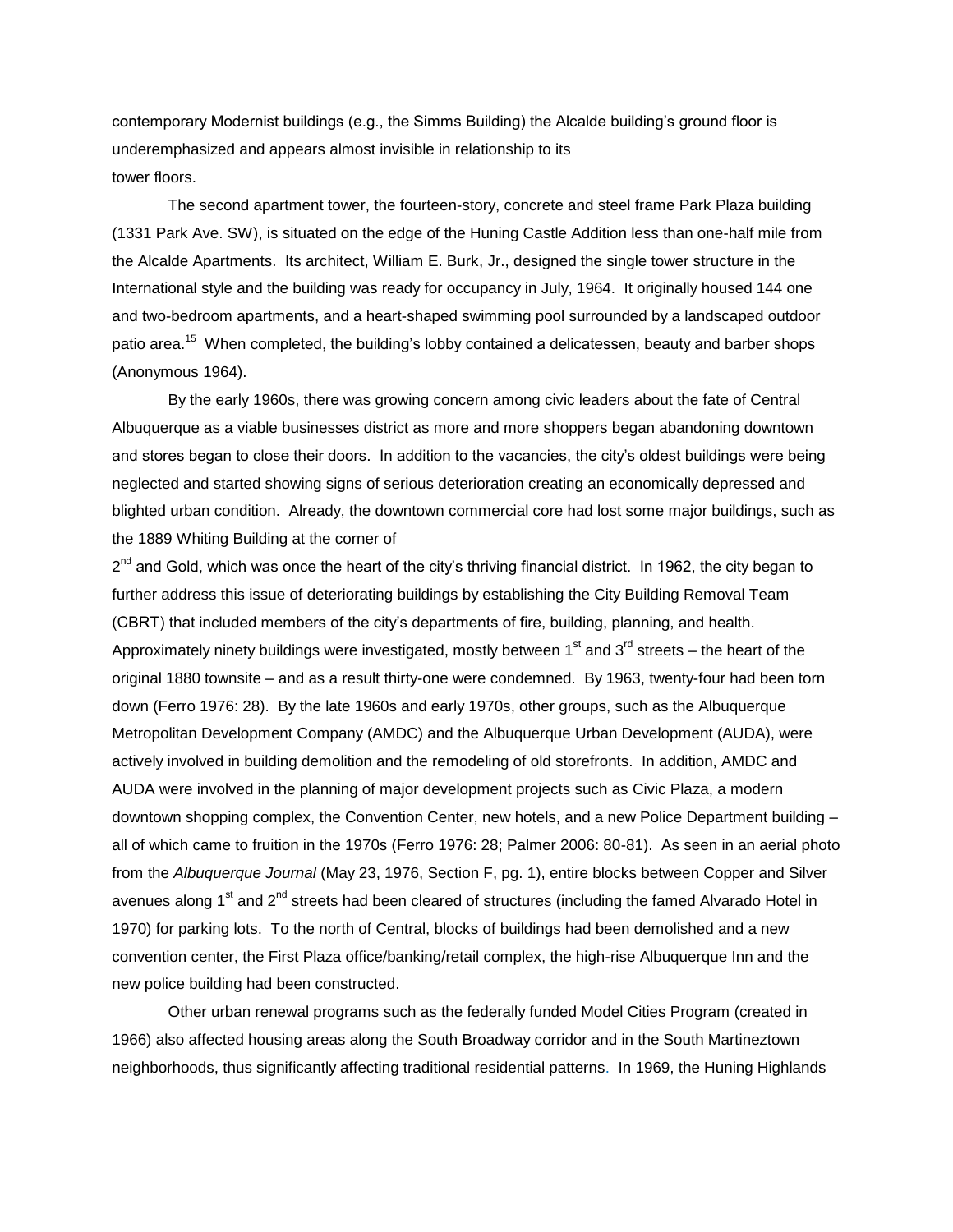## neighborhood was surveyed

by city planners and found to have the highest concentration of substandard housing in the city (*Albuquerque Journal*, May 25, 1969). It was thus included in the Model Neighborhood program for the Model Cities Program and narrowly escaped wholesale renovation which would have probably included a significant amount of building demolition.

New zoning ordinances, first enacted in 1955, resulted in the nibbling away at the edges of established neighborhoods such as the Fourth Ward to allow the conversion of former homes into small offices or other commercial development (for example, the two-story Federal Housing Authority offices at  $10<sup>th</sup>$  St. and Tijeras). In 1957, Old Town was designated by the city as an historic zoning district to encourage heritage tourism and as a result found itself in a legal battle with the Navajo Freight Lines over a new depot structure on Mountain Rd. at the northeast corner of the historic zone. This dispute was finally resolved and eventually the former depot became the site of the Albuquerque Museum of Art and History. The historic zoning designation promoted tourism in Old Town, which had its own ramifications on the neighborhood's historic architectural integrity.

As a result of the city's eastward expansion and these federal urban renewal policies and practices, by 1970, Central Albuquerque was on the cusp of further significant physical changes to its built environment that would forever alter the city's historic urban fabric.

l

 $15$  In 1979, the building was converted to condominiums and some units were enlarged.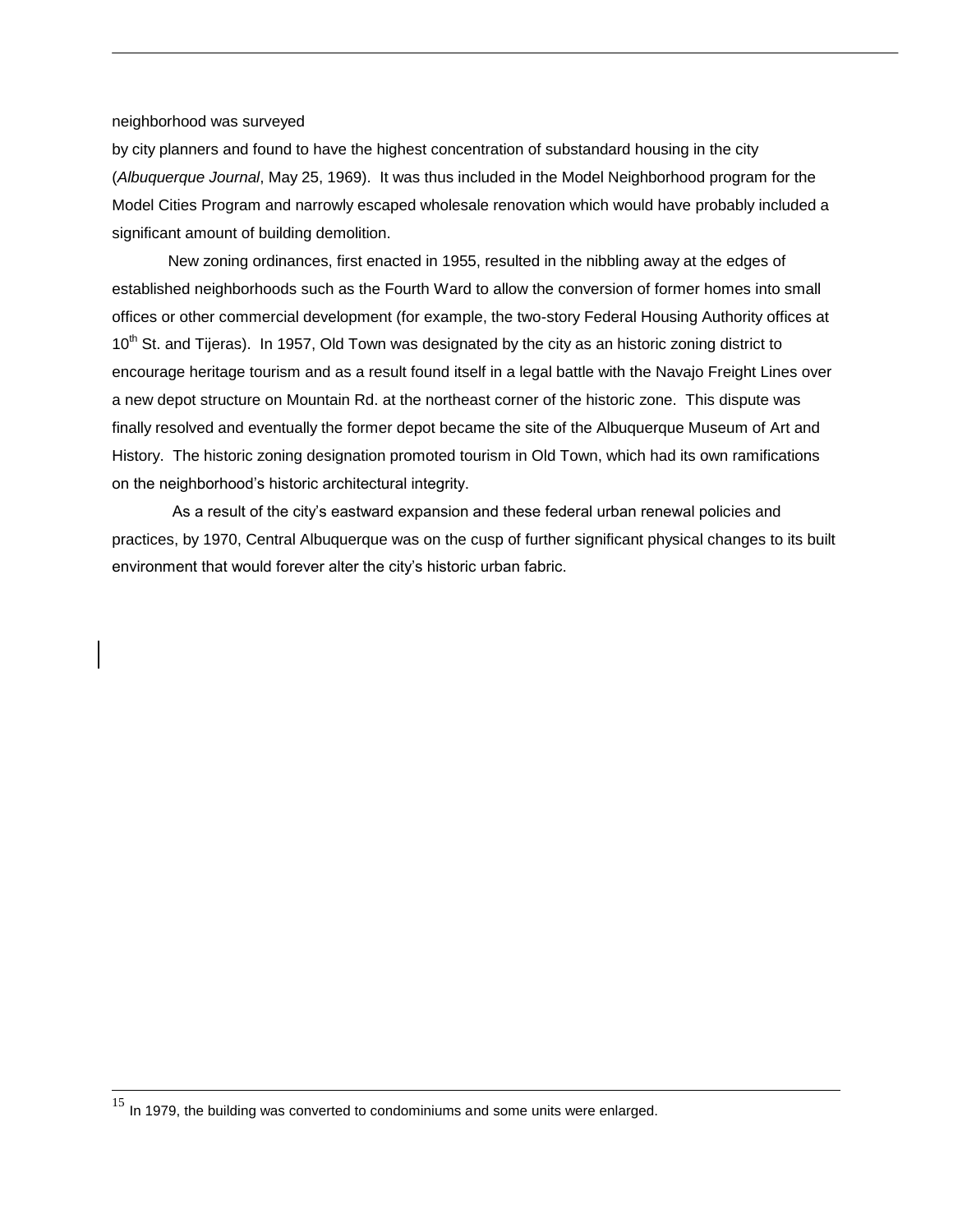# **SECTION F ASSOCIATED PROPERTY TYPYES**

The Central Albuquerque MPNF has four Associated Property Types with subtypes.

#### **(1) Industrial Buildings of Central Albuquerque, 1880-1970**

#### **Description:**

Industrial buildings, such as warehouses, manufacturing plants, and repair shops, played an important role in the growth and development of Central Albuquerque. Their form generally consisted of a large open space with an office, either located within the main building or in an attached separate building. This building type is often found clustered together along the railroad tracks or spur lines, or along major arterials outside of residential neighborhoods.

Industrial buildings are divided into two subtypes, each reflecting a different industrial function.

## **(A) Subtype: Warehouse**

Warehouses are used by a variety of businesses for inventory storage (e.g., the American Furniture warehouse), and by freight companies for the storage of goods and materials in transit (Springer Transfer & Storage). The primary feature of the warehouse building is one or more large open interior spaces. In order to structurally support these large interior spaces, different truss systems are employed, such as bowstring, lattice, triangle, sawtooth, etc., which in turn affects the exterior appearance of the building. Windows, if present, are generally set high on the wall. There may also be skylights on the roof to facilitate interior lighting. There may be single or multiple entry bays that feature tall sliding or overhead doors to allow large sized items to be brought in. Warehouse buildings and their offices can be made of a variety of materials, such as steel frame, poured concrete, concrete block, masonry, or hollow clay tile.

The warehouse also includes office space that can be situated inside the main building or be located outside in a separate, smaller building that is usually, but not always, attached to main building. Those offices that attached to the warehouse generally have interior access to the warehouse space.

Another characteristic of the warehouse is the loading dock (or multiple docks) that accommodate the movement of goods from the train car or truck to the interior space. Loading docks can be made of a variety of materials including wood, masonry, or concrete and usually stretch the length of a building. The docks are located adjacent to a driveway (for truck transport) or railroad tracks. For truck transport, many loading docks feature an angled pull-in space that lowers the truck's bed to the level of the dock.

Warehouses generally have very little style to their utilitarian big-box design, although the street façade usually has some form of signage, such as the company's name painted on its façade or streetfacing elevation. Exterior offices may employ some simple decorative elements and a small sign. There are exceptions to this as is the case with the Springer Building (1929) that was designed in a Mayan Revival style – a part of the popular Revivalist Movement of the 1920s.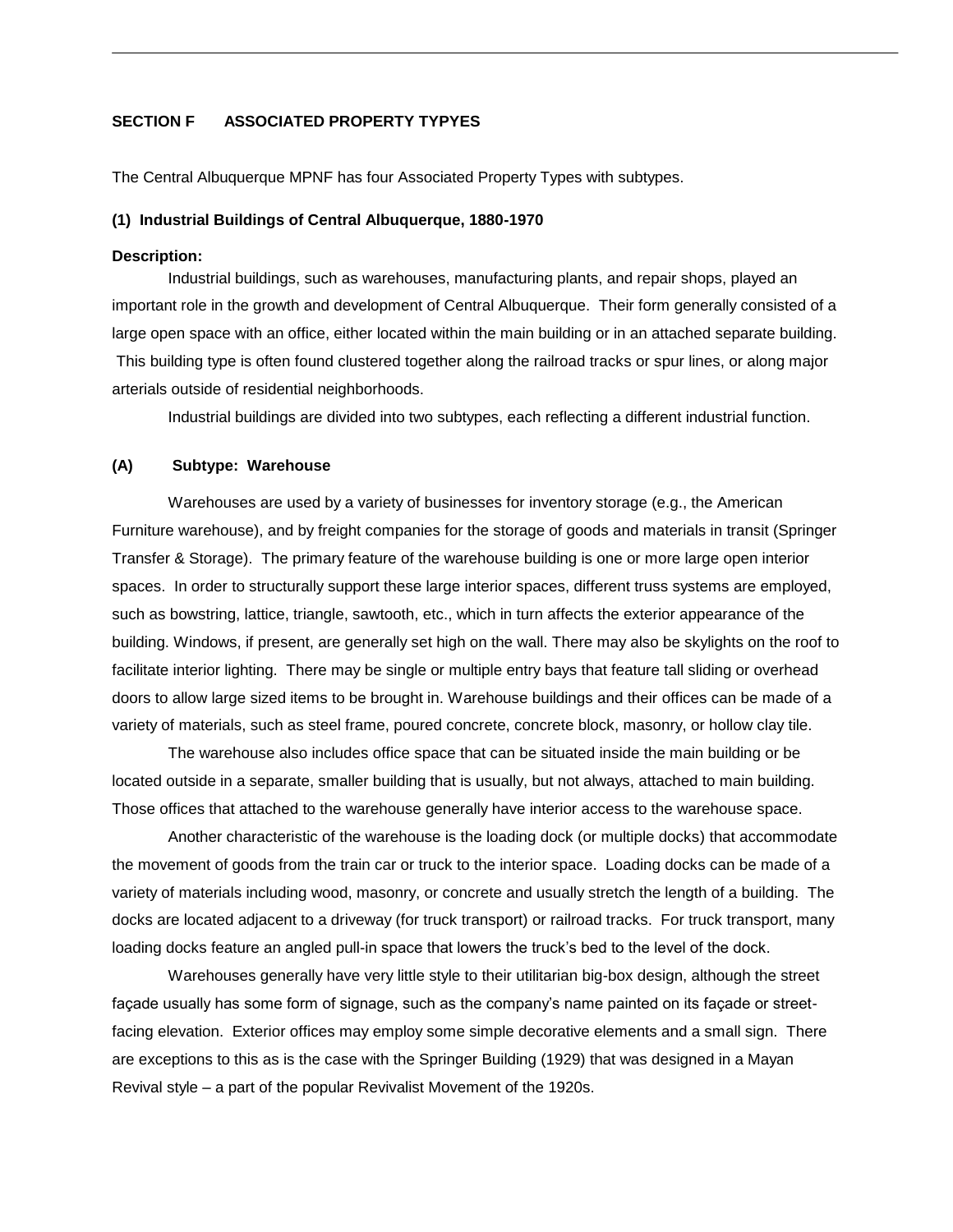## **(B) Subtype: Manufacturing or Repair Shop**

The manufacturing or repair shop building may be a large complex of buildings (e.g., the AT&SF locomotive shops or the American Lumber Company complex) or a much smaller facility featuring a single building with an interior office cubicle. The building subtype is characterized by a large open space, but usually not as large as a warehouse. This space is often subdivided into individual work spaces to accommodate various types manufacturing steps or specific repair jobs. Windows, both fixed and operable are more common than in warehouses and are used for ventilation as well as light. Building materials vary from prefabricated steel or sheet metal siding on a steel or wood frame to concrete or CMU block to hollow clay tile. Like warehouses, these buildings have little in any ornamentation or formal styling. They can have pitched or flat roofs. In addition to the main entry door, the building may have large, overhead door to facilitate deliveries or move vehicles in and out of the building.

Buildings in this subtype occasionally set aside space as a showroom for display of their merchandise. In these instances, large fixed windows are commonly found on the street façade, behind which is an open space set off from the actual manufacturing space by interior walls.

The exterior space, or "work yard," that surrounds buildings in this subtype may contain structures or objects that contribute to the buildings significance. These may include open-sided, or partially enclosed, structures and/or industrial hoists, cranes, or derricks.

The AT&SF shops are a unique and specialized version of this subtype. Its Machine Shop was specifically designed to repair massive steam locomotives, with large cranes installed in the building to facilitate this job. The Machine Shop also featured a subtle Neoclassical design in concrete on its east and west façades, and gull-height glass curtain walls with operable windows on the north elevation. The complex also contained several other shop buildings, specialized structures (e.g., locomotive turntable, transfer tables, platforms, water reservoir/towers, etc.), and objects (e.g., engines, rolling stock, handcars, etc.) that supported the repair work to the locomotives and other necessary repairs to the railroad facilities (see Wilson 1986).

## **(C) Subtype: Railroad Spur Lines**

The railroad spur line was an important component for industrial buildings of both subtypes. These standard gauge tracks served specific areas or businesses. They either paralleled the main lines or curved away from the main line and crossed city streets to reach the area/business being served.

## **Property Type Significance:**

Industrial buildings and spur lines played a significant role in the growth and development of Central Albuquerque between 1880 and 1970. For this reason, they may be eligible under Criterion A. Warehouses were essential in the early development of the wool industry as well as wholesale distribution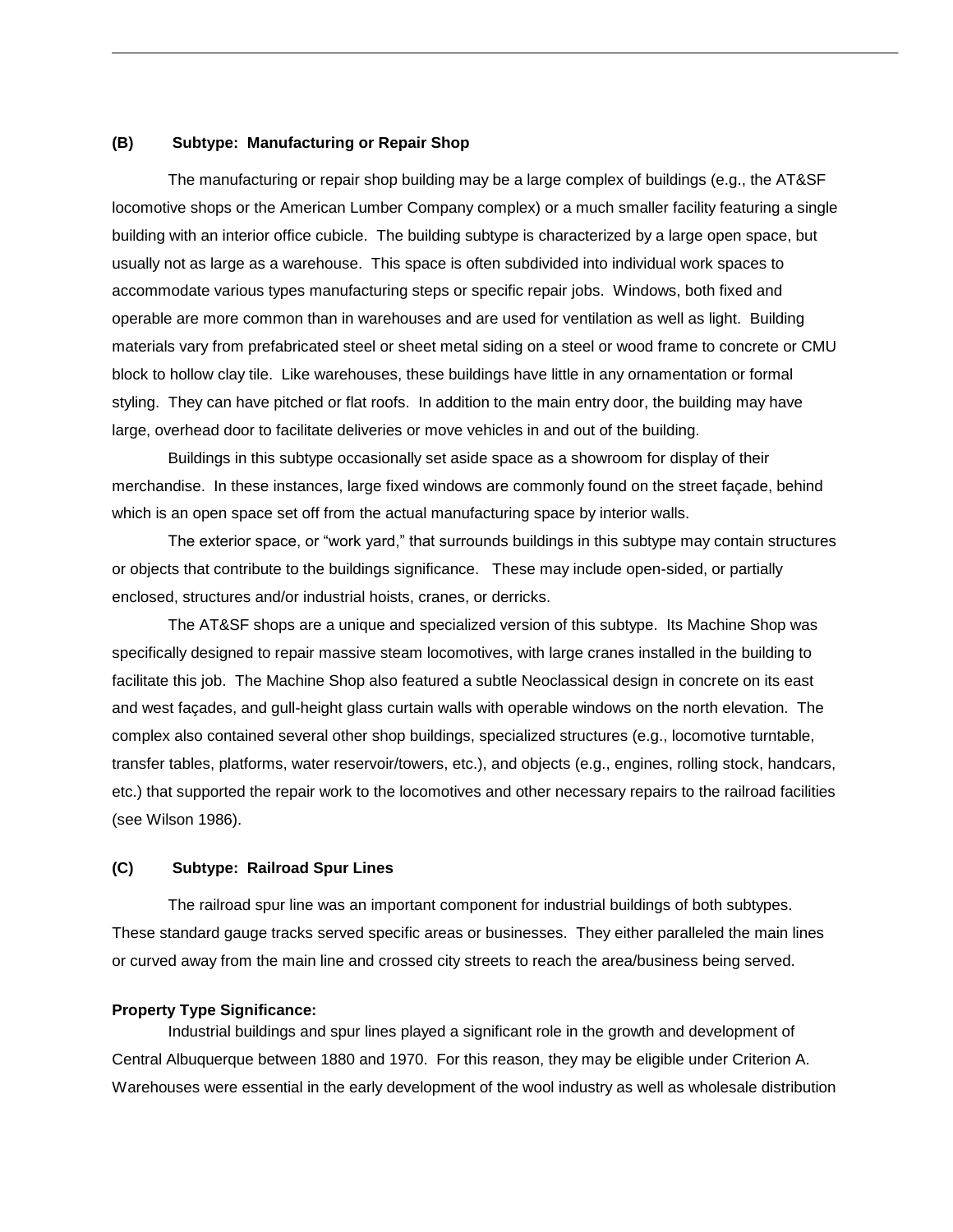of goods in the city and surrounding region. As passenger train travel declined following World War II, the AT&SF freight business also took on added importance.

The construction of the AT&SF locomotive shops was arguably the largest single factor in the growth and development of Central Albuquerque in the first half of the twentieth century. However, it was the post-World War II expansion of smaller manufacturing and repair shops – as the locomotive lost their importance – that helped keep the city's economy growing. These small shops located in a variety of shapes and sizes and clustered in just north of the city's commercial core provided alternative employment opportunities to the large corporate entities being built outside the boundaries of Central Albuquerque. They also provided needed goods and services to the local community.

Industrial buildings may also be eligible under Criterion C as they relate to the location and siting of this property type, and embody a method of construction that typify the evolution of industrial buildings. In some cases, the building's architectural styling may meet eligibility under Criterion C.

#### **Property Type Registration Requirements:**

To be eligible for registration in the National Register of Historic Places under this Multiple Property Nomination, industrial buildings must be located within the boundaries of Central Albuquerque and have attained significance between 1880 and 1970, meet one of the four National Register criteria for eligibility, and be evaluated with regard to the seven aspects of integrity. Spur lines must have their tracks still in place and be directly associated with an industrial building subtype.

More specifically, industrial buildings must be sited in their original location, and they must retain their original character-defining features: building footprint and massing; roof shape; materials; fenestration pattern, particularly with regard to window/door size and location. If the building is to be registered as a warehouse subtype, it must retain its loading docks. Decorative elements on the building are generally less important, but this is dependent on whether or not the building was designed in a particular formal style.

## **(2) Commercial Buildings in Greater Albuquerque 1880-1970**

#### **Description:**

Commercial buildings in Central Albuquerque from 1880 to 1970 are a property type that reflects the use of this area as the city's retail center, as well as the place for professional offices, entertainment venues, upscale hotels, and other buildings housing goods and services for the city's residents. The buildings' reflect the evolutionary trends in commercial architecture found nationwide during this long time period. These buildings, which are representative of Central Albuquerque's growth and development, have been divided into six subtypes. These subtypes have, in part, been derived from Longstreth (1987) and Wilson (1996a).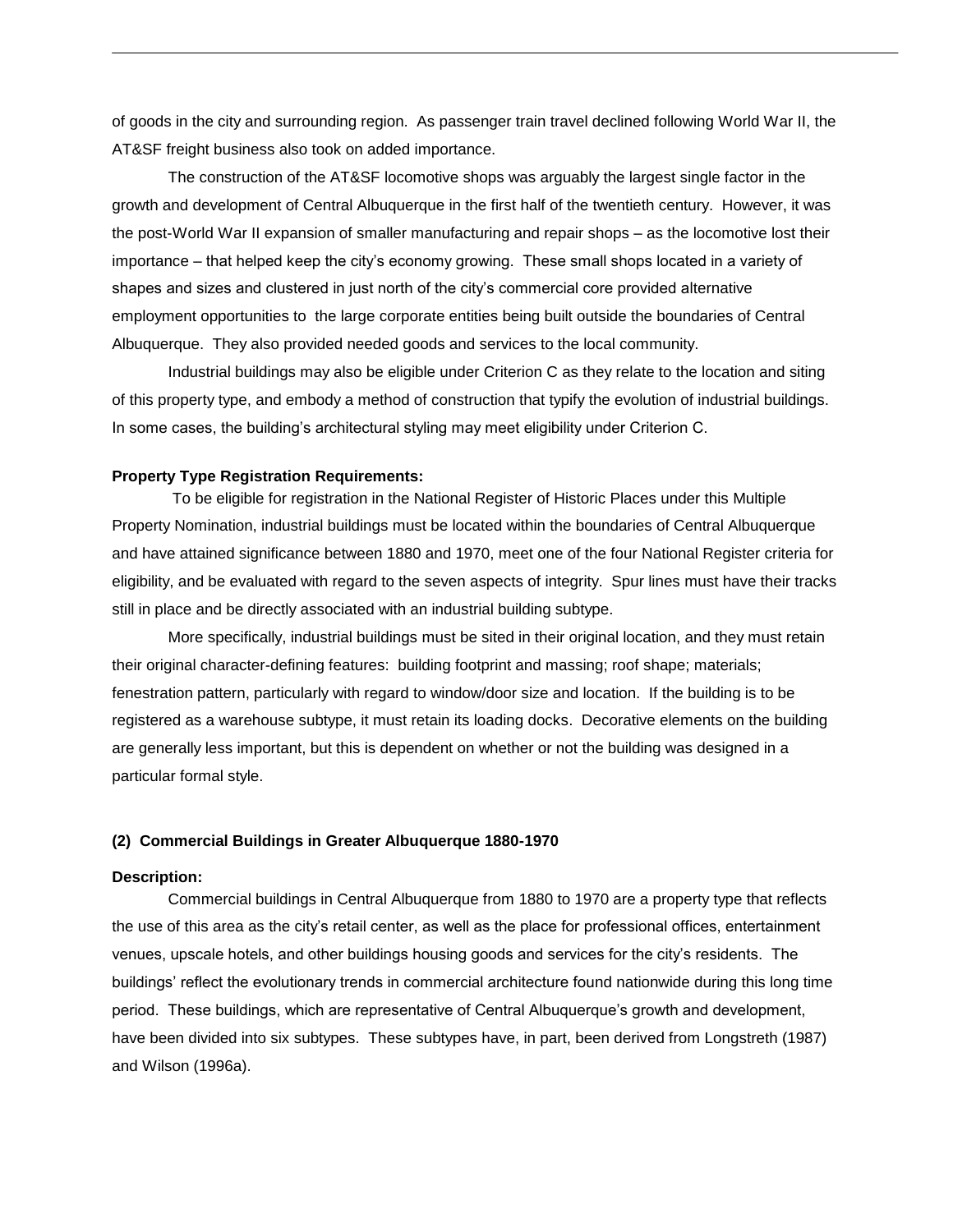## **(A) Subtype: One-part Commercial Block**

The one-part commercial block is the earliest form of permanent commercial building in Central Albuquerque. The subtype is characterized by a one-story, simple box-like structure with a decorated façade. It can be free-standing or be incorporated into a grouping of similar buildings to form a city block. Commonly used as retail stores or professional offices, most buildings of this type feature a flat roof with a sizeable space between the top of the display window and the cornice used to accommodate a business sign. Some buildings of this type used a gabled or flat-topped false front to achieve the same purpose. The façade features a single, or sometimes double-entry, door flanked by large display windows with kick plates between the sidewalk and bottom of the windows/door. Buildings located on street corners often had entryways situated on the diagonal at the corner. Transoms are commonly found between the door/windows and the roofline.

The one-part commercial block accommodated a variety stylistic variation through time, often changing with whatever style was in vogue during that time period. So, while early storefronts in Central Albuquerque were hastily built wood-frame structures with simple hand-lettered signage, as more materials became available the owners frequently re-designed (or built new) with materials and ornamentation that by the turn of the century reflected Victorian styles – particularly Italianate commercial design. Later new commercial blocks were added or replaced existing blocks with styles from the popular Revivalist Movement (e.g., Mission Style) or the more vernacular Decorative Brick style which used brick to form design patterns on the façade. In the 1930s and 1940s, Art Deco and Streamlined Moderne styles were in vogue, while many buildings were built or remodeled to reflect the Modernist styles.

The one-part commercial block, together with the two-part commercial block and the stacked vertical block (see below), represented the architectural foundation for Central Albuquerque's downtown commercial core (defined as  $1<sup>st</sup>$  to  $6<sup>th</sup>$  streets and Copper Ave. to Gold Ave.). However, as the city grew, one-part commercial block buildings (referred to as a Commercial Strip by Wilson [1996: F-27]) were also constructed either individually or in

small groups along major arterials outside the downtown core. By the 1920s and '30s this type of commercial development could be seen in the Barelas neighborhood along  $4<sup>th</sup>$  St., and in the Huning-Highlands and South Broadway neighborhoods along Central Ave. and Broadway Blvd. respectively. Outside of central downtown, these buildings often housed the new type of business – the supermarket (e.g., Barber's, Rhodes, and the national chain Piggly Wiggly). These self-service grocery stores were originally situated within a block of stores (the commercial strip); however by the 1930s, its form had been changed to a free-standing, one-story building with one-site parking.

## **(B) Subtype: Two-Part Commercial Block**

The two-part commercial block was until World War II, the most common type of commercial building type in the United States. This type, ranging in height from two to four stories, is characterized by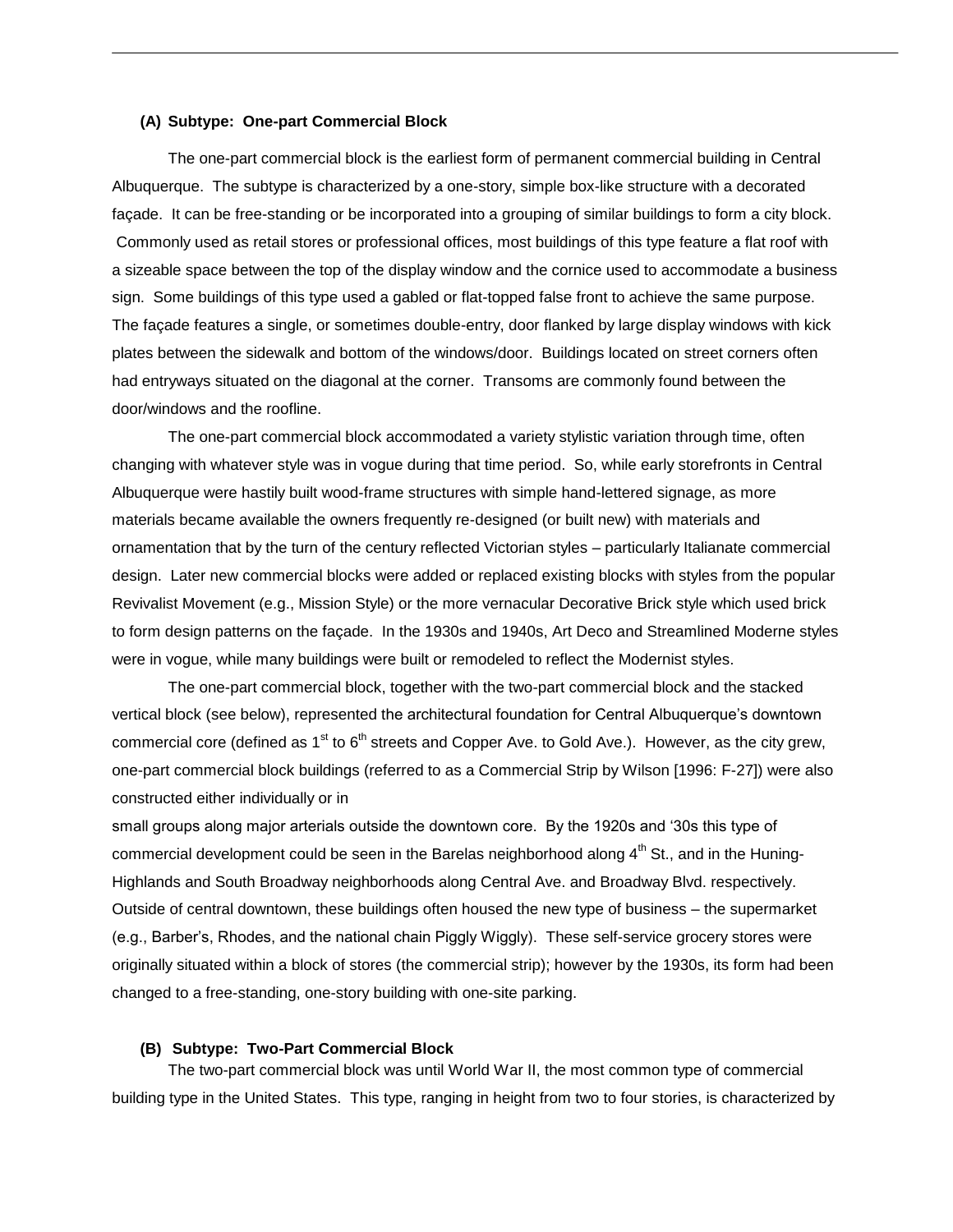a horizontal division that formed two distinct zones. The lower or street level zone, were more public zones that normally housed retail shops, office space, or hotel lobbies. Their design and ornamentation essentially mimicked the one-part commercial block. The upper stories were used for more private spaces, such doctor's offices, fraternal organization meeting rooms, and hotel rooms, although some of these building types even accommodated entertainment events such as opera houses or dance halls.

Like the one-part commercial block, the ornamentation of the two-part block reflected the stylistic tastes of the period. Almost always serving the same utilitarian function, these buildings frequently became very ornate structures during the Victorian architectural period with a flourish of window and cornice embellishments. Later, as styles changed, many of these embellishments (corner towers or turrets, high-pitched roof pediments, and window treatments) were removed and by the 1920s the designs were more simplified often involving brickwork and new materials such as terra cotta. The Art Moderne styles of the 1930s used more geometric forms in their decorative elements and utilized larger windows on the upper stories. Streamlined Moderne styling emphasized the building's horizontality with elements such as decorative banding, corner and ribbon windows. The Moderne Movement also introduced new materials such as Vitrolite and Carrara Glass in new color combination.

## **(C) Subtype: Stacked Vertical Block**

The stacked vertical block applies to buildings more than five stories tall. Starting in the late nineteenth century, as urban land values increased, architects and builders were forced to think vertically and yet retain the Victorian preference for picturesqueness. They subsequently created a two-part or three-part building type that retained the essentials of the earlier one and two part commercial blocks but allowed for more height. With the invention of the elevator, this expression of verticality could be increased.

The two-part vertical block creates two distinct, horizontal zones that were treated separately as architectural units. The ground level, usually one or two stories tall, served as the base or foundation for the vertical "shaft" rising above it. The verticality of the building was often emphasized by engaged columns, pilasters, or piers. The thee-part vertical block was similar but created three horizontal zones, which Longstreth has likened to the three divisions of a classical column: base, shaft, and capital (1987: 93). This type became the dominant form for office buildings and other tall structures beginning in the 1920s.

The stacked vertical block was adaptable to many different academic styles, such as Classical or Neoclassical, Richardsonian Romanesque, Prairie, and Art Moderne. In the 1930s, Art Deco styling produced some elaborate, stepped back designs, often topped with a sculpture-like element.

The post-World War II, free-standing Modernist "skyscraper" can be thought of as a two or threepart stacked vertical block that lacks a traditional street façade, with two or more elevations essentially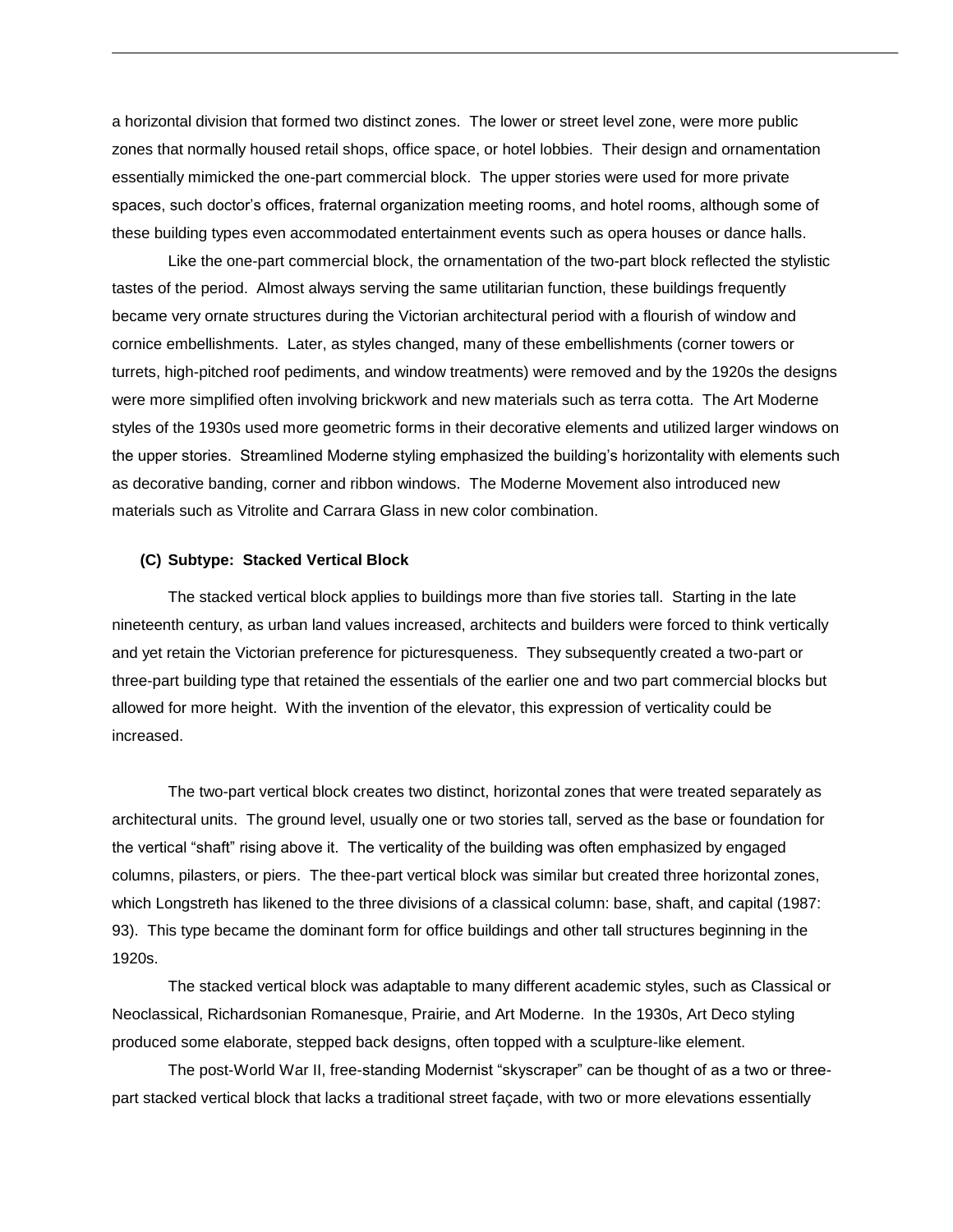indistinguishable. The ground floor of the Modernist high rise building is also quite different from its predecessors in that it is frequently horizontal and open, often with recessed entryways that emphasize the building's shaft.

#### **(D) Subtype: Hybrid**

The hybrid commercial building combines residential living space with a retail store or service shop. The building type can be seen in two forms. The first is basically a two-part commercial block building with a retail space on the street level and an apartment space on the second floor for the store owner and his family. These buildings were most common in neighborhood settings where the store served the needs of local residents for such essentials such as groceries or a pharmacy. The style of the building was again dictated by the time period's architectural preferences.

The second form of hybrid commercial building was the result of increased automobile traffic along major arterials such as  $4<sup>th</sup>$  St. (U.S. Highway 85) that also included residential housing. Recognizing the business opportunities along such streets, homeowners would enclose porches or build small additions onto the front of their homes and open a small business. These were generally vernacular style add-ons – built of structural clay tile, cement block, or wood-frame with a stucco finish and often simply incorporating residential style windows. Other than a modest sign, these structures featured little decoration. These types of hybrid commercial spaces became popular soon after World War II as returning servicemen recognized inexpensive, easy-to-start business opportunities.

## **(E) Subtype: Strip Center**

The strip center follows the form of the one-story commercial block; however, rather than relying on pedestrian traffic and on-street parking, it was developed in the late 1930s to accommodate primarily automobile traffic. The first example of the commercial strip center was the Nob Hill Center built by 1946, which was located outside of Central Albuquerque in the Heights, and featured parking in the center of its U-shaped design. Soon thereafter, strip centers, with even more parking both in front and to the rear of the stores, started appearing all across town, especially adjacent to the new housing subdivisions in the Heights. In the 1960s, this type of commercial development was also seen in Central Albuquerque, along Central Ave. just west of Old Town.

# **(F) Subtype: Medical Plaza**

The medical plaza is an outgrowth of the post-World War II movement of commercial activities away from the traditional downtown core. Prior to this time, the offices of many health care professionals (doctors, dentists, etc.) were located on the upper floors of two-part commercial blocks or stacked vertical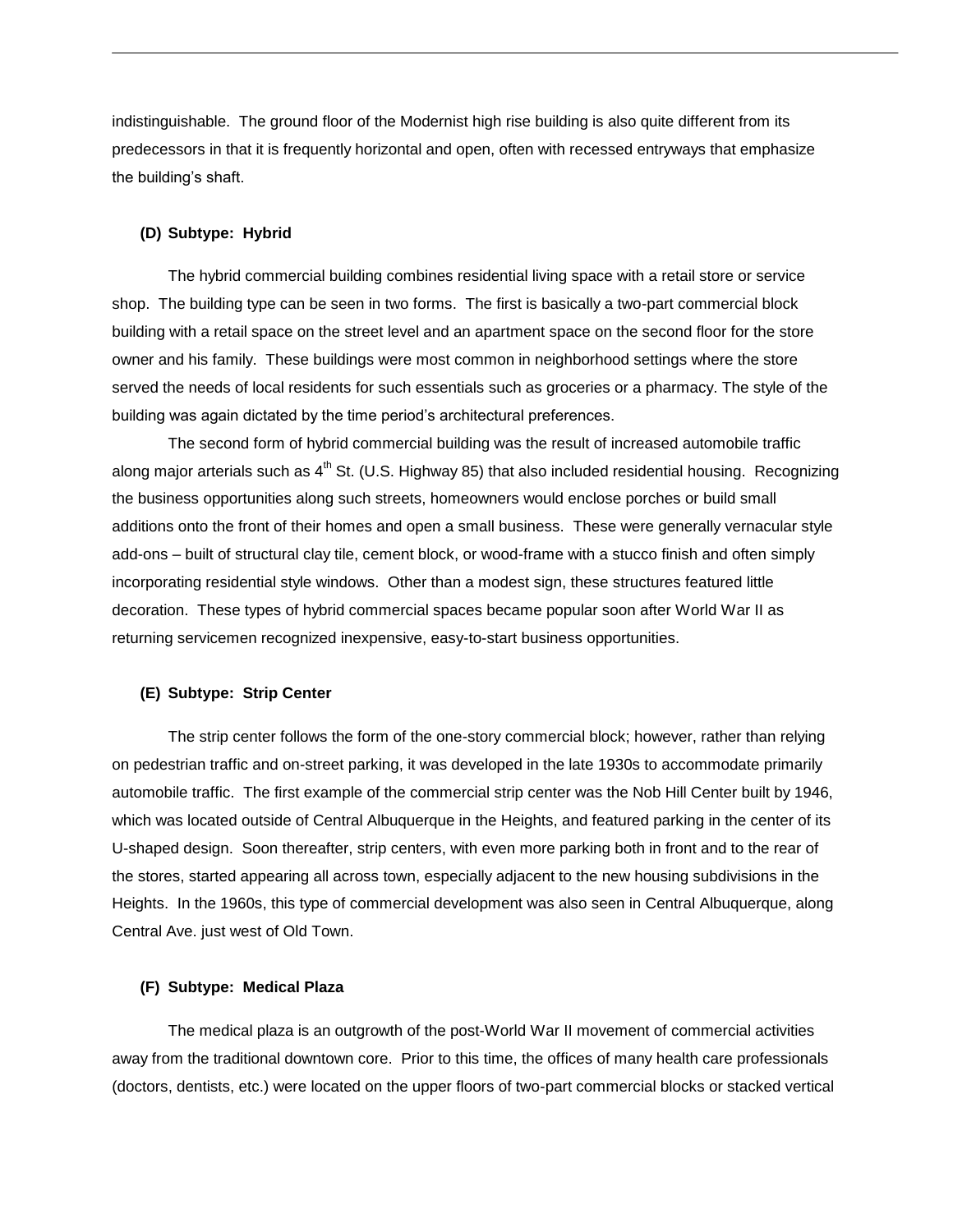blocks. However, with the development of the medical plaza building type these offices were relocated outside of the downtown commercial core to areas adjacent to the hospitals situated along the eastern edge of Central Albuquerque.

As exemplified by Medical Arts Square (1953), located within one-half mile of both Presbyterian and St. Joseph's (now Lovelace) hospitals, this complex of one-story, International style buildings were set in elongated rows of identical buildings that each housed a medical professional. In addition, the complex included an independent pharmacy for the convenience of the patients. Ample parking was provided right in front of each office row, so that the complex resembled the strip shopping center which was being constructed all across the city at this time. Within the next twenty years, similar medical plazas were built along Oak St. and side streets adjacent to the hospitals.

## **Property Type Significance:**

Commercial buildings are an essential component for understanding the growth and development in Central Albuquerque between 1880 and 1970.

Under Criterion A, the various subtypes of commercial buildings contribute to the patterns of development that shaped the city's growth as it transformed itself from a small railroad town to a Sunbelt city. Together with residential dwellings, this was the first property type constructed in New Town Albuquerque and the evolution and changes in this property type provides the best physical indication of Central Albuquerque's economic growth and decline – both in the downtown commercial core and neighborhood businesses. The post-war suburbanization of

the city and its negative effects upon the growth Central Albuquerque are also reflected in the evolution of this property type.

Commercial buildings may also be eligible under Criterion C as they relate to the location and siting of this property type, and embody a variety of architectural styles and methods of construction that typify the evolution of commercial types and styles both nationally and regionally.

## **Property Type Registration Requirements:**

To be eligible for registration in the National Register of Historic Places under this Multiple Property Nomination, commercial buildings must be located within the boundaries of Central Albuquerque and have attained significance between 1880 and 1970, meet one of the four National Register criteria for eligibility, and be evaluated with regard to the seven aspects of integrity.

More specifically, commercial buildings must be sited in their original location and retain their original character-defining features: building footprint and massing, particularly on the façade; roof shape; materials; fenestration pattern, particularly with regard to window/door size and location; and ornamentation as it applies to the building's particular style.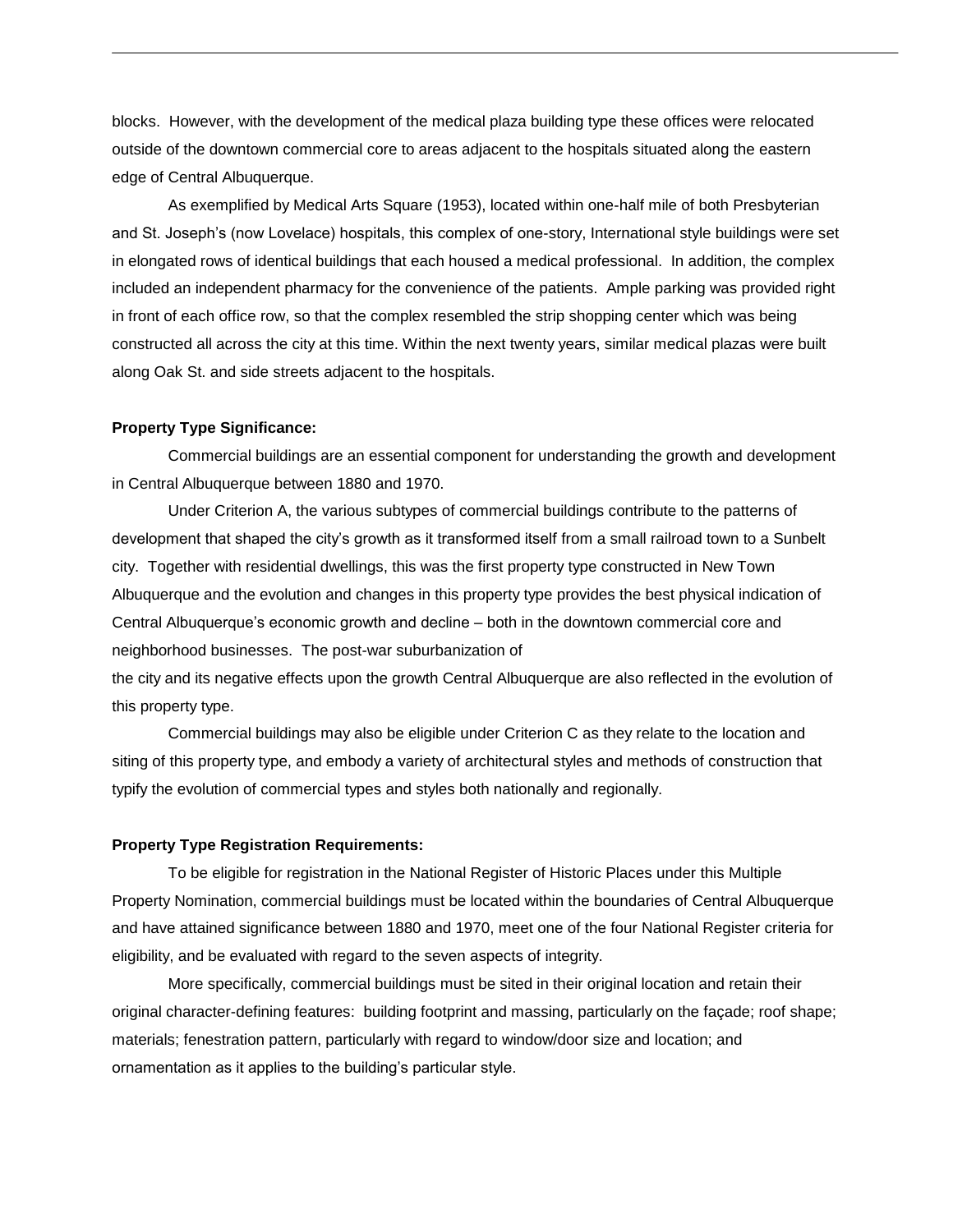## **(3) Residential Buildings of Central Albuquerque 1880-1970**

## **Description:**

From its founding in 1880, New Town Albuquerque residential development has reflected not only the growth of Central Albuquerque, but also reflected the variability in national and regional housing styles from the 1880s through the 1960s. This variety of styles also reveals the range of socio-economic classes in the downtown area and the variation in styles and housing patterns related to the city's different ethnic neighborhoods. Throughout the time period covered by this MPDF, Central Albuquerque's housing patterns have remained generally constant with regard to the location of housing areas, lot setbacks, and street widths. Certain exceptions to this patterning is found in parts of the downtown area's older neighborhoods such as, Old Town, Barelas, and Martineztown/Santa Barbara, which echoes pre-railroad Hispanic patterning (ex., narrow, winding streets, irregular lot orientations, etc.). Housing patterns in certain parts of Central Albuquerque have been disrupted by the expansion of commercial and industrial properties, especially following World War II, that encroached upon previously residential areas of the city, such as Central Ave. in the Huning-Highlands neighborhood, and  $2^{nd}$  through  $6^{th}$  streets for several blocks both north and south of Central. Otherwise, the residential patterns seen in the late 1960s reflect the patterns that developed over the previous decades.

Residential dwellings are divided into four subtypes – (1) single family houses, (2) rooming houses and boarding houses, (3) duplexes and triplexes, and (4) apartment buildings – that reflect at various times the transient nature of the city's population and the lack of available housing due to outside factors, such as wartime shortages. While the term "single family houses" is clearly understood by most historians, Kammer (1999: F-31- F-37) has provided a detailed description of rooming houses, boarding houses, and apartment buildings under the term "multi-unit dwellings." Since Kammer's MPDF overlaps geographical boundaries with the Central Albuquerque MPDF, it seems appropriate to incorporate his multi-unit property types and descriptions into the present study. However, since his period of significance stopped at 1960, a new form of apartment building – the Apartment Tower – has been added to update this category.

The styles and plans referenced in this section for the subtype single family houses are derived from the work McAlester (1998), Crocker Ltd. (2001), Wilson (2003), and Kammer (2000). The descriptions for the multi-dwelling unit subtypes generally follow Kammer (1999). Kammer has organized the discussion of rooming and boarding houses and apartment buildings by form rather than by style as is the case for single family houses. Thus, for example, a courtyard apartment complex can be designed using any number of different styles: Spanish-Pueblo Revival, Territorial Revival, or Mission style.

Examples of all the subtypes are referenced in the historic context (Section E).

## **(A) Subtype: Single Family House**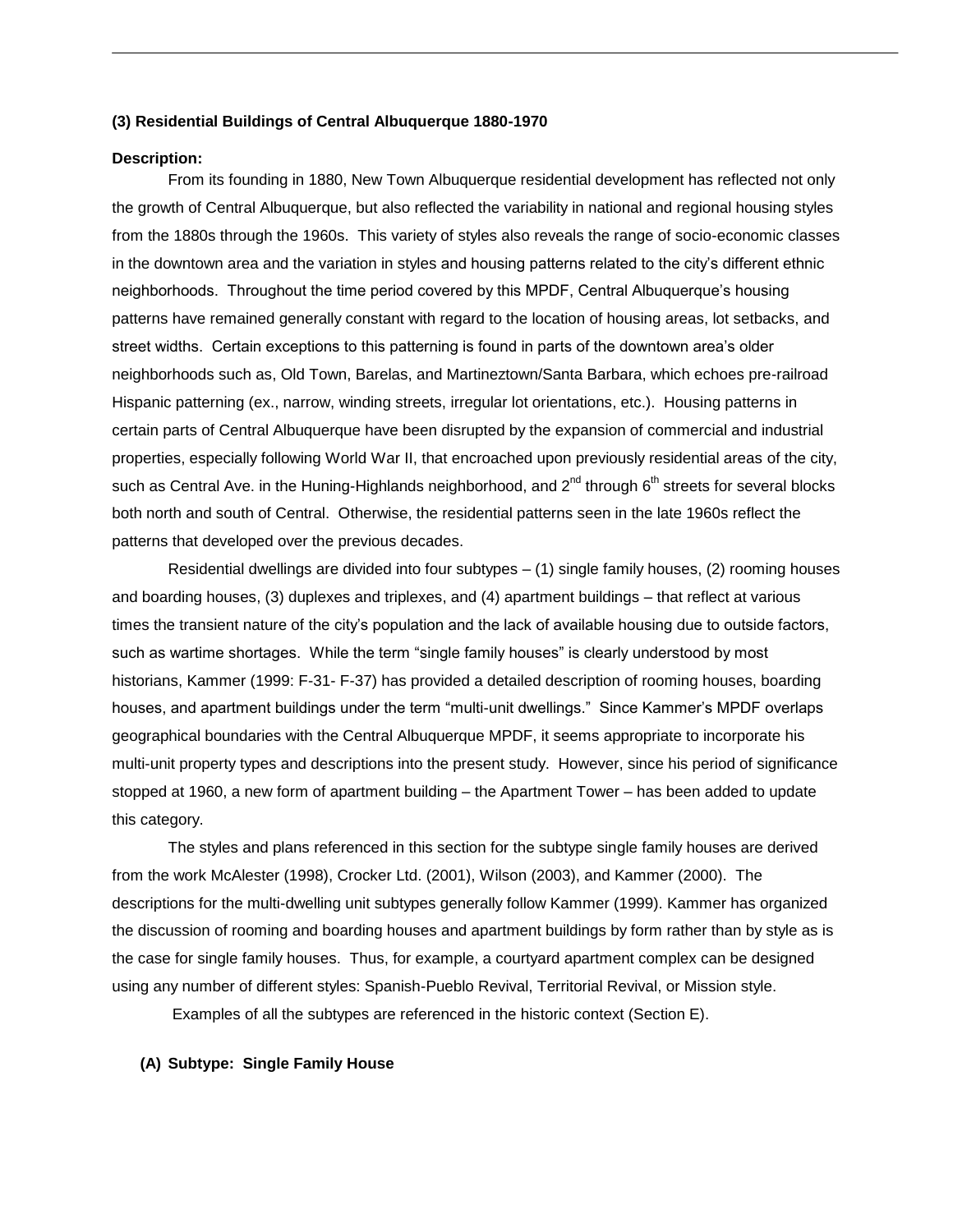The single family house is the common type of residential dwelling in Central Albuquerque. It expresses the wide range of house forms, building materials, and styles; from a small, one-story Vernacular style home to an elaborate, multi-story architect-designed "high style" house. As suggested in McAlester (1995: 5-59), the style, form and structure of the American home is dynamic in nature often resulting in modifications to their exterior appearance through time and ownership change. Such changes are caused by the desire to update a home's appearance, a need to add more living space, or minimize maintenance. In addition, the term "style" is a rather fluid concept, especially when dealing with homes not designed by architects, which are owner designed and built. This vernacular interpretation of style results in architectural descriptions using modifiers such as "simplified" or "restrained." Regionalism also plays a part in the choices made by the house designer, as does variation based on local climate or availability of building material affects the construction outcome. For these reasons, the following descriptions of house styles in Central Albuquerque are based on standardized types that may be modified based on the influences just noted. Future researchers should be aware of these variations and take them into account in their analysis.

House styles in Central Albuquerque largely reflect popular tastes and are for the most part time sensitive. Early house types of the late nineteenth century are found in housing additions platted around the original townsite and include several Folk National forms, such as the simple Shotgun home and the Hipped Box which could then be embellished using a variety of formal academic style features – Queen Anne or Neoclassical for example. Perhaps the most popular house style in Central Albuquerque's working class neighborhoods was the simplified Queen Anne cottage.

More fashionable middle and upper-class neighborhoods, such as Huning-Highlands, featured houses constructed in styles belonging to the Romantic and Victorian styles, including Gothic Revival, Italianate, Queen Anne, Folk Victorian, and Second Empire. Their popularity became widespread with the publication of pattern books.

Victorian houses, in particular, reflect a period of industrialization and the growth of the railroad industry in America beginning in the mid-nineteenth century. Advances in building materials and techniques, such as the balloon frame, mass produced wire nails, and manufactured house components and decorative details, together with the ability to ship materials across the country by rail, allowed architects and builders to design and construct homes using more complex styling with more ornate embellishments. Much of the wood details were produced locally by the American Lumber Company. Queen Anne style homes and cottages were one of the most popular styles in New Town Albuquerque in the late nineteenth century,

The turn of the twentieth century saw the development of the middle and upper-class neighborhood in the Fourth Ward and with some new designs such as Neoclassical, Tudor, Mission and Mediterranean Revival styles, which imitated early Anglo-American, English, and Mediterranean styles, but also saw the appearance of radical new Modern styles, such as Prairie and Craftsman, which dominated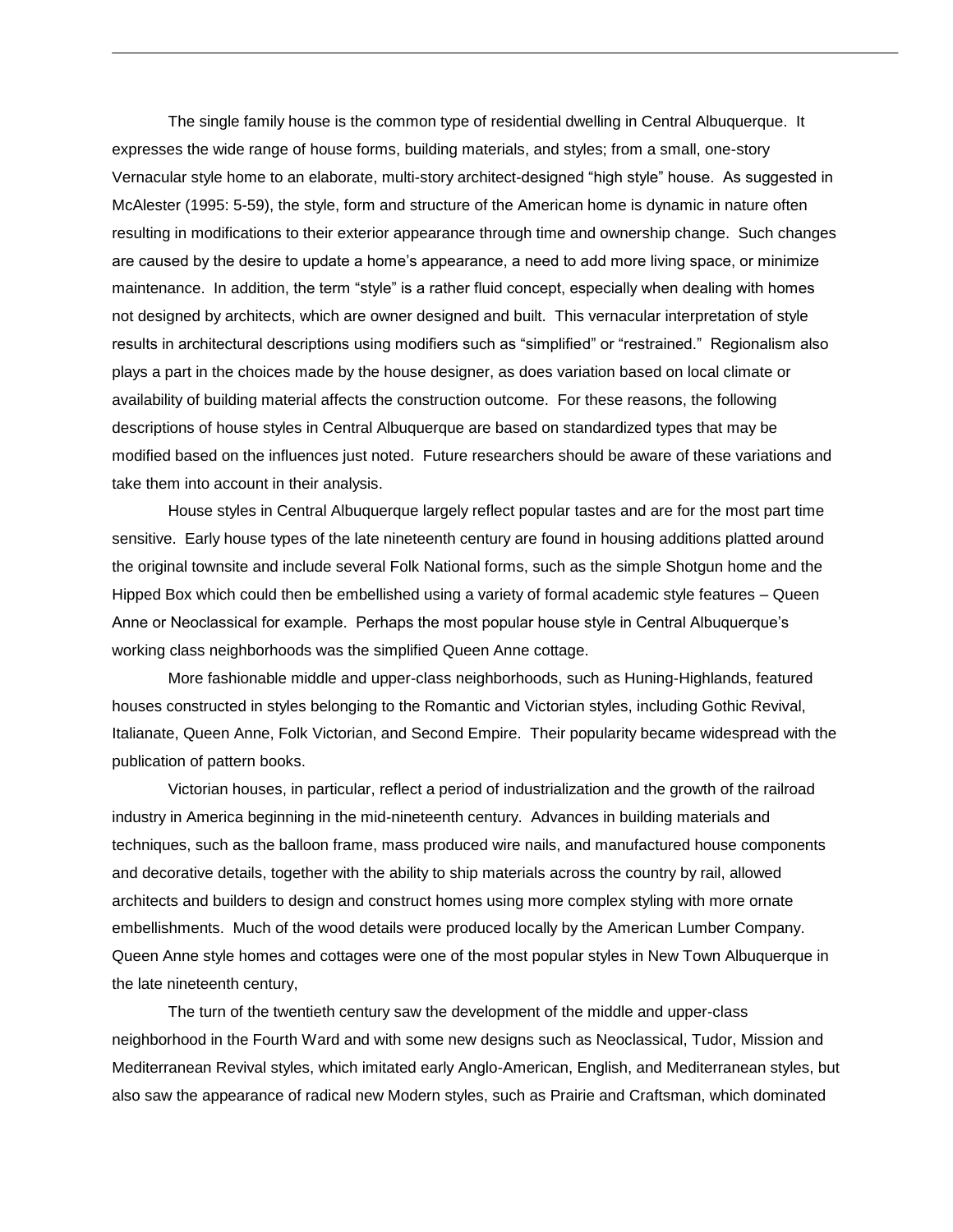much of the new housing prior to the First World War. The Craftsman or Bungalow house was also a very popular style in Central Albuquerque from around 1905 through the early 1930s.

In the 1920s, Revival styles once again became the most popular style in the new stylish subdivisions such as the Country Club area. The popular Mediterranean house style in Central Albuquerque incorporates decorative features associated with Spanish Colonial and Italian Renaissance, as well as the classic Mediterranean styling. These styles are found to a greater or less degree in virtually all Central Albuquerque neighborhoods and among all socio-economic classes.

In the 1930s, styles associated with the Modernist Movement, such as Art Moderne, Streamlined Moderne, and International gained nationwide popularity. Influenced by European architects, this stylish housing

type, characterized by simple lines and generally unadorned facade gained modest popularity in Central Albuquerque, but was probably even more popular as a commercial building style.

Modernist homes also included simpler styles, such as the Ranch, Minimal Traditional, and Contemporary, which became very popular following World War II. The Minimal Traditional took its form from the traditional Tudor cottage; however, it lacked the steeply pitched roof and decorative detailing. These were inexpensive homes, which frequently comprised the early versions of large tract subdivisions, but were also used for infill development in working class neighborhoods.

The post-war Ranch style home, characterized by a long façade facing the street, a large fixed "picture" window and the attached garage, reached its peak of popularity in Albuquerque in the 1950s and 1960s. The Ranch style home required a wider lot size than what had been the previous standard. For this reason, most Ranch houses in Central Albuquerque were built in the later subdivisions such as the Country Club neighborhood.

The Contemporary style house is also a post-war design that has its architectural roots in the International style but with a variety of wall finishes, as opposed to the International style's exclusive use of a smooth stucco finish. Many simplified Contemporary houses in the city feature the distinctive butterfly roofline.

Regionalism in architectural design has played a large part in the styling of Central Albuquerque houses – in particular the Spanish-Pueblo Revival and Territorial Revival styles. Both of these very popular styles were conceived by the renowned New Mexico architect John Gaw Meem based on indigenous and early colonial forms and thus are intimately linked to Southwest. While both of these types reach a "high style" of design in upper class neighborhoods, many of Central Albuquerque working class homes are smaller, simplified versions of this style that lack some of the more elaborate decorative details.

Finally, the Southwest Vernacular style of home, commonly found in ethnic and working class neighborhoods, is an eclectic form that may include a combination of revival and modern styles (e.g., a Bungalow house plan with a flat roof and Mission style window details). Most homes in this style feature little or modest ornamentation. Another regional design, often defined as Southwest Vernacular, is the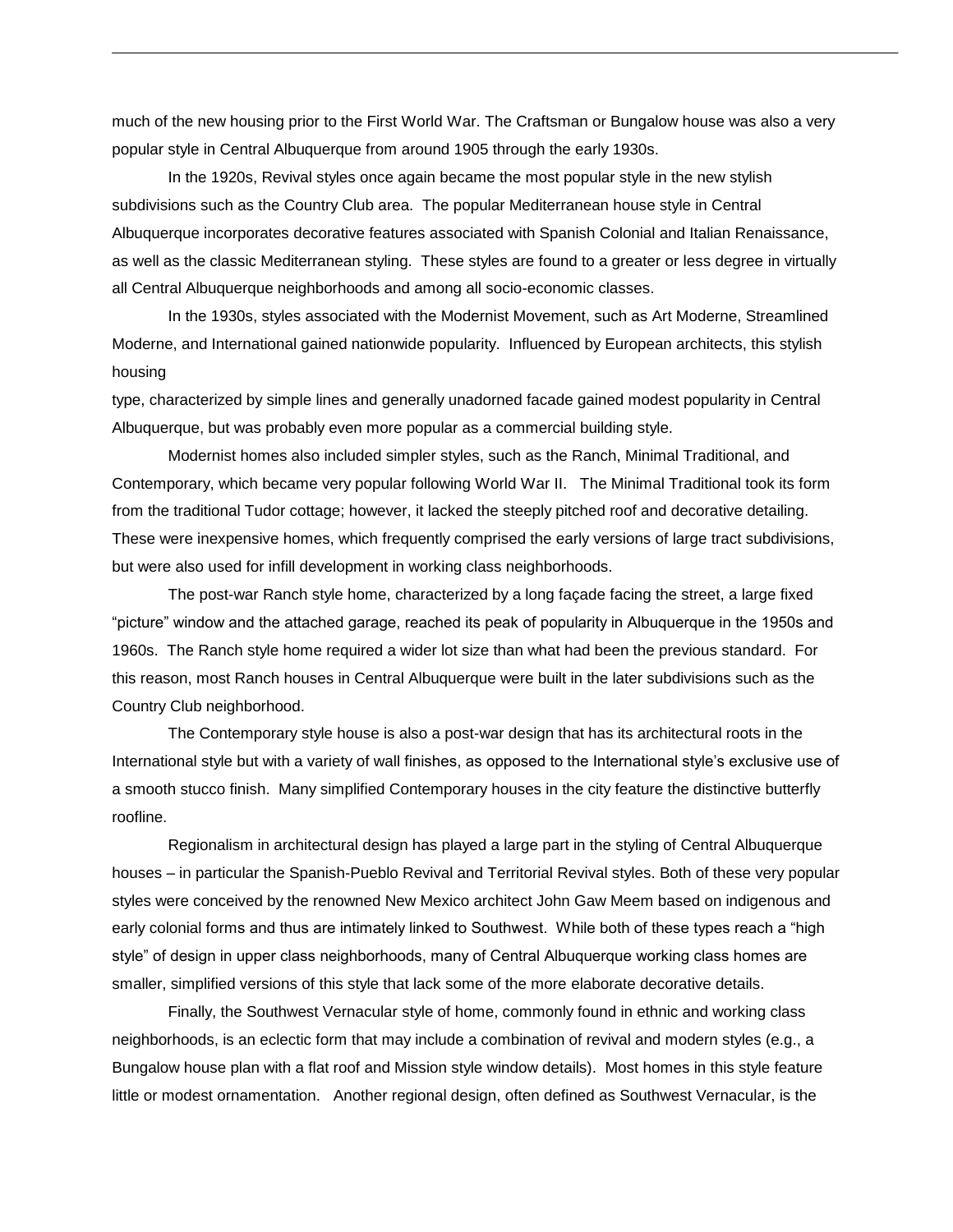Northern New Mexico style. It is generally one-story, although two-story is not uncommon, laid out in a U or L-shaped form. It may have one of several roof forms – flat, hipped, pyramidal, or pitched – have a stucco finish, but otherwise little ornamentation.

#### **(B) Subtype: Boarding Houses and Rooming Houses**

Boarding houses and rooming houses were the first type of multi-unit dwelling utilized by residents in Central Albuquerque and were most popular between 1880 and 1920. Kammer has divided this subtype into two forms: the hotel rooming house, and the residential boarding house. One of the primary distinctions between the

two was that boarding houses included at least one meal per day as a part of the rent, while rooming houses included no meals in the rental agreement.

Hotel rooming houses were usually located in the upper stories of two-part commercial buildings. As noted in the Section F, Commercial Buildings, these two-part commercial blocks featured retail shops on the first floor with more private office space or hotel rooms on the second floor. Access to the hotel was by a narrow entry stairway to one side of the façade that led to the central hallway on the second floor.

Residential boarding houses were one or two story houses that were usually converted single family homes. These houses were located in residential neighborhoods that in the nineteenth century in particular were situated close to the downtown commercial core to facilitate access to jobs. As converted single family homes, boarding houses included a variety of architectural styles; however, their converted use often meant that additions or architectural modifications were made to the original house to accommodate the new, additional room units. These modifications frequently meant enclosing porches or verandas to create sleeping porches.

## **(C) Subtype: Duplexes and Triplexes**

Duplex and triplex units constitute a common form of residential dwelling in Central Albuquerque throughout the entire period of significance. These dwellings are usually one-story with common interior walls that divide the living units into two or three apartments. Two-story duplex units, with living areas on two floors, are a variation of this type. While Territorial Revival is a common design style, these apartment types were built in a variety of styles reflecting regional and temporal periods.

Kammer describes the two-story double house as a rare building type that is a variation on the duplex. It features a wide, symmetrical façade with double entries. The Arno Apartments, designed in a Hipped Box style, and located in the Huning Highland Addition are an example of this type.

## **(D) Subtype: Apartment Buildings**

Kammer's discussion of apartment buildings (1999) focused on one and two-story residential dwellings that consisted of less than twenty apartment units. Apartment buildings first showed up in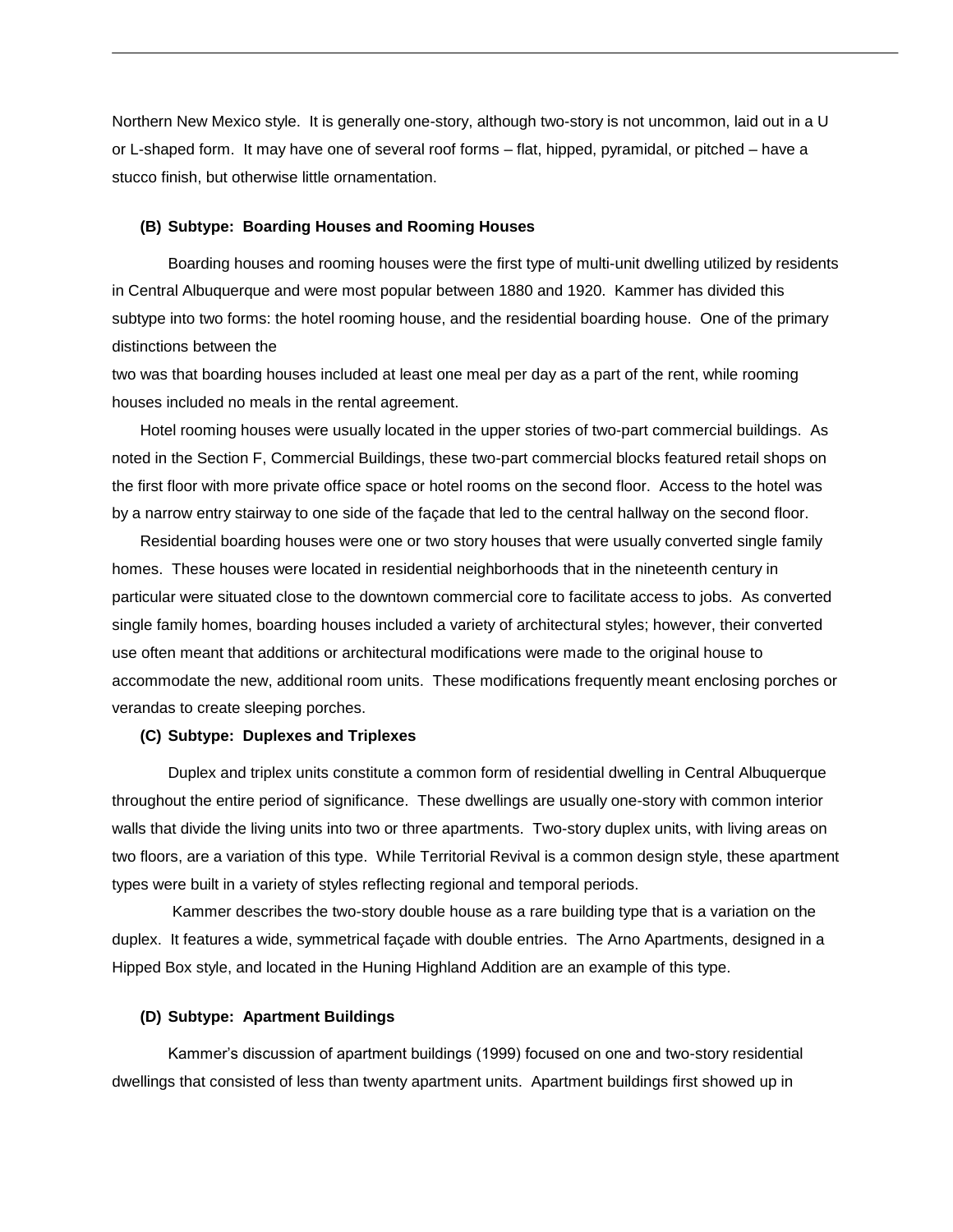Central Albuquerque just before the First World War to address the continuing needs for housing as the city's population continued to increase. Kammer categorizes three types of apartment buildings.

The apartment block is a two-story structure that could be built parallel to the street on a wide lot with multiple entries to an interior corridor and stairs to the second floor. Another variation was constructed on deep, narrow lots that used a single entry to access a double-loaded corridor that ran perpendicular to the street. Access to the second floor was by an interior staircase. A third type was labeled as a "tenement" on Sanborn fire insurance maps. It was a one-story structure with four or more units, each with its own entry.

The most common apartment building type in Central Albuquerque is the courtyard apartment complex. These are generally one-story structures, although two-story buildings were constructed in the late 1940s when housing shortages were critical. The complex's distinctive feature was, of course, the courtyard, which was situated in the interior space of the building's U or L-shape plan. These buildings were designed in a variety of styles, but most often featured a Spanish-Pueblo Revival, Territorial Revival, or Mediterranean design.

 A post-1960 type of apartment building, not described by Kammer, is the apartment tower. The building type features a reinforced concrete and steel frame construction similar to the tall, vertical stack commercial building subtype. The apartment tower can be divided into three forms: low-rise (less than four stories); mid-rise (four to seven stories); and high-rise (eight or more stories). The invention of the elevator, together with modern construction techniques and materials made the increased verticality possible – a development made advantageous in light of increasing land costs in the late 1950s and 1960s. A common feature of the apartment tower was the use of glass curtain walls or large picture windows that flooded the units with light. Other features include: small balconies for each unit, a lobby area on the ground floor just inside the entryway, and common areas on the ground floor for use by its occupants for entertaining guests, parties, etc. On-site parking, sometimes covered by large carports, was an essential feature of the building. Central Albuquerque features two apartment towers – Park Plaza and the Alcalde Apartments – both built in the early 1960s.

#### **Property Type Significance:**

Residential dwellings, both single family houses and multi-unit buildings, are an essential component for understanding the growth and development in Central Albuquerque between 1880 and 1970.

Under Criterion A, residential dwellings contribute to the patterns of development that shaped the city's growth as it transformed itself from a small railroad town to a Sunbelt city. Early housing patterns reflected not only the creation of housing neighborhoods around the downtown commercial core – the original townsite – but also the change in housing patterns and styles in older parts of Central Albuquerque, such as Old Town and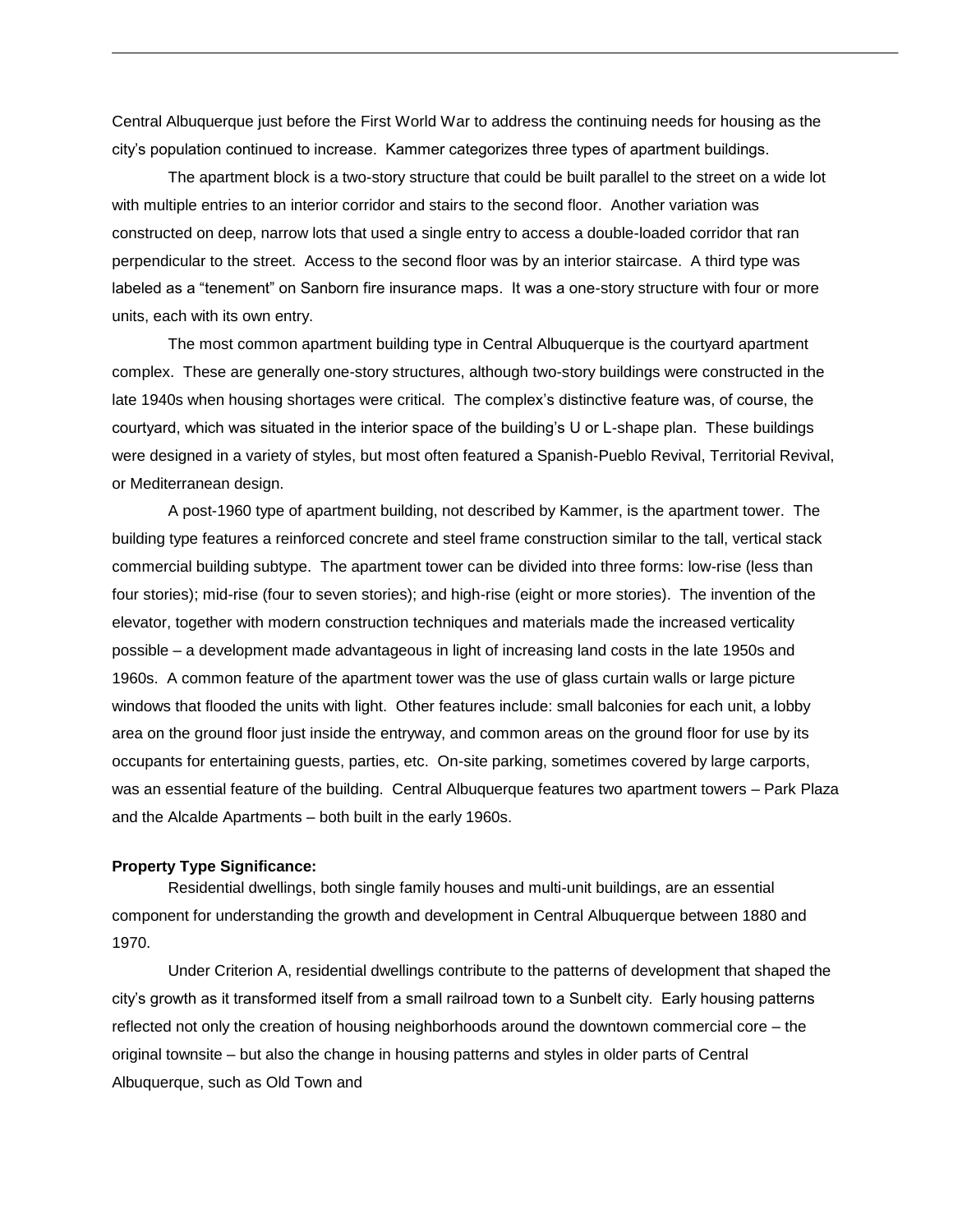Barelas, whose neighborhoods eventually became incorporated into the city limits. As the city's population grew, new housing areas (subdivisions) expanded outward from downtown, a move facilitated by the early streetcar lines and later the automobile. Post-World War II suburbanization – outside the Central Albuquerque boundaries – stunted this growth in most of the older neighborhoods and their subsequent deterioration as people moved out of downtown resulted in the start of an urban renewal policy that had a significant impact on traditional housing patterns into the 1970s.

Multi-unit dwelling types are also significant for their reflection of population pressures on the housing market. Boarding houses and rooming houses are particularly associated with the development of New Town upon the arrival of the railroad and the creation of new job opportunities. Later, following World War II, new population pressures again surfaced and Albuquerque had to respond to the need for mid and high density urban housing as a result of the city's growth.

Residential dwellings may also be eligible under Criterion C as they relate to the location and siting of this property type, and embody a variety of architectural styles and methods of construction that typify the evolution of housing types and styles both nationally and regionally.

#### **Property Type Registration Requirements:**

To be eligible for registration in the National Register of Historic Places under this Multiple Property Nomination, residential dwellings must be located within the boundaries of Central Albuquerque and have attained significance between 1880 and 1970, meet one of the four National Register criteria for eligibility, and be evaluated with regard to the seven aspects of integrity.

More specifically, residential dwelling must be sited in their original location and maintain their relationship to the street. They must retain their original character-defining features: building footprint and massing, particularly on the façade; roof shape; materials; fenestration pattern, particularly with regard to window/door size and location; and ornamentation as it applies to the building's particular style.

## **(4) Institutional Buildings in Central Albuquerque 1880-1970**

#### **Description:**

Institutional buildings are divided into five subtypes that reflect various government and private institutions that supported the citizens, commercial, and industrial interests in Central Albuquerque.

## **(A) Subtype: Government Offices**

The government office building was used by city, state, and Federal agencies to conduct official business. The buildings were owned by the government (not leased space). Their size and design varied greatly through time as the agencies' work forces grew in number. These office buildings contained offices for administrative, judicial, and law enforcement agencies. The style of these buildings generally coincided with the popular styles of the period; however, more often than not local and state office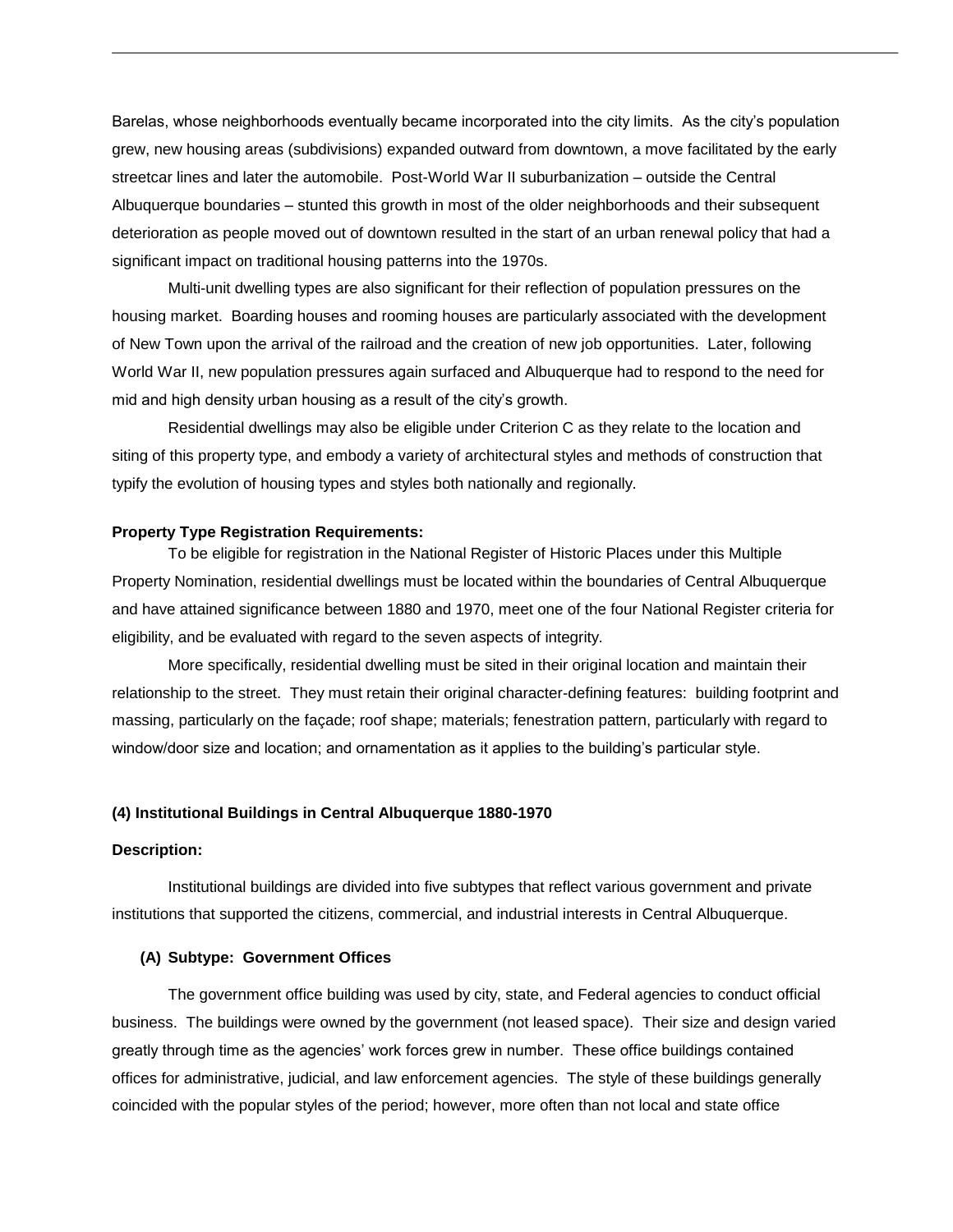buildings dating prior to 1950 were designed in Neoclassical style that conveyed a sense of importance. Federal buildings from this era tended to reflect a more

regional design such as Mediterranean styling. Post-1950 buildings tended to reflect the contemporary Modernist design influences.

## **(B) Subtype: Schools**

Some of earliest buildings in Central Albuquerque were built for educational purposes. This included both public schools and private schools, including parochial schools. Their size varied largely on the number of students that were expected to attend. The design of public schools frequently followed a standardized plan to minimize design expenses. These schools were often designed in popular regional styles such as Territorial Revival, Mediterranean or Mission style. Other schools generally used simplified designs of popular styles, such as Neoclassical.

## **(C) Subtype: Public Libraries**

The Albuquerque Public Library system has been traditionally headquartered in Central Albuquerque, with later branches opened up throughout the city. As such it has provided educational support to citizens through several facilities, which, like other institutions, have required new buildings as the city's population has grown. Each new facility has reflected the architectural style most popular at the time of construction.

## **(D) Subtype: Hospitals and Sanatoriums**

The earliest hospital buildings in Central Albuquerque were associated primarily with the care of tuberculosis patients in the early 1900s. These complexes included large main buildings surrounded by small cottage-like structures where recuperating patients stayed for extended periods of time. This type of complex was soon incorporated into larger general hospitals with a large entry lobby, surgical suites, specialized wings for diagnostic treatment, and of course patient wards for both long-term care. There were also special entry doors for emergency care that featured *porte cocheres* for protected access into the building. Prior to 1950, design styles were often quite formalized that not only reflected the style of the period, but also the building's importance. However, after 1950 the building design, most frequently using a Modernist styling, utilized forms that could be easily added onto as the needs of the hospital grew.

#### **(E) Subtype: Religious Buildings**

Religious buildings include churches, synagogues, meeting halls, fellowship halls, or other structures used for religious purposes. This building subtype in Central Albuquerque reflected the iconography of the particular denomination that built it. In general, these buildings feature a prominent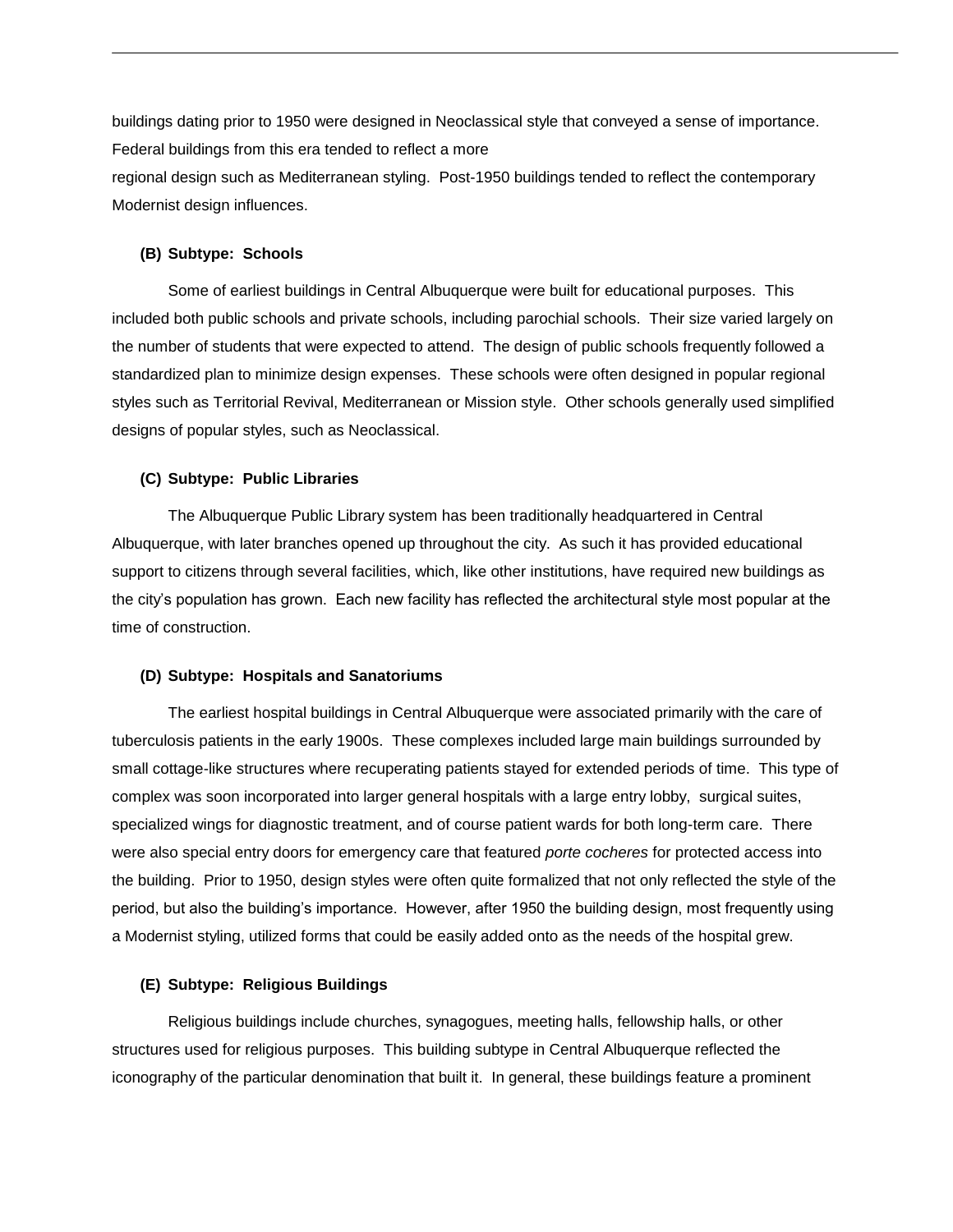central entryway, a nave with seating that faces an altar. Meeting rooms and offices may set off to the sides of the nave. These buildings may or may

not have a steeple or bell tower depending on the style of the church's religious affiliation. Some buildings used for religious services were not originally built for that use. They may be significant if an historical association can be established.

## **Property Type Significance:**

Under Criterion A, institutional buildings represent support systems important to the operation, overall health, and general welfare of the city's residents and their location in Central Albuquerque reflects the importance of this part of the greater metropolitan area. The siting and style of these institutional buildings often make architectural and landscape statements about the building's stature within the community. The size and number of buildings in this property type also reflect the growth and development of the city.

Institutional buildings may also be eligible under Criterion C as they relate to the location and siting of this property type, and embody an architectural style and methods of construction that typify the evolution of institutional buildings both nationally and regionally.

#### **Property Type Registration Requirements:**

To be eligible for registration in the National Register of Historic Places under this MPDF, institutional buildings must be located within the boundaries of Central Albuquerque and have attained significance in their subtype between 1880 and 1970, meet one of the four National Register criteria for eligibility, and be evaluated with regard to the seven aspects of integrity.

More specifically, institutional buildings must be sited in their original location, and retain their original character-defining features: building footprint and massing, particularly on the façade; roof shape; materials; fenestration pattern, particularly with regard to window/door size and location; and ornamentation as it applies to the building's particular style.

#### **(5) Historic Districts in Central Albuquerque, 1880-1970**

Any of the four Associated Property Types described above, Industrial, Commercial, Residential, or Institutional, may be nominated as a Historic District in accordance with *National Register Bulletin, How to Apply the National Register Criteria for Evaluation* (National Park Service).

#### **Description:**

A Historic District for any of the four Associated Property Types will contain a significant concentration of buildings, structures, or objects that are united historically or aesthetically by plan or physical development. A Historic District should convey a visual sense of the historic environment or be an arrangement of historically or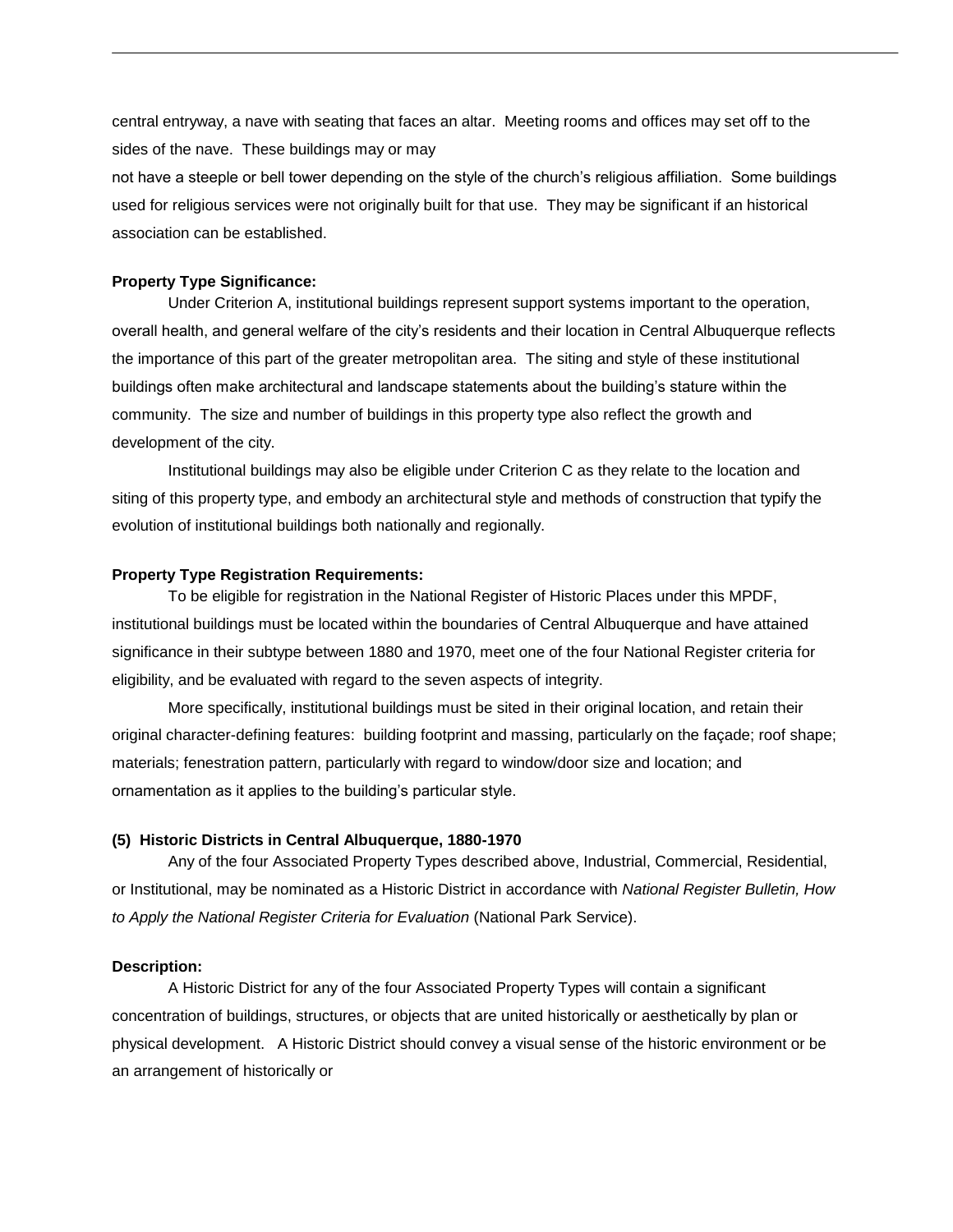functionally related properties. The description of each Property Subtype presented above should guide the identification and integrity of the properties proposed for inclusion in the district.

# **Significance:**

As discussed under each Associated Property Type, the general significance of the Historic District should be derived from its association with the growth and development of Central Albuquerque between 1880 and 1970 under Criterion A. The historic context presented in Section E presents the details of these historic associations for the different property types by chronological era. In addition, some buildings or structures may be significant under Criterion C. The Historic District may include a combination of buildings significant under either or both Criterion.

# **Registration Requirements:**

To be considered eligible for registration, a Historic District must exhibit enough of the characteristics associated with the property type and have been in use during the period of significance. In addition, the district must conform to the following stipulations:

- 1. All contributing buildings must show a direct relationship to the historic theme and have been built and/or used during the period of significance;
- 2. For Industrial Historic Districts there should no more than 15% commercial, residential, or institutional property types within the district's boundaries;
- 3. For Commercial Historic Districts no more than 25% of the buildings within the district's boundaries should be commercial, residential, or institutional property types;
- 4. For Residential Historic Districts there should be no industrial property types, no more than 5% institutional property types, and no more than 10% commercial property types within the district's boundaries; and
- 5. For Institutional Historic Districts there should be no industrial property types, no more than 10% commercial property types, and no more than 5% residential property types within the district's boundaries.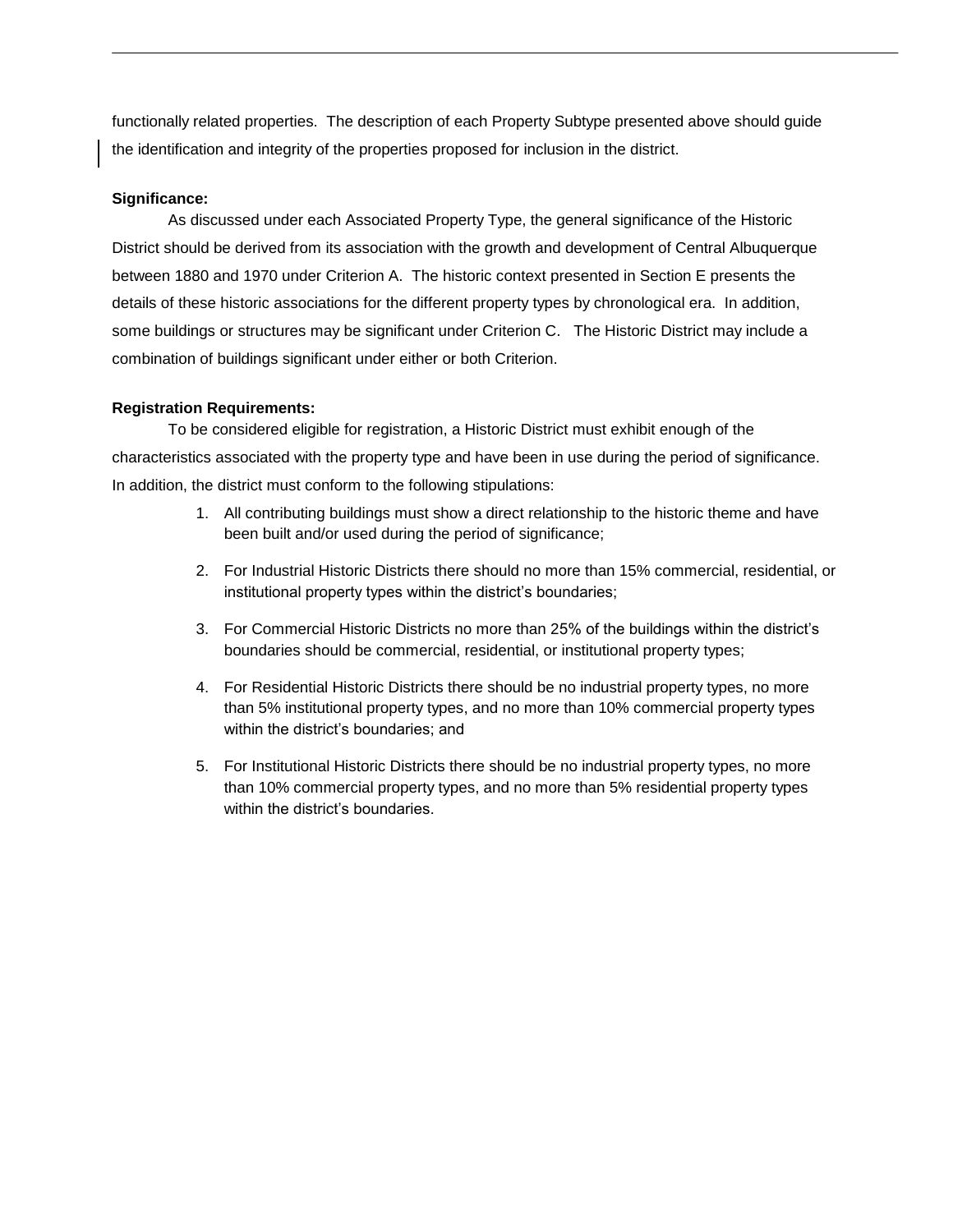## **SECTION G GEOGRAPHICAL DATA**

The geographical boundaries of "Central Albuquerque" are defined as follows:

North: I-40 west from the I-25/I-40 interchange ("the Big I") to the Rio Grande;

West: East bank of the Rio Grande south from I-40 to Bridge Blvd. (Barelas Bridge);

South: Bridge Blvd. (called Cesar Chavez Blvd. east of the railroad tracks) east from the Barelas Bridge to I-25; and

East: I-25 north to intersection of Coal Ave./Mulberry St., north on Mulberry St. to Roma Ave., east on Roma Ave. to Encino Pl., north on Encino Pl. to Medical Arts Ave., then west to the I-25/I-40 interchange.

## **SECTION H SUMMARY OF IDENTIFICATION AND EVALUATION METHODS**

This multiple property listing for the historic and architectural resources of Central Albuquerque is based on archival research, existing historic resource surveys, and reconnaissance surveys conducted by cultural historian William A. Dodge, Ph.D. during the spring and summer of 2012 under a contract with the Planning Department, City of Albuquerque. The project was funded by a Certified Local Government (CLG) grant from the Historic Preservation Division (HPD), State of New Mexico. Maryellen Hennessy and Edgar Boles of the Planning Department conceived the project, supervised the fieldwork stage, and commented on drafts of the Multiple Property Documentation Form, as well as the accompanying National Register of Historic Places Nomination Form for the AT&SF Freight Office. The final draft of both forms was reviewed by HPD staff, Terry Moody and Shalie Gaspar.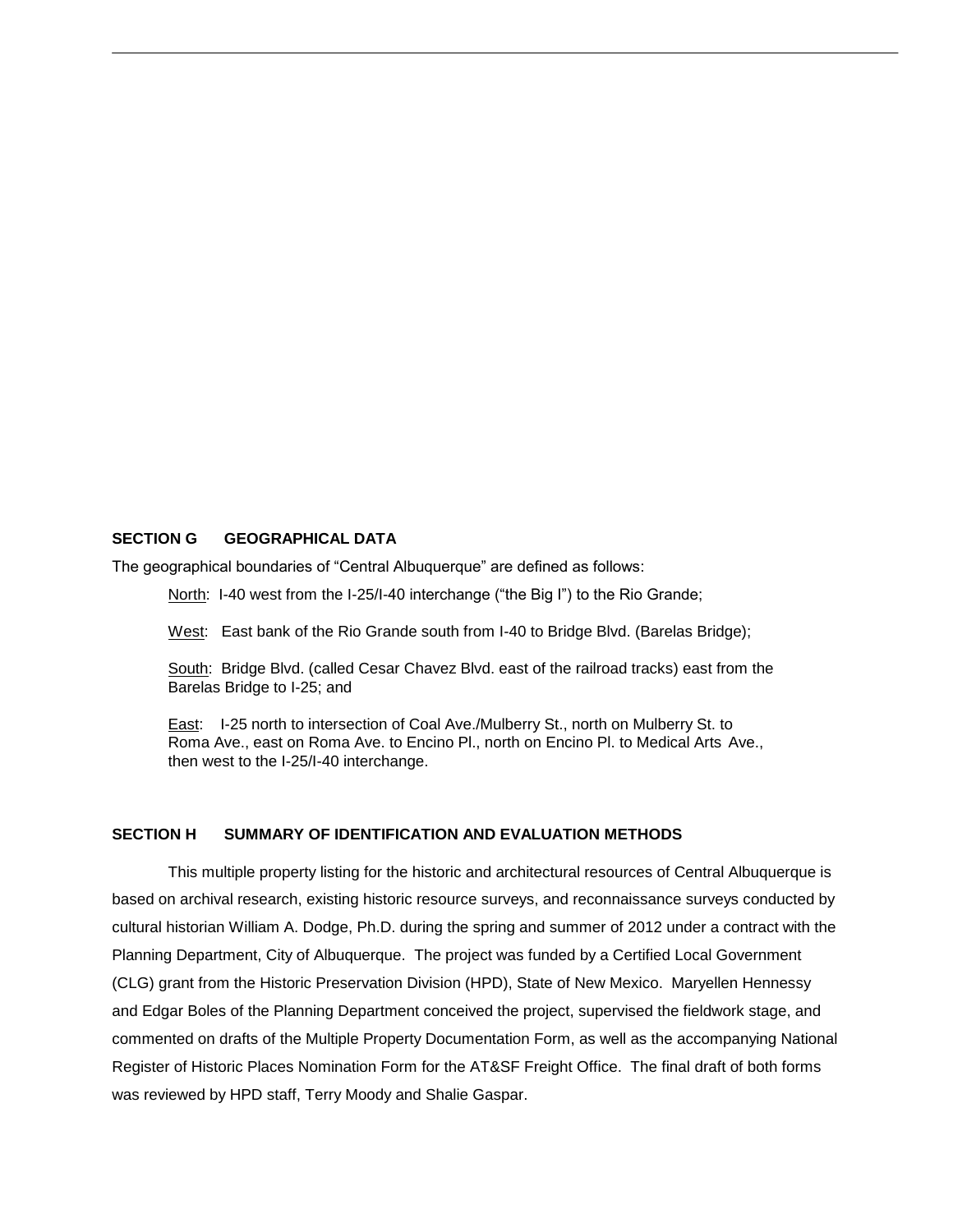The complexity of the historical theme for this project, i.e., the interrelationship among industrial, commercial, residential, and institutional entities that led to growth and development of Albuquerque during a ninety year time span, meant that a variety of historical sources were consulted in preparing the historic context; however, the author relied primarily on the standard secondary sources for the basic history of the city. This was supplemented by a detailed examination of Sanborn Insurance Maps published during the various decades included in the period of significance, Hudspeth City Directories, and *Albuquerque Progress* magazine. Additional information was found in the extensive historic preservation files located in the City of Albuquerque's Planning Department. Additional archival data were found in files located in the Center for Southwest Research, University of New Mexico.

*Albuquerque Progress* magazine in particular offered many insights into the history of the more vernacular industrial and commercial buildings, particularly those built following World War II. Existing architectural surveys,

such as those conducted by the Albuquerque Landmarks Survey (DeWitt 1978), as well as more recent surveys of downtown properties (e.g., Cherry 2001; Raymond 2006) formed the basis for describing the more well-known historic resources in the downtown area. Additional hours of reconnaissance surveys (using *Albuquerque Progress* photographs as a guide), were undertaken particularly for the 1950s and 60s warehouse and manufacturing buildings located north of Central Ave. in order to better understand the largely undocumented story of industrial development outside the massive AT&SF rail yards south of Central. A second challenge was getting an understanding of the socio-economic-political conditions that affected Central Albuquerque in the 1960s, particularly the role of urban renewal in the destruction of many of the city's historic resources. This is a time period that is only beginning to receive attention by historians and architectural historians, but will be an important topic as future historic preservation initiatives are developed.

As an example of an historic industrial resource in Central Albuquerque that fits this MPDF, the author prepared a National Register nomination form for the AT&SF Freight Office building, located at 314 1<sup>st</sup> St. SW. Constructed in 1946, the Freight Office represents the expansion of the freight industry in Central Albuquerque

following the war and is one of the few remaining AT&SF Depot Complex buildings that features distinctive AT&SF, simplified Mission styling.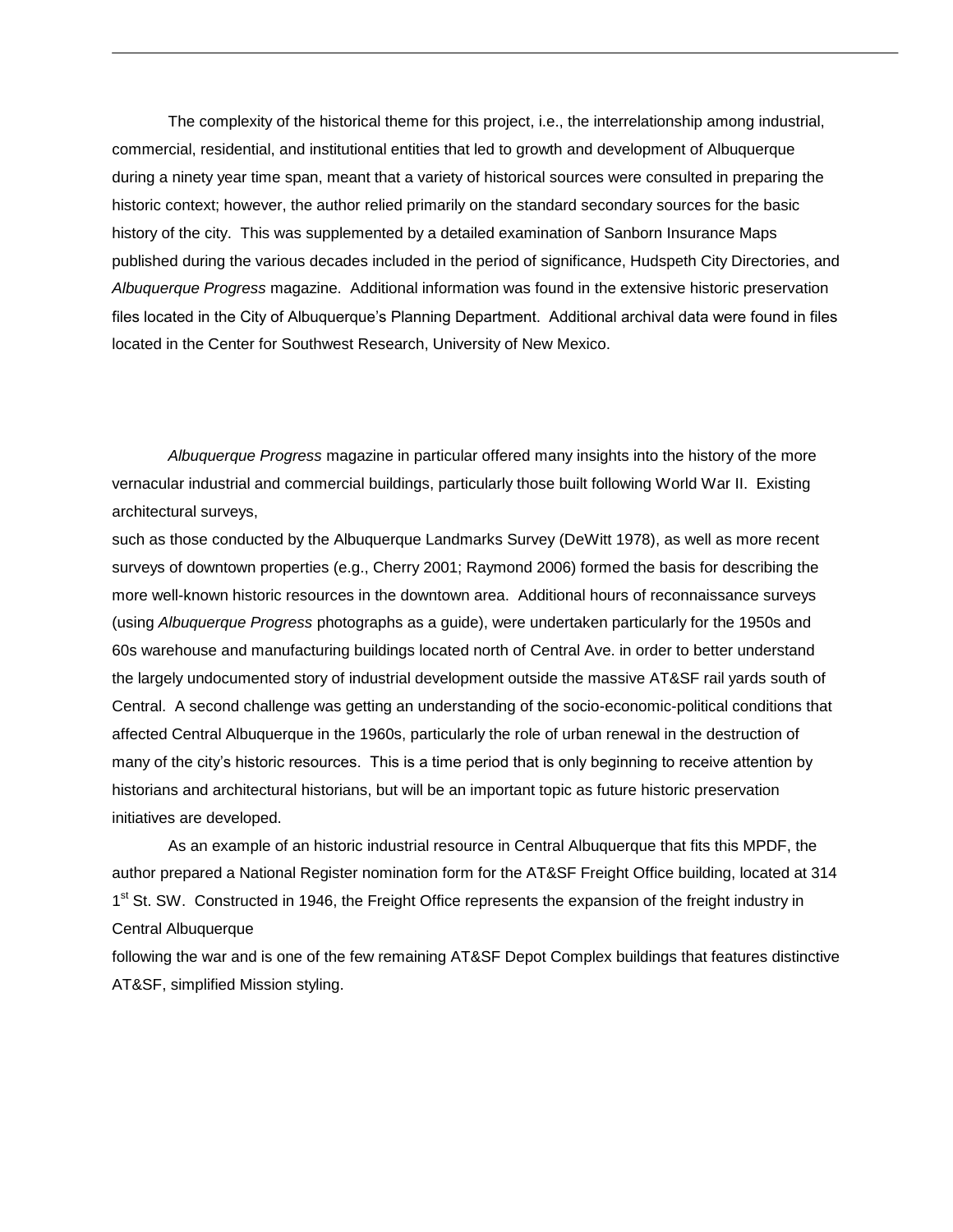## **SECTION I: MAJOR BIBLIOGRAPHIC REFERENCES**

*Albuquerque Progress* magazine (various volumes), Albuquerque National Bank.

#### Anonymous

1964 "Park Plaza, 1331 Park Avenue, S.W., Albuquerque's Prestige Address," *New Mexico Contractor and Engineer*, November, pp. 33-46.

Biebel, Charles D.

- 1981a "Suburban Growth of Albuquerque, New Mexico, 1900-1940." Research Reports, History of Albuquerque Exhibits Series, Vol. V. The Albuquerque Museum, History Division.
- 1981b "Depression and Dollars: The Impact of the Federal Government on Albuquerque, New Mexico, 1930-1940." Research Reports, History of Albuquerque Exhibits Series, Vol. V. The Albuquerque Museum, History Division.
- 1986 *Making the Most of It. Public Works in Albuquerque during the Great Depression 1929-1942.* The Albuquerque Museum.

#### Cherry, Edith

2001 "Architectural Survey." In *A Cultural Resource and Historic Architectural Survey for the Downtown Albuquerque Transportation and Streetscape Improvement Project,* Michael P. Marshal, preparer. Cibola Research Reports No. 277, City of Albuquerque Projects No. 6323.

## City of Albuquerque

1981 "Huning Castle and Raynolds Addition Neighborhood Sector Development Plan." Unpublished manuscript on file, City of Albuquerque Planning Department.

## Crocker, Ltd.

2001 "New Mexico Historic Cultural Properties Inventory Manual." Prepared for the Historic Preservation Division, New Mexico Office of Cultural Affairs.

## Davis, Mary P.

1980 "New Mexico - Arizona Wool Warehouse." National Register of Historic Places, Nomination Form. U.S. Department of the Interior, National Park Service.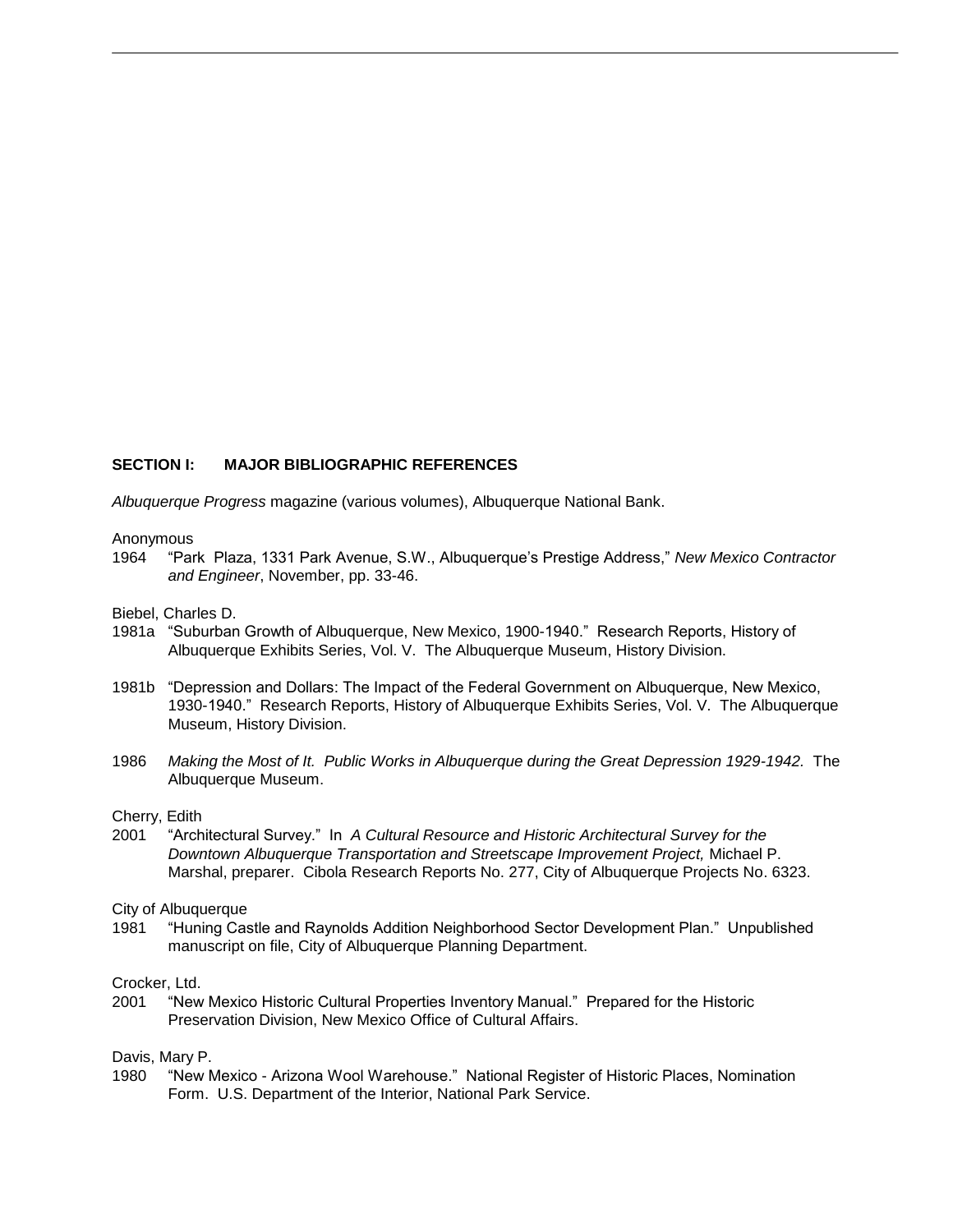DeWitt, Susan

- 1978 *Historic Albuquerque Today, An Overview Survey of Historic Buildings and Districts.* Second edition, Historic Landmarks Survey of Albuquerque, City of Albuquerque.
- 1980 "Old Albuquerque." National Register of Historic Places, Nomination Form. U.S. Department of the Interior, National Park Service.

Fergusson, Harvey

1931 *Rio Grande.* New York: William Morrow and Company.

Ferro, David E.

1976 "An Overview: The History of Preservation Activity in Albuquerque, New Mexico." Unpublished manuscript, University of Florida. [http://ufdc.ufl.edu/UF00102020.](http://ufdc.ufl.edu/UF00102020)

Fitzpatrick, George and Harvey Caplin

1976 *Albuquerque – 100 Years in Pictures.* Second edition. Albuquerque: Modern Press.

Glover, Vernon and Joseph P. Hereford, Jr.

1986 "Zuni Mountain Railroads." Cibola National Forest, Cultural Resources Management Report No. 6, USDA Forest Service, Southwest Region.

Holtby, David Van

2012 "New Mexico's Rough Road to Statehood." Paper presented at the Statehood Symposium, New Mexico Historical Society Annual Meeting, Santa Fe, May 3.

*Hudspeth's Albuquerque City Directory* (multiple years), Hudspeth Directory Company*,* El Paso, TX

Johnson, Byron A. and Robert K. Dauner

1981 *Early Albuquerque. A Photographic History 1870-1918.* Albuquerque Journal, City of Albuquerque, and The Albuquerque Museum.

Kammer, David

- 1992 "The Historic and Architectural Resources of Route 66 Through New Mexico." Report prepared for the New Mexico Historic Preservation Division.
- 1999 "Multi-unit Dwellings in Albuquerque, New Mexico." National Register of Historic Places, Multiple Property Documentation Form. U.S. Department of the Interior, National Park Service.
- 2000 "20<sup>th</sup> Century Suburban Growth of Albuquerque, New Mexico." National Register of Historic Places, Multiple Property Documentation Form. U.S. Department of the Interior, National Park Service.
- 2001 "The Growth, Development, and Evolution of Albuquerque's Downtown." In *A Cultural Resource and Historic Architectural Survey for the Downtown Albuquerque Transportation and Streetscape Improvement Project,* Michael P. Marshal, preparer. Cibola Research Reports No. 277, City of Albuquerque Projects No. 6323.

Longstreth, Richard

1987 *The Buildings of Main Street. A Guide to American Commercial Architecture.* National Trust for Historic Preservation. Washington, DC: The Preservation Press.

McAlester, Virginia and Lee

1998 *A Field Guide to American Houses.* New York: Alfred A. Knopf.